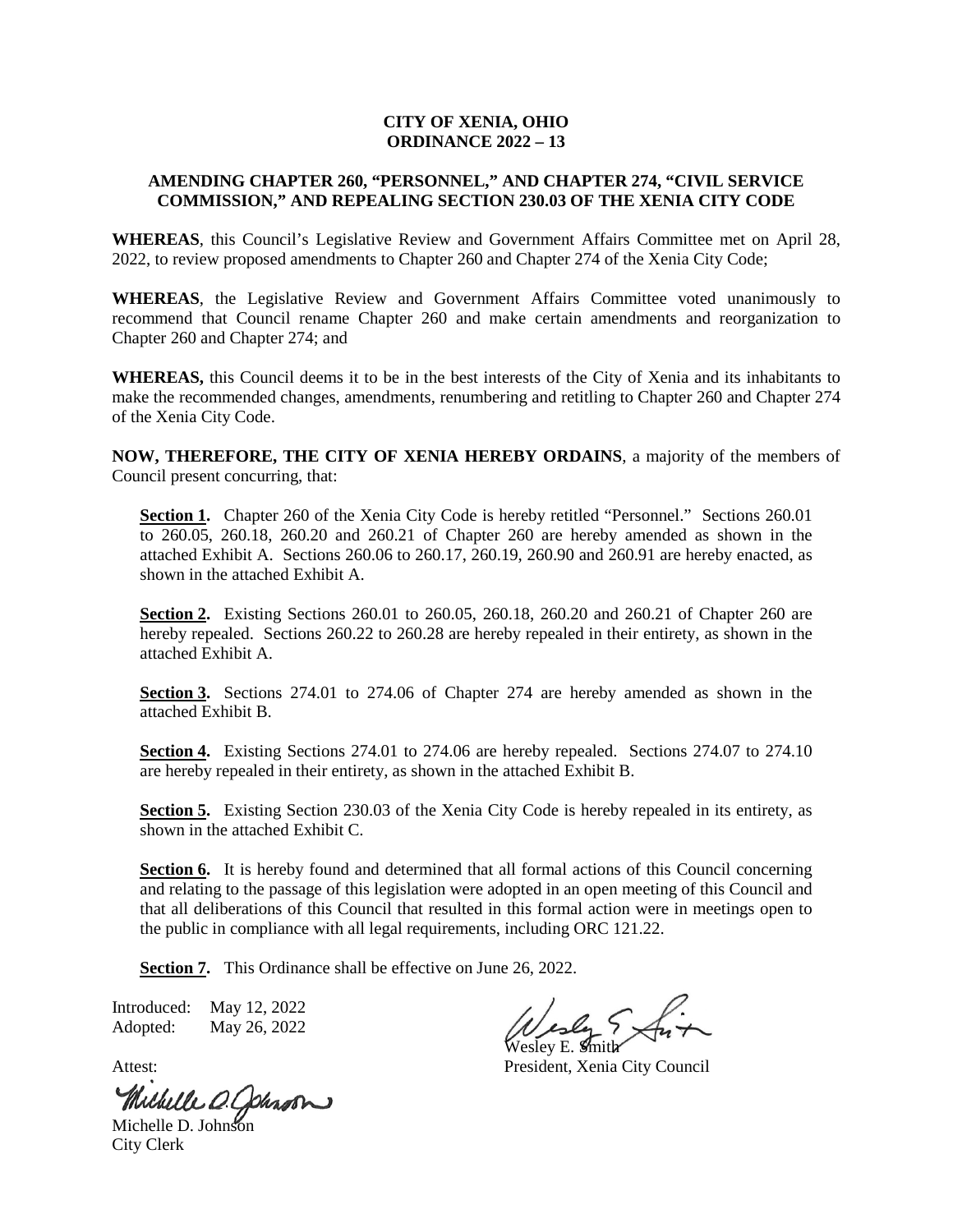#### CHAPTER 260 **Personnel** Employees Generally

| 260.01        | <b>Applicability</b>                 | 260.16            | <b>Tuition Reimbursement</b>                   |
|---------------|--------------------------------------|-------------------|------------------------------------------------|
|               | Adoption of City of Xenia Employees' | 260.17            | <b>Uniforms and Equipment</b>                  |
|               | <b>Benefits Manual</b>               | 260.18            | <b>Certain Personnel Expenses</b>              |
| 260.02        | <b>Oath of Office</b>                |                   | <b>Bonds</b>                                   |
|               | <b>Personnel Classification and</b>  | 260.19            | <b>Personnel Policy Manual</b>                 |
|               | Compensation                         | 260.20            | <b>Payment of Leave Upon Retirement</b>        |
| 260.03        | <b>Bonds; Liability Insurance</b>    |                   | Pick up of Contributions to Public Employ      |
|               | Pay Sources                          |                   | Retirement System of Ohio                      |
| 260.04        | <b>Organizational Plan; Pay Plan</b> | 260.21            | <b>Rehire of Retired Employees</b>             |
|               | <b>Holidays</b>                      |                   | Pickup of Contributions to Police and Fire     |
| 260.05        | <b>Pay Sources</b>                   |                   | <b>Disability and Pension Fund</b>             |
|               | Deferred Compensation                | <del>260.22</del> | Recognition of Employees' Organizations        |
| 260.06        | <b>Pay Period</b>                    |                   | 260.23 Membership in Employee Organizations    |
| 260.07        | <b>Retirement Contributions</b>      | <del>260.24</del> | Withholding of Union, Lodge or Association     |
| 260.08        | <b>Overtime and Comp Time</b>        |                   | <b>Dues</b>                                    |
| 260.09        | <b>Health Insurance</b>              | 260.25            | <b>Affirmative Action Plan</b>                 |
| 260.10        | <b>Life Insurance</b>                | 260.26            | <b>Special Temporary Employment</b>            |
| <u>260.11</u> | 260.04 Holidays                      | <del>260.27</del> | <b>Equipment Rentals and Operators</b>         |
| 260.12        | <b>Sick Leave</b>                    | $260.28 -$        | <b>Code of Conduct for Appointed Officials</b> |
| 260.13        | <b>Vacation</b>                      | 260.90            | <b>Administrative Steering Committee</b>       |
| <u>260.14</u> | <b>Other Approved Leaves</b>         | 260.91            | <b>Definitions</b>                             |
| 260.15        | Longevity                            |                   |                                                |

### CROSS REFERENCES

### 260.01 **APPLICABILITY.**

ADOPTION OF CITY OF XENIA EMPLOYEES' BENEFITS MANUAL.

(a) **Applicability. Except as otherwise provided in divisions (b) and (c) of this section, the wage and fringe benefit provisions of this chapter shall apply to all part-time and full-time unclassified employees of the City and all part-time and full-time classified employees of the City who are not actively represented by an employee organization/union who has been certified as the exclusive representative for the purposes of collective bargaining, pursuant to ORC 4117.05.**

The provisions of the Employees' Benefits Manual (formerly the Employees' Handbook) referred to in this Chapter, known officially as the "City of Xenia Employees' Benefits Manual," are hereby approved and adopted and are incorporated herein by reference and made a part of this Chapter, along with any supplements or amendments thereto hereafter approved by resolution of the City Council.

(b) **Collective Bargaining Agreements. Where a City employee's employment is covered by a collective bargaining agreement entered into between the City and an employee organization/union, the employee's wages and fringe benefits shall be as set forth in the applicable collective bargaining agreement and only Sections 260.02 to 260.07, 260.18 to 260.21, 260.90, and 260.91 of this chapter shall apply to such employee.**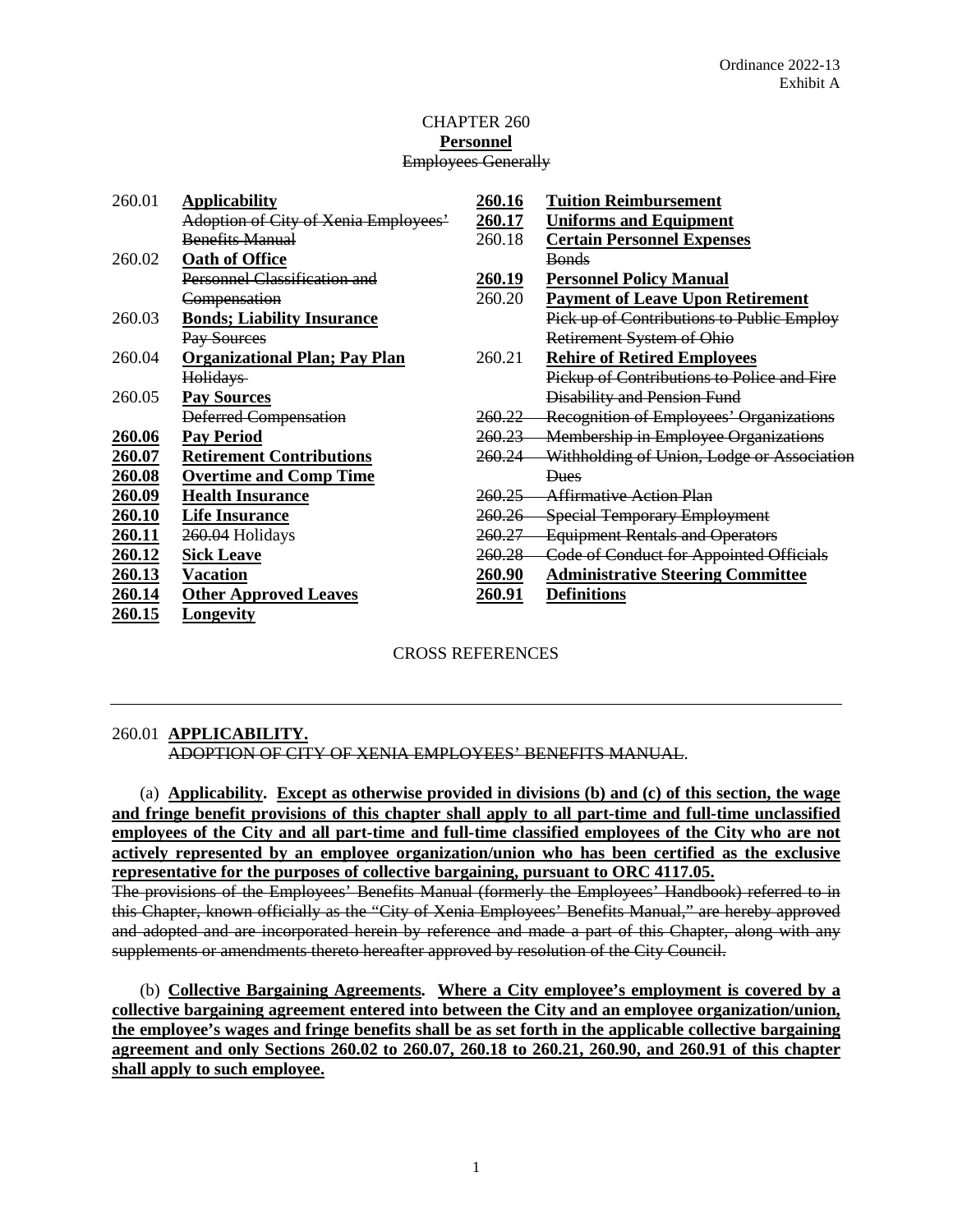The City Manager, the Finance Director and other administrative officers of the City are hereby directed to carry out the administration of their offices in conformity with the provisions of this Chapter and as interpreted by the provisions of the City of Xenia Employees' Benefits Manual.

### **(c) Employment Contracts. The provisions of this chapter shall apply to any City employee whose employment is subject to an individual employment contract, except as otherwise specifically set forth in the employee's employment contract.** (**Ord. 2022-13. Adopted \*\*/\*\*/22**)

# 260.02 **OATH OF OFFICE.**

PERSONNEL CLASSIFICATION AND COMPENSATION

(a) **Administrative Officers. The appointed officials, department heads, division heads, and other supervisors, or any employee authorized to make expenditures of public moneys, before entering upon the duties of his/her office, shall take and subscribe to an oath or affirmation, which shall be filed and kept in the employee's personnel file, that he/she will:** 

- **(1) Support the Constitution of the United States and of Ohio, and the City Charter and ordinances of the City;**
- **(2) Not be influenced by any consideration except that of merit and fitness in the appointment and discharge of employees;**
- **(3) Not make or authorize the expenditure of public money otherwise than for adequate consideration and efficient service to the City; and**
- **(4) Faithfully, in all other respects, discharge the duties of his/her office.**

*Statutory reference ORC 705.28*

Public Service Employees. Employees of the City in positions eligible to be represented by the American Federation of State, County, and Municipal Employees (AFSCME), Ohio Council 8, Local 101, Xenia Chapter, as identified in Section 260.23(a), shall be paid wages consistent with the terms and conditions of the bargaining agreement entered into between the City and such employee organization.

(b) **Other Employees. All City officers and employees, except those administrative officers covered by Section 260.02(a), before entering upon the duties of his/her office, shall take and subscribe to an oath or affirmation, which shall be filed and kept in the employee's personnel file, that he/she will support the Constitution of the United States and of Ohio, and the City Charter and ordinances of the City, and will faithfully, honestly, and impartially discharge the duties of his/her office.**

**(Ohio Constitution Article XV, § 7***)*

Employees of the City in positions eligible to be represented by the Fraternal Order of Police (FOP), Greene County Lodge No. 37/Ohio Labor Council, as identified in Section 260.23(b), shall be paid wages consistent with the terms and conditions of the bargaining agreement entered into between the City and such employee organization.

(c) Employees of the City in positions eligible to be represented by the International Association of Fire Fighters (IAFF), Local 698, as identified in Section 260.23(c), shall be paid wages consistent with the terms and conditions of the bargaining agreement entered into between the City and such employee organization.

(d) Employees of the City in positions eligible to be represented by the Fraternal Order of Police (FOP), Greene County Lodge No. 37/Ohio Labor Council, as identified in Section 260.23(d), shall be paid wages consistent with the terms and conditions of the bargaining agreement entered into between the City and such employee organization.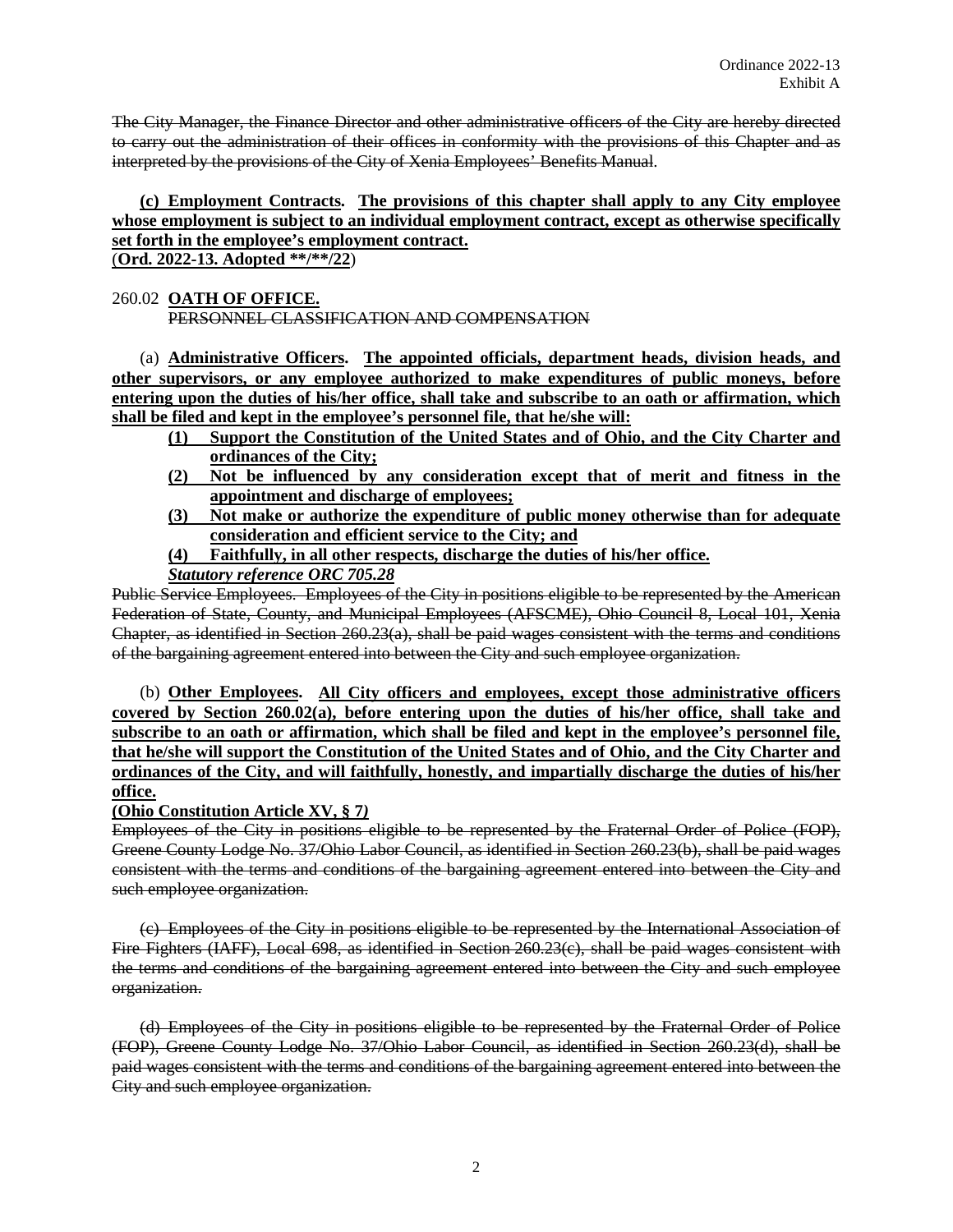(e) Employees of the City in positions eligible to be represented by the International Association of Fire Fighters, Local 698, as identified in Section 260.23(e), shall be paid wages consistent with the terms and conditions of the bargaining agreement entered into between the City and such employee organization.

(f) Employees, including Council-appointed employees, of the City in positions not specifically covered in 260.23 shall be paid wages as determined by Council in accordance with the terms and conditions of the City of Xenia Employees' Benefits Manual, as the same may be amended and revised from time to time by Council.

#### 260.03 BONDS**; LIABILITY INSURANCE**. PAY SOURCES [Moved to 260.05]

(a) **Liability Insurance. All officers and employees of the City shall be covered by a policy or policies of insurance against liability for injury, death, or loss to person or property that occurs in the course of their employment or official responsibilities for the City.**

*Statutory reference: ORC 9.83*

Distribution of Compensation. All employees listed below shall have their compensation, including fringe benefits, distributed among the various Departments and charges to the various funds for which services are performed. The following employees shall be paid from the various funds herein specified in the percentages herein specified:

| <b>Position Title</b>                          | General                     | Municipal<br>Court | Street          | State-Rt.<br>Repair              | Pelice &<br>Eire | <b>Garage</b> | Water           | Sewer           | Sanitation     | Parking | Storm | <b>Housing</b> | Loan Trust |
|------------------------------------------------|-----------------------------|--------------------|-----------------|----------------------------------|------------------|---------------|-----------------|-----------------|----------------|---------|-------|----------------|------------|
| City Manager's Office                          |                             |                    |                 |                                  |                  |               |                 |                 |                |         |       |                |            |
| <b>City Manager</b>                            | 30                          |                    | $+7$            |                                  |                  |               | 23              | 23              | $\overline{z}$ |         |       |                |            |
| <b>Asst. City Manager</b>                      | 20                          |                    | 20              |                                  |                  |               | 25              | 25              | 40             |         |       |                |            |
| Secretary to City Manager                      | 2 <sub>1</sub>              |                    | $\overline{19}$ |                                  |                  |               | 25              | 25              | 40             |         |       |                |            |
| <b>Management Analyst - CMO</b>                | 41                          |                    | 17              |                                  |                  |               | 2 <sub>1</sub>  | 20              | $\ddagger$     |         |       |                |            |
| Secretary CMO                                  | 2 <sub>1</sub>              |                    | 19              |                                  |                  |               | 27              | 27              | $\epsilon$     |         |       |                |            |
| Clerk Typist CMO                               | 2 <sub>1</sub>              |                    | 19              |                                  |                  |               | 27              | 27              | $\overline{6}$ |         |       |                |            |
| <b>Public Relations Coordinator</b>            | 30                          |                    | 20              |                                  |                  |               | 20              | 20              | 10             |         |       |                |            |
| <b>Department of Human Resources</b>           |                             |                    |                 |                                  |                  |               |                 |                 |                |         |       |                |            |
| <b>Human Resources Director</b>                | 21                          |                    | 17              |                                  |                  |               | 31              | 30              | $\ddagger$     |         |       |                |            |
| <b>HR</b> Technician                           | 41                          |                    | 17              |                                  |                  |               | 20              | 21              | $\mathbf{1}$   |         |       |                |            |
|                                                |                             |                    |                 | <b>Department of Development</b> |                  |               |                 |                 |                |         |       |                |            |
| <b>Development Director</b>                    | 80                          |                    |                 |                                  |                  |               | 10              | 10              |                |         |       |                |            |
| <b>Community Development</b><br>Coordinator    | 80                          |                    |                 |                                  |                  |               | $\overline{10}$ | 10              |                |         |       |                |            |
| Development Department<br>Secretary            | 70                          |                    |                 |                                  |                  |               | $\overline{10}$ | 10              | 10             |         |       |                |            |
|                                                | Department of Public Safety |                    |                 |                                  |                  |               |                 |                 |                |         |       |                |            |
| Director of Homeland<br>Safety/Risk Management | 30                          |                    |                 |                                  |                  |               | 30              | 30              | 40             |         |       |                |            |
| <b>Deputy Fire Chief</b>                       | 70                          |                    |                 |                                  |                  |               | $\overline{15}$ | $\overline{15}$ |                |         |       |                |            |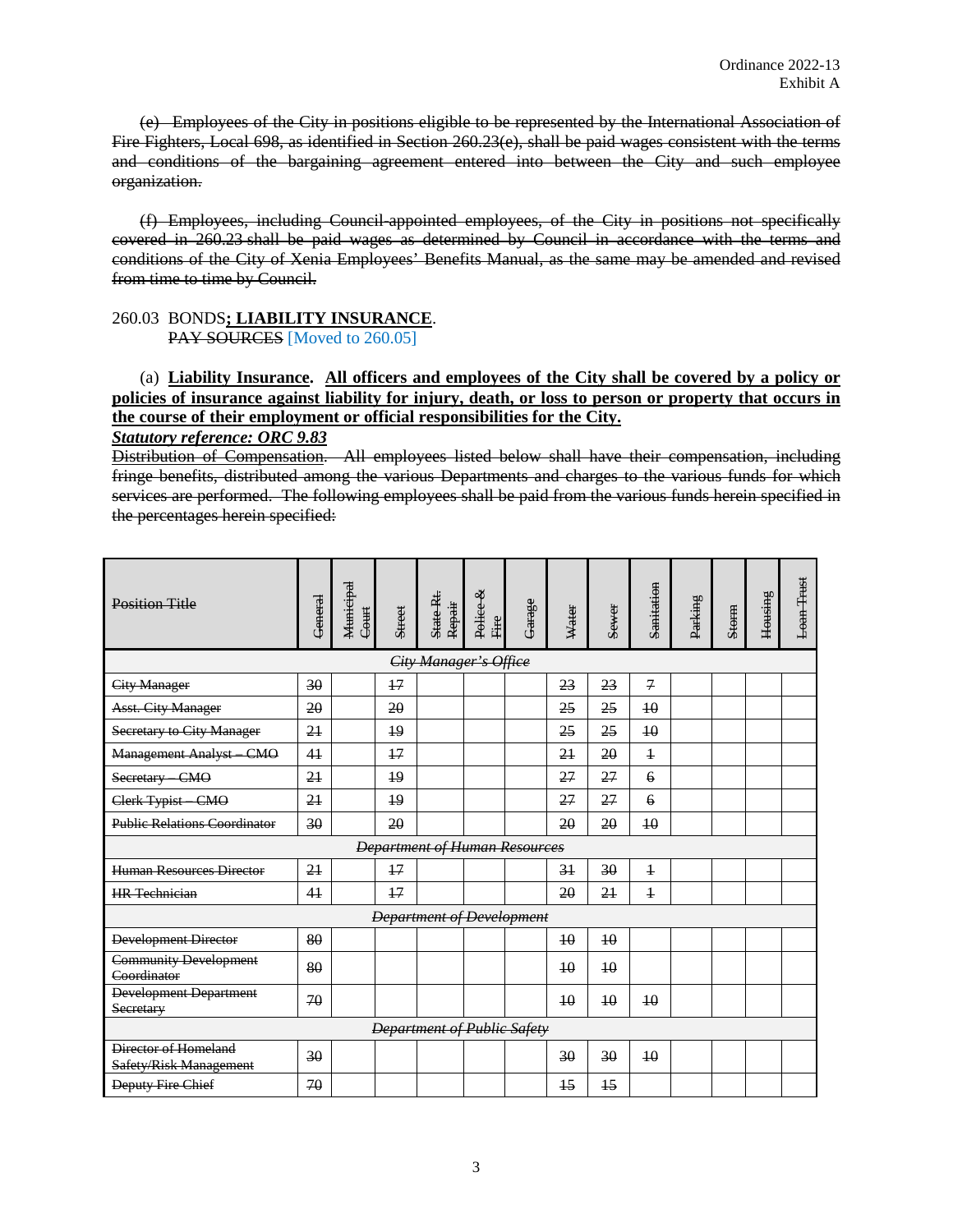| Police Service Aide (Parking                                    |                 |  |                                   |                              |  | 50 |      |      |      |                 |                 |                 | 50 |                 |                |  |
|-----------------------------------------------------------------|-----------------|--|-----------------------------------|------------------------------|--|----|------|------|------|-----------------|-----------------|-----------------|----|-----------------|----------------|--|
| Function)                                                       |                 |  |                                   |                              |  |    |      |      |      |                 |                 |                 |    |                 |                |  |
| <b>Department of Public Service</b><br>Public Service Director/ |                 |  |                                   |                              |  |    |      |      |      |                 |                 |                 |    |                 |                |  |
| Engineer                                                        | 10              |  | 20                                |                              |  |    |      |      | 25   | 25              |                 | $\overline{10}$ |    | $40$            |                |  |
| <b>Public Service Director</b>                                  |                 |  | 25                                |                              |  |    |      |      | 25   | 25              |                 | 25              |    |                 |                |  |
| <b>Management Analyst PS</b>                                    | 15              |  | 20                                |                              |  |    |      |      | 30   | 25              |                 | $\overline{10}$ |    |                 |                |  |
| Clerk Typist/Secretary<br>(PS/Engineering)                      | 60              |  | $\overline{10}$                   |                              |  |    |      |      | 12.5 | 12.5            |                 | 0.5             |    |                 |                |  |
| Clerk Typist/Secretary PS                                       | 20              |  | 25                                |                              |  |    |      |      | 25   | 20              |                 | $\overline{10}$ |    |                 |                |  |
| <b>City Engineer</b>                                            | 15              |  | 25                                |                              |  |    |      |      | 25   | 25              |                 |                 |    | 10              |                |  |
| <b>Asst. City Engineer</b>                                      | $10$            |  | $40$                              |                              |  |    |      |      | 30   | 30              |                 | $\overline{10}$ |    | $\overline{10}$ |                |  |
| <b>Construction Inspector</b>                                   | 25              |  | 25                                |                              |  |    |      |      | 25   | 25              |                 |                 |    |                 |                |  |
| Engineering Technician                                          | $\overline{10}$ |  | $\overline{10}$                   |                              |  |    |      |      | 35   | 35              |                 |                 |    | $40$            |                |  |
| <b>Engineering Project Manager</b>                              | 25              |  | 25                                |                              |  |    |      |      | 25   | 25              |                 |                 |    |                 |                |  |
| <b>GIS Analysist</b>                                            | $\overline{10}$ |  | $\overline{10}$                   |                              |  |    |      |      | 35   | 35              |                 |                 |    | $\overline{10}$ |                |  |
| PS Maintenance Supervisor<br>Utilities & Streets                |                 |  | 25                                |                              |  |    |      |      | 30   | 30              |                 |                 |    | 15              |                |  |
| PS Maintenance Supervisor<br>Facilities & Fleet                 | 20              |  | 20                                | 5                            |  |    |      |      | 20   | 20              |                 | $\frac{15}{2}$  |    |                 |                |  |
| Maintenance Supervisor                                          |                 |  | 23.4                              |                              |  |    |      |      | 33.3 | 33.3            |                 |                 |    | $\overline{10}$ |                |  |
| Utilities Superintendent                                        |                 |  |                                   |                              |  |    |      |      | 35   | 55              |                 | $\overline{10}$ |    |                 |                |  |
| Maintenance Superintendent                                      |                 |  | 33.4                              |                              |  |    |      |      | 33.3 | 33.3            |                 |                 |    |                 |                |  |
| Maintenance Foreman                                             |                 |  | 33.4                              |                              |  |    |      |      | 33.3 | 33.3            |                 |                 |    |                 |                |  |
| Equipment Operator I & II                                       |                 |  | 33.3                              |                              |  |    |      |      | 33.4 | 33.3            |                 |                 |    |                 |                |  |
| Electrician                                                     |                 |  | 33.3                              |                              |  |    |      |      | 33.3 | 33.4            |                 |                 |    |                 |                |  |
| Maintenance Worker                                              | $\bf 8$         |  | 18                                | $\overline{2}$               |  |    |      |      | 28   | 28              |                 | $8\,$           |    | 8               |                |  |
| <b>Laborer</b>                                                  | $\overline{16}$ |  | $+7$                              | 12                           |  |    |      |      | $+7$ | $+7$            |                 | 21              |    |                 |                |  |
| Facility/Grounds Attendant<br>$-$ IC $-$ 18%<br>CAB 19%         | 37              |  | 5                                 |                              |  | 32 |      |      | 40   | $\overline{10}$ |                 | 6               |    |                 |                |  |
|                                                                 |                 |  | Department of Planning and Zoning |                              |  |    |      |      |      |                 |                 |                 |    |                 |                |  |
| <b>City Planner</b>                                             | 54              |  |                                   |                              |  |    |      | 22   |      | 22              | $\overline{2}$  |                 |    |                 |                |  |
| Code Enforcement                                                |                 |  |                                   |                              |  |    |      |      |      |                 |                 |                 |    |                 |                |  |
| <b>Officer</b>                                                  | 50              |  |                                   |                              |  |    |      |      |      |                 | 50              |                 |    |                 |                |  |
| <b>Zoning Enforcement</b><br>Officer                            | 60              |  |                                   |                              |  |    |      | 20   |      | 20              |                 |                 |    |                 |                |  |
|                                                                 |                 |  |                                   | <b>Department of Finance</b> |  |    |      |      |      |                 |                 |                 |    |                 |                |  |
| <b>Finance Director</b>                                         | 30              |  | $\overline{10}$                   |                              |  |    |      | 23   |      | 23              | $\overline{13}$ |                 |    |                 | $\ddagger$     |  |
| <b>Asst. Finance Director</b>                                   | 35              |  | 10                                |                              |  |    |      | 20.5 |      | 20.5            | $\overline{13}$ |                 |    |                 | $\ddagger$     |  |
| Finance Technician                                              | 20              |  |                                   |                              |  |    | $+5$ |      |      | 28.5            | 28.5            | 5               |    |                 | $\overline{3}$ |  |
| <b>Finance Clerk</b>                                            | 20              |  | 20                                |                              |  |    |      | 25   |      | 25              | 9               | $\ddagger$      |    |                 |                |  |
| (Finance Office)                                                |                 |  |                                   |                              |  |    |      |      |      |                 |                 |                 |    |                 |                |  |
| City Clerk                                                      | 25              |  | 15                                |                              |  |    |      | 26   |      | 26              | 8               |                 |    |                 |                |  |
| <b>Accounts Receivable</b>                                      | $\overline{10}$ |  |                                   |                              |  |    |      |      |      |                 |                 | $\overline{10}$ |    |                 |                |  |
| <b>Manager</b><br>(Income Tax)                                  |                 |  |                                   |                              |  |    |      | 25   |      | 25              | 25              |                 |    |                 |                |  |
| <b>Accounts Receivable</b>                                      |                 |  |                                   |                              |  |    |      | 32   |      | 32              |                 | 5               |    |                 |                |  |
| Office Supervisor                                               |                 |  |                                   |                              |  |    |      |      |      |                 | 31              |                 |    |                 |                |  |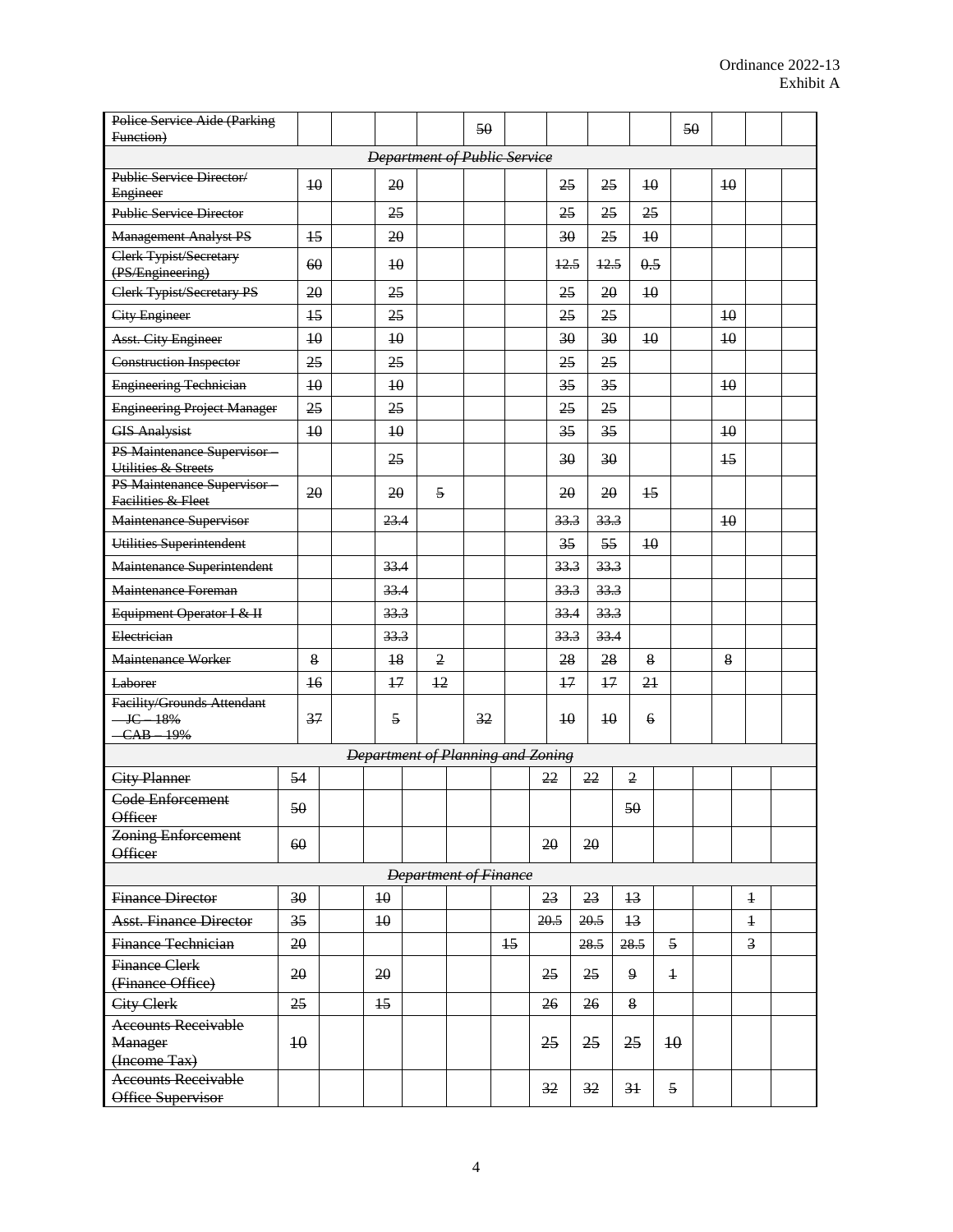| (Utility Billing)                                |     |   |                 |                   |      |      |                 |  |  |
|--------------------------------------------------|-----|---|-----------------|-------------------|------|------|-----------------|--|--|
| <b>Finance Clerk</b><br>(Utility Billing)        |     |   |                 |                   | 33.4 | 33.3 | 33.3            |  |  |
| IT Director                                      | 32  | 8 | $\overline{15}$ |                   | 20   | 20   | 5               |  |  |
| <b>Management Analyst-IT</b>                     | 32  | 8 | 15              |                   | 20   | 20   | 5               |  |  |
| <b>IT Analyst</b>                                | 32  | 8 | $\overline{15}$ |                   | 20   | 20   | 5               |  |  |
| IT Technician                                    | 32  | 8 | 15              |                   | 20   | 20   | 5               |  |  |
| Network Administrator                            | 32  | 8 | $\overline{15}$ |                   | 20   | 20   | 5               |  |  |
| <b>Systems Administrator</b>                     | 32  | 8 | 15              |                   | 20   | 20   | 5               |  |  |
|                                                  |     |   |                 | Department of Law |      |      |                 |  |  |
| Law Director                                     | 35  |   |                 |                   | 27   | 27   | $\pm$           |  |  |
| <b>Legal Assistant to Law</b><br><b>Director</b> | 40  |   |                 |                   | 25   | 25   | $\overline{10}$ |  |  |
| <b>City Prosecutor</b>                           | 100 |   |                 |                   |      |      |                 |  |  |

**(b) Faithful Performance Insurance Policy. All officers and employees of the City, including employees of the Xenia Municipal Court, shall be covered by a faithful performance of duty policy of insurance to protect against losses that would otherwise be protected under a surety bond, as set forth in ORC 3.061.**

*Statutory reference: ORC 3.061*

**(c) Individual Bonds Required. Notwithstanding any other division of this section, the Xenia Municipal Court Judge may, in his or her discretion, require an individual bond from the Clerk of Courts, as set forth in ORC 1901.31. (Ord. 2022-13. Adopted \*\*/\*\*/22**)

### 260.04 **ORGANIZATIONAL PLAN; PAY PLAN.** HOLIDAYS [Moved to 260.11]

### **(a) Organizational Plan.**

- **(1) The Administrative Steering Committee shall recommend to City Council an Organizational Plan, including any amendments thereto, for all City positions, whether classified or unclassified, considering the duties, authority and responsibility for each position. Council shall approve the Organizational Plan, with or without amendment, by resolution.**
- **(2) The Administrative Steering Committee shall establish, and may amend, position descriptions for each position listed in the Organizational Plan, which descriptions shall include the employment requirements, licensure requirements, essential functions, and other responsibilities for each position.**

**(b) Pay Plan. City Council shall, by resolution, approve a yearly Pay Plan setting forth the compensation, including the minimum and maximum for each pay grade or pay range, for all positions within the Organizational Plan. Such Pay Plan may be for a single year or multiple years, but in no case shall the Pay Plan set wages for a period longer than three (3) years. (Ord. 2022-13. Adopted \*\*/\*\*/22)**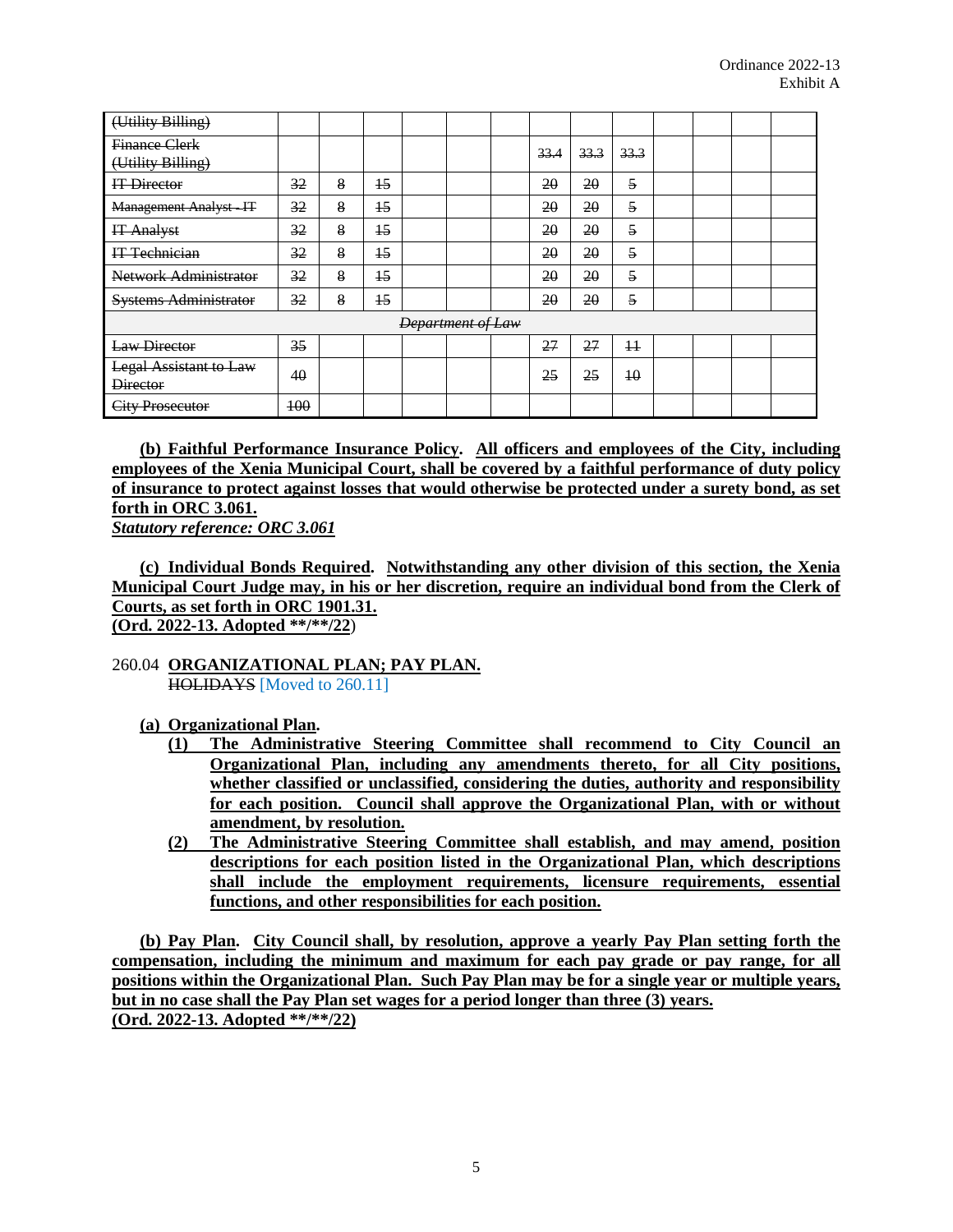#### 260.05 **PAY SOURCES.** DEFERRED COMPENSATION.

# **City Council shall, by resolution, establish a pay source policy whereby certain employees shall have their compensation, including fringe benefits, distributed among the various City funds for which the employee provides services by the percentages per fund established by Council in the resolution.**

### **(Ord. 2022-13. Adopted \*\*/\*\*/2022)**

(a) The City hereby adopts a plan under the Ohio Public Employees Deferred Compensation Program and shall properly contract with any eligible employee who desires to participate in the plan.

(b) The City's plan shall be the uniform plan as promulgated by and as amended from time to time by the Ohio Public Employees Deferred Compensation Board.

(c) The Board and its Administrator are hereby authorized to administer the plan under the Program and to do all things necessary or proper for the administration of the plan, consistent with the enabling statute and all the rules and regulations of the Board, whether in the Ohio Administrative Code or otherwise, and consistent with the program adoption agreement executed by the City.

(d) The City Manager is hereby authorized and directed to execute the program adoption agreement.

(e) Consistent with the agreement and the rules and regulations of the Board, the proper officials, officers, employees and agents of the City are hereby authorized to provide the Board and its Administrator with any information they may properly require for the administration of the plan under the Program.

(*EDITOR'S NOTE*: *This policy was enacted by Resolution 89-E (01/26/89). Although not a law of the City, it is provided here for reference*)

### **260.06 PAY PERIOD.**

**(a) Pay Period. The compensation provided for in the annual Pay Plan shall be paid to the respective officials and employees on a bi-weekly basis, based on a fourteen (14) day pay period, beginning 12:01 a.m. on Sunday and ending at midnight on Saturday, unless otherwise provided in the annual Pay Plan or the affected employee's collective bargaining agreement.** 

**(b) Direct Deposit Policy. Council hereby adopts a direct deposit payroll policy, whereby all compensation shall be paid to all City officials and employees by direct deposit. All officials and employees of the City shall provide a written authorization designating a financial institution and an account number to which payment of the official's or employee's compensation shall be credited. Such written authorization shall not be considered a public record.** *Statutory reference: ORC 9.37*

**(c) Required Deductions. Payment of compensation to officials and employees shall be made after withholding the appropriate deductions for:**

- **(1) Federal income tax, state income tax, city income tax, Medicaid, and Social Security contributions;**
	- *Statutory reference: ORC 9.42*
- **(2) Insurance contributions and retirement plan contributions, as applicable;**
- **(3) Other deductions that may be required by law or by court order; and**
- **(4) Elective deductions by the employee for the purchase of U.S. saving bonds.**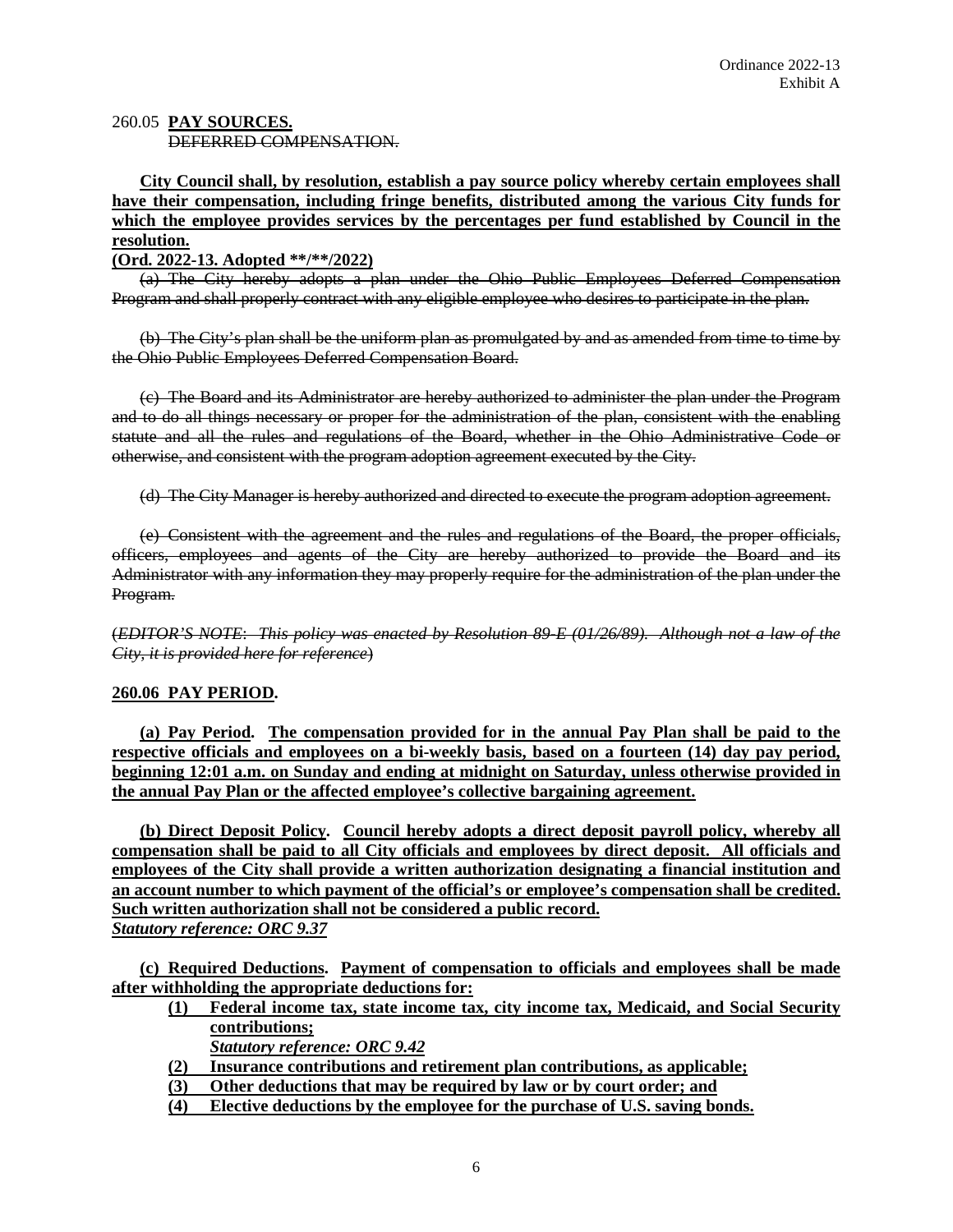*Statutory reference: ORC 9.40*

**(d) Elective Deductions. The Administrative Steering Committee may establish a personnel policy allowing other elective deductions from the salary or wages of any official or employee, which may include but is not limited to:**

- **(1) Deductions for credit union savings;** *Statutory reference: ORC 9.43*
- **(2) Deductions for payment to a nonprofit debt pooling company, nonprofit budget and debt counseling service or for payment or compromise of any account, note, or other indebtedness;**  *Statutory reference: ORC 9.45*
- **(3) Contributions to one (1) or more specified charitable agencies that are corporations not-for-profit, community chests, united funds, or other similar united community fund organizations; and/or** *Statutory reference: ORC 9.80, 9.81*
- **(4) Contributions to Ohio's Deferred Compensation Plan or other approved 457 deferred compensation plan. (Ord. 2022-13. Adopted \*\*/\*\*/22)**

# **260.07 RETIREMENT CONTRIBUTIONS.**

**(a) Ohio Public Employee Retirement System. The full amount of the statutorily required employee contribution to the Ohio Public Employee Retirement System (OPERS) shall be withheld from the gross pay of each City employee eligible to participate in OPERS.** 

**(b) Ohio Police & Fire Pension Fund. The full amount of the statutorily required employee contribution to the Ohio Police & Fire Pension Fund (OP&F) shall be withheld from the gross pay of each City employee eligible to participate in OP&F.**

**(c) Authority of the Finance Director. The Finance Director shall have the authority to implement the deductions required by this section and is hereby authorized to file any reports required by OPERS or OP&F, and to set any policies, by administrative directive, as may be necessary to implement this section. (Ord. 2022-13. Adopted \*\*/\*\*/22)**

### **260.08 OVERTIME AND COMP TIME.**

**(a) Designation of Work Period. The Fair Labor Standards Act (FLSA) requires employers to designate a "work period" for purposes of calculating overtime, which usually corresponds with the workweek, but need not do so. Only covered, nonexempt employees are entitled to overtime. For the purposes of payroll and for the calculation of overtime, the following are hereby designated as work periods:**

- **(1) Except as provided in division (a)(2) or (a)(3) of this section, for covered, nonexempt employees, the work period will be forty (40) hours during a seven (7) consecutive day period, beginning at 12:01 a.m. on Sunday and ending at midnight on Saturday.**
- **(2) For covered, nonexempt employees in the City's Fire Division, the work period will be two hundred twelve (212) hours in a twenty-eight (28) consecutive day period, beginning at 7:00 a.m. on Sunday and ending at 6:59 a.m. on Sunday.**
- **(3) For covered, nonexempt employees in the City's Police Division and Dispatch Division, the work period will be eighty (80) hours in a fourteen (14) consecutive day period, beginning at 12:01 a.m. on Sunday and ending at midnight on Saturday.**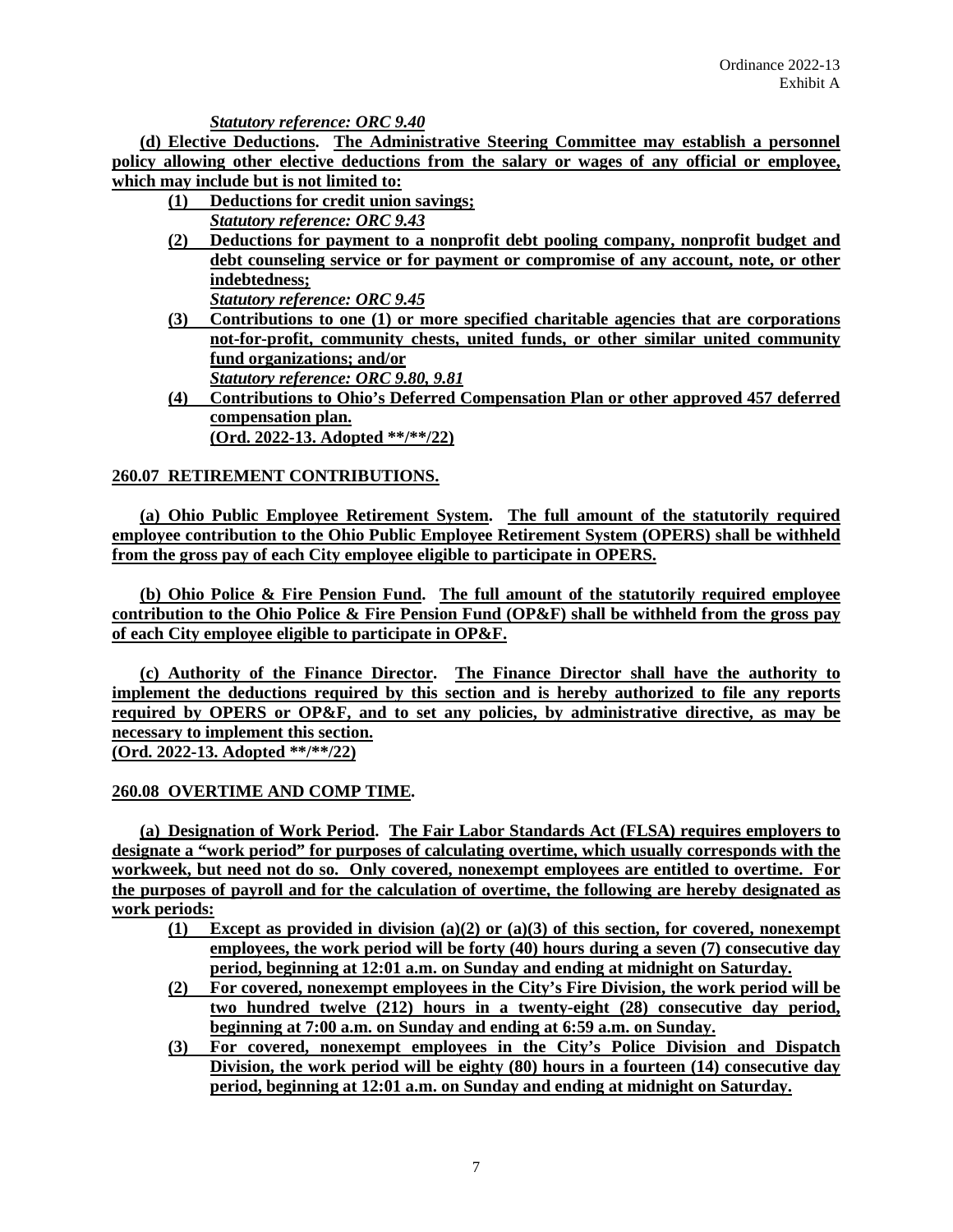**(b) Calculation of Overtime. Except as provided in division (c) of this section, each covered, nonexempt employee, as specified by the FLSA, who is in active pay status shall be entitled to overtime compensation as follows:**

- **(1)** *Nonexempt:*
	- **A. Any covered, nonexempt employee whose regularly scheduled work period is as defined in division (a)(1) of this section shall receive compensation at one and onehalf (1.5) times his or her regular hourly rate, or shall receive compensatory time off at one and one-half (1.5) hours, for each hour or part thereof worked in excess of forty (40) hours per seven (7) day work period.**
	- **B. Any covered, nonexempt employee whose regularly scheduled work period is as defined in division (a)(2) of this section shall receive overtime compensation as set forth in the employee's applicable collective bargaining agreement.**
	- **C. Any covered, nonexempt employee whose regularly scheduled work period is as defined in division (a)(3) of this section shall receive overtime compensation as set forth in the employee's applicable collective bargaining agreement.**
- **(2)** *Exempt***: Employees in positions designated as exempt are not governed by this policy and are not eligible for overtime pay; however, an exempt employee may be granted time away from work without the use of paid leave, at the discretion of the employee's appointed official, in recognition of the extra time such employee works beyond the City's standard business hours.**
- **(c) Compensatory Time.** 
	- **(1) Covered, nonexempt employees in active pay status may elect to accrue compensatory time ("comp time") in lieu of overtime compensation, at the rate of one and one-half (1.5) times the overtime worked by the employee, and the accumulation of such comp time shall be limited to a maximum of one hundred twenty (120) hours. Any overtime hours worked in excess of one hundred twenty (120) hours shall automatically be paid as overtime in accordance with division (b) of this section.**
	- **(2) An employee may carry over a maximum of forty (40) hours of comp time to the next calendar year upon written request to the Finance Director on or before November 1st** of each year. All accumulated comp time that remains unused as of November  $1<sup>st</sup>$  of **each year, excluding any amount that has been requested for carry over in accordance**  with this section, shall be paid to the employee on or before December  $1<sup>st</sup>$  at the **employee's current rate of pay.**
	- **(3) Upon separation of employment for any reason, the employee shall be paid any accumulated comp time at the employee's then hourly rate.**

**(d) Flex Time. Council hereby authorizes the various departments and divisions of the City to utilize "time-off," or "flexible hours," in order to avoid having employees work in excess of their regular hours in a work period in accordance with the personnel policy established by the Administrative Steering Committee. This authorization of flex time is not designed to prohibit overtime; rather, its purpose is to help the City avoid unnecessary overtime, to the extent it can do so and still provide requisite levels of service, without undue interruption to scheduling or service to the public.**

**(e) Personnel Policy. The Administrative Steering Committee shall establish and maintain a policy or policies in the City's Personnel Policy Manual regarding the calculation and payment of overtime; the calculation, administration, approval, and use, and payment of compensatory time; the administration and use of flex time, and other related matters. (Ord. 2022-13. Adopted \*\*/\*\*/22)**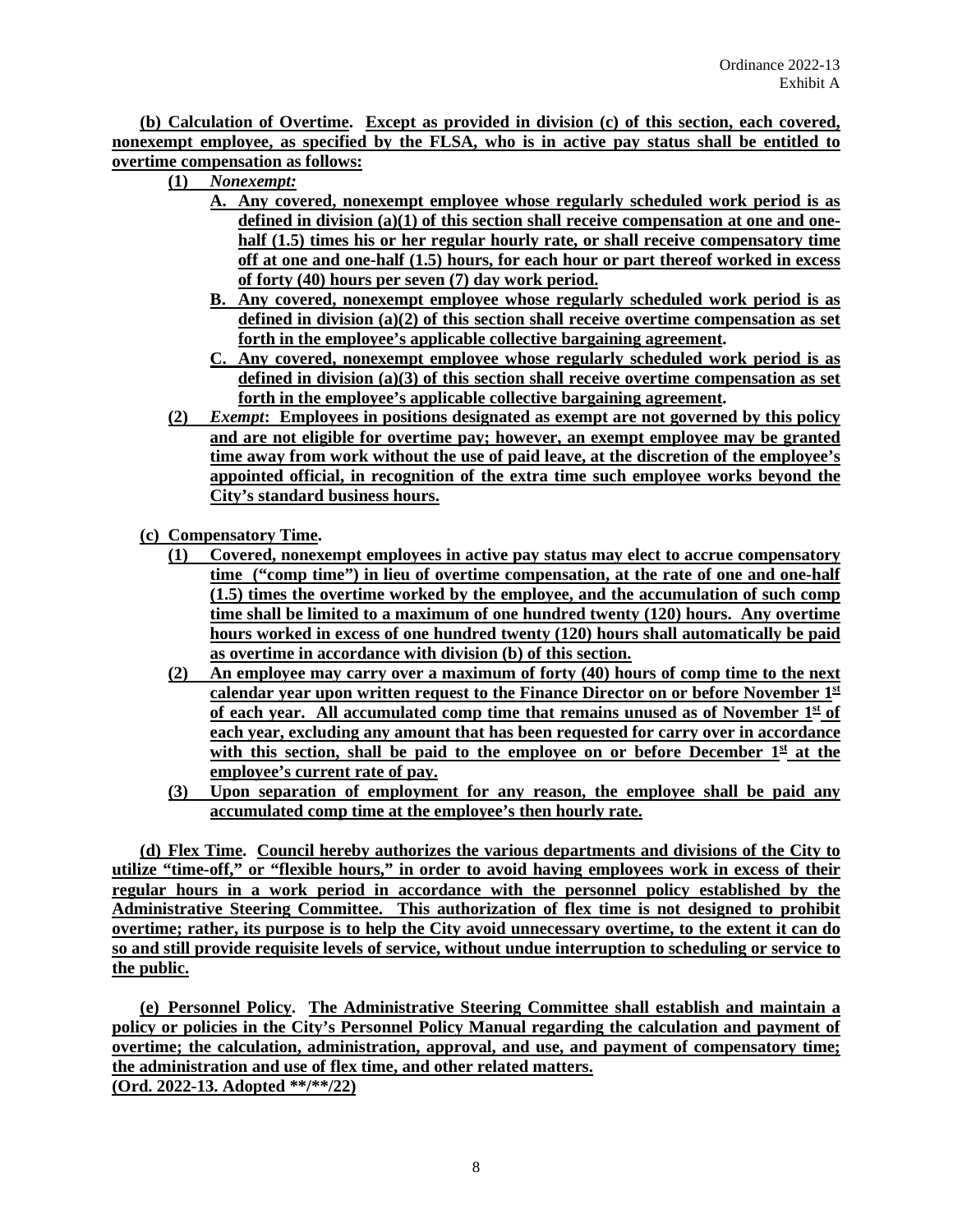#### **260.09 HEALTH INSURANCE.**

#### **(a) Health Insurance.**

- **(1) The City shall provide a plan of group health insurance for all eligible employees of the City, and such plan shall be approved by City Council, by resolution. Dental, eye care, or other supplemental insurance may be provided under the group plan or under separate policy, as approved by Council in the resolution.**
- **(2) The group health insurance plan may include health insurance coverage for eligible employees, their spouses and dependents.**
- **(3) If the group health insurance plan includes health savings accounts (HSAs), the City may make pretax contributions to an employee's HSA in amounts approved by Council in the Pay Plan or by separate resolution.**
- **(4) City Council shall have the sole authority to determine the types of health insurance benefits offered, to determine insurance carriers, to establish a program of selfinsurance, or to authorize participation in an insurance pool.**

**(b) Insurance Premiums. The employee's share of the insurance premiums shall be paid monthly, by payroll deduction made twice a month, as follows:**

- **(1) Employees hired prior to September 1, 2003, shall pay fifteen percent (15%) of the monthly premium(s).**
- **(2) Employees hired on or after September 1, 2003, shall pay twenty percent (20%) of the monthly premium(s).**
- **(3) The City shall pay no more than fifty percent (50%) of any monthly premiums for dental insurance.**

**(c) Compensation in Lieu of Benefits (Opt-Out Program).** 

- **(1) Council may, as a part of the Pay Plan or by separate resolution, authorize an insurance "opt-out" program that provides compensation in lieu of insurance coverage for eligible employees who voluntarily waive participation in the City's group health insurance plan by enrolling in alternate health insurance coverage.**
- **(2) In the event spouses or a parent and eligible dependent are both employed by the City, if the spouses, or parent and eligible dependent, are enrolled on the City's group health insurance plan, neither spouse, nor the parent or dependent child, shall be eligible for participation in any opt-out program.**

**(d) Working Dependent Surcharge. Council may, as a part of the Pay Plan or by separate resolution, authorize a working dependent surcharge program for employees who have a dependent (spouse or child) who has access to health insurance coverage through the dependent's employer. The amount of such surcharge shall be deducted from the employee's paycheck biweekly or as otherwise required.**

**(e) Personnel Policy. The Administrative Steering Committee shall establish and maintain a policy or policies in the City's Personnel Policy Manual regarding eligibility for and participation in the group health insurance plan approved by the City Council, as well as any authorized opt-out program, working dependent surcharge program, voluntary insurance program, and any other related matters.**

**(f) City Council Members. Members of the City Council, including the Mayor, may participate in the City's group health insurance plan, subject to the same eligibility and participation requirements for City employees as set forth in the City's Personnel Policy Manual;**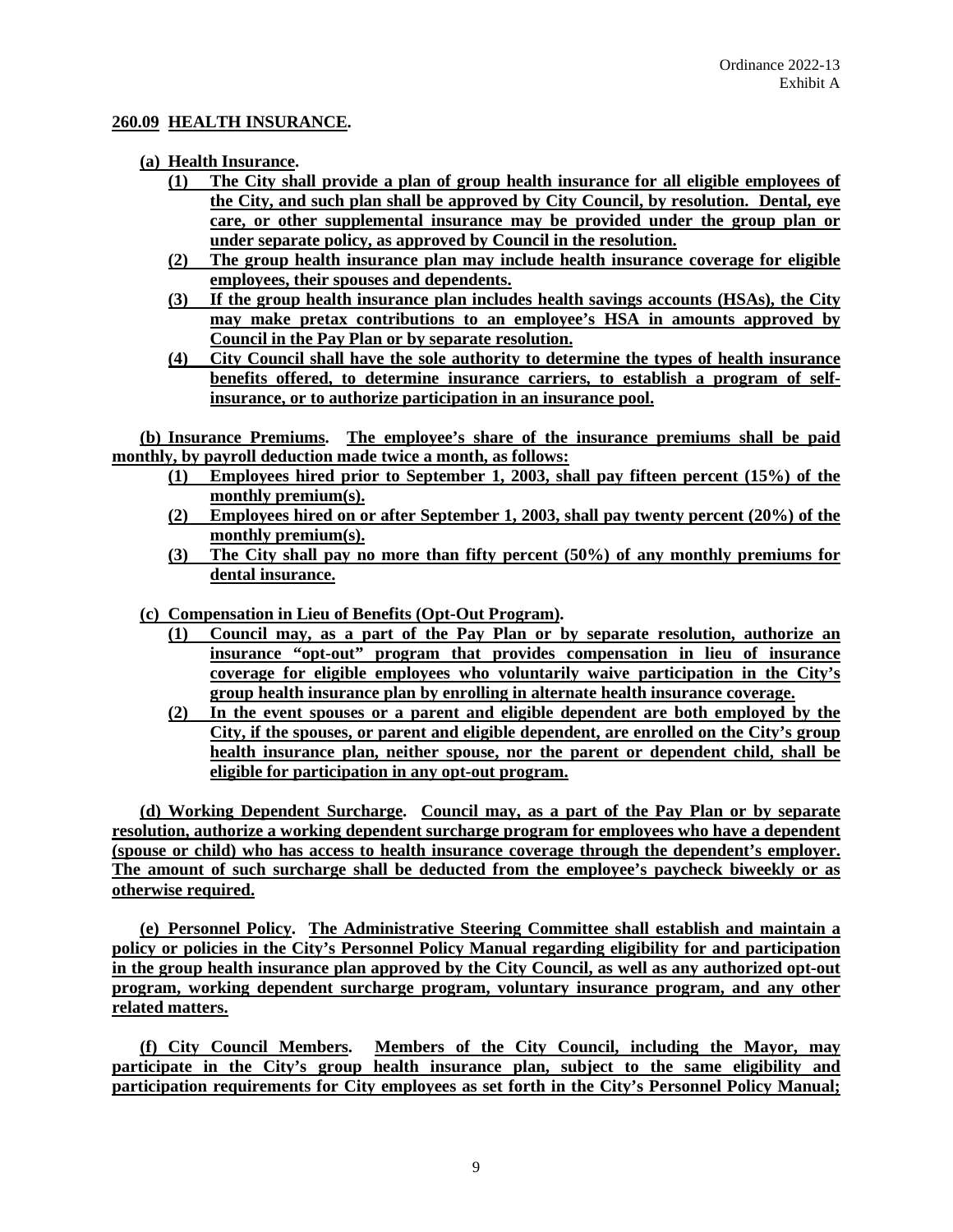**provided, however, that the Council member's share of the insurance premiums shall be one hundred percent (100%) of such premiums to be paid monthly, by payroll deduction. (Ord. 2022-13. Adopted \*\*/\*\*/22)**

**260.10 LIFE INSURANCE.**

#### **(a) Life Insurance.**

- **(1) The City shall provide all full-time, nonunion employees with group term life insurance in the amount of fifty thousand dollars (\$50,000), and accidental death and dismemberment insurance in the amount of fifty thousand dollars (\$50,000).**
- **(2) Union employees may be provided group term life insurance and accidental death and dismemberment insurance in the amounts agreed to in the employee's applicable collective bargaining agreement.**

**(b) Personnel Policy. The Administrative Steering Committee shall establish and maintain a policy or policies in the City's Personnel Policy Manual regarding eligibility for and participation in the group term life insurance, accidental death and dismemberment insurance, and other related matters.**

**(c) City Council Members. Members of the City Council, including the Mayor, may participate in the City's life insurance plan and/or accidental death and dismemberment insurance, subject to the same eligibility and participation requirements for City employees as set forth in the City's Personnel Policy Manual; provided, however, that the Council member's share of the insurance premiums shall be one hundred percent (100%) of the monthly premiums to be paid monthly, by payroll deduction. (Ord. 2022-13. Adopted \*\*/\*\*/22)**

#### **260.11** 260.04 HOLIDAYS.

(a) City Holidays. The following days are hereby designated as City holidays for the purposes of setting work schedules for the various City Departments and Divisions, and such days shall be deemed as paid holidays, to be paid as regular hours, for all full-time City employees, and may be deemed as paid holidays for all part-time City employees on a pro-rated basis, in the discretion of the appropriate appointed official or the Municipal Court Judge, except as otherwise provided herein or as otherwise provided in the employee's applicable collective bargaining agreement:

| New Year's Day                       |
|--------------------------------------|
| Martin Luther King Jr. Day           |
| Presidents Day                       |
| <b>Memorial Day</b>                  |
| Juneteenth National Independence Day |
| Independence Day                     |
| Labor Day                            |
| <b>Veterans</b> Day                  |
| <b>Thanksgiving Day</b>              |
| Day after Thanksgiving               |
| Christmas Eve                        |
| Christmas Day                        |
| New Year's Eve                       |

January  $1<sup>st</sup>$  (all day) Third Monday in January (all day) Third Monday in February (all day) Last Monday in May (all day) June  $19<sup>th</sup>$  (all day) July 4<sup>th</sup> (all day) First Monday in September (all day) November  $11<sup>th</sup>$  (all day) Fourth Thursday in November (all day Fourth Friday in November (all day) December  $24<sup>th</sup>$  (half day) December  $25<sup>th</sup>$  (all day) December  $31<sup>st</sup>$  (half day)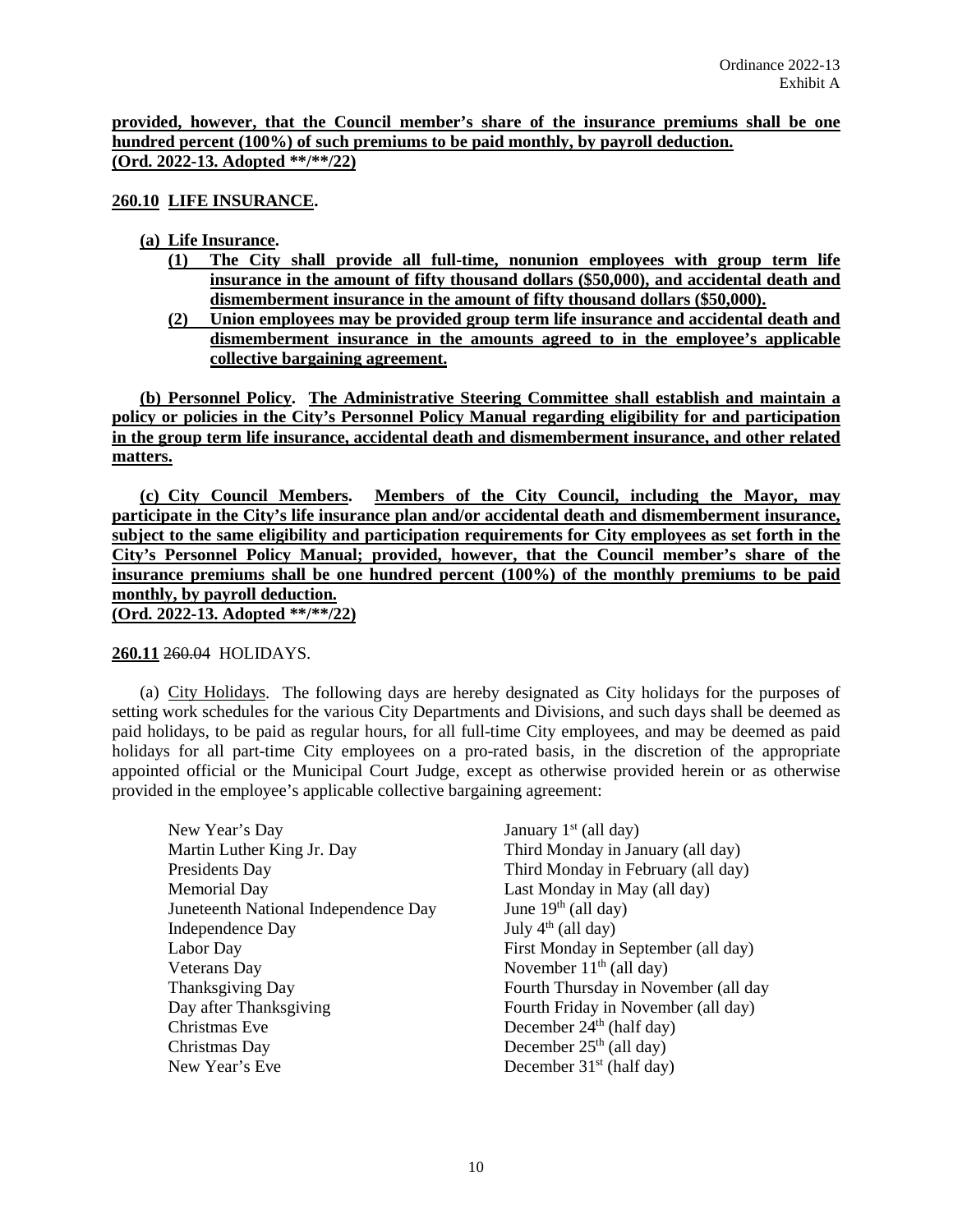(b) Observance. If June  $19<sup>th</sup>$ , July  $4<sup>th</sup>$  or Veterans Day falls on a Saturday, the holiday will be observed on the preceding day. If June 19<sup>th</sup>, July 4<sup>th</sup> or Veterans Day falls on a Sunday, the holiday will be observed on the next succeeding day. If Christmas Eve/New Year's Eve and Christmas Day/New Year's Day fall on Friday and Saturday, respectively, the Eve will be observed on Thursday and the Day observed on Friday. If Christmas Eve/New Year's Eve and Christmas Day/New Year's Day fall on a Saturday and Sunday, respectively, the Eve will be observed on Friday and the Day observed on Monday. If Christmas Eve/New Year's Eve and Christmas Day/New Year's Day fall on a Sunday and Monday, respectively, the Eve will be observed on Friday and the Day observed on Monday.

(c) Flex Holiday Time. In addition to the above-listed City holidays, each appointed official, consisting of the City Manager, the Finance Director and the Law Director, and the Judge of the Xenia Municipal Court, without order of the Court, may set and grant an additional eight (8) hours of holiday pay per year to their respective full-time employees, and may be deemed as paid holidays for all part-time City employees on a pro-rated basis, in the discretion of the appropriate appointed official or the Municipal Court Judge, to be paid as regular hours, for the Departments and Divisions under their control, except as otherwise provided herein or as otherwise provided in the employee's applicable collective bargaining agreement. Such holiday time shall be set in the discretion of the appointed official or the Xenia Municipal Court Judge, but such time shall be scheduled and published for the various Departments and Divisions no later than January  $15<sup>th</sup>$  of each year.

(d) **Pay. An employee who is not scheduled to work on a holiday shall be paid at the employee's regular rate of pay, up to a maximum of eight (8) hours, for the holiday. An employee who works on a holiday shall be paid at one and one-half (1.5) times the employee's regular rate of pay for actual hours worked on the holiday and at the employee's regular rate of pay for any remaining hours, up to eight (8) hours total.**

**(e)** Xenia Municipal Court. Nothing in this section shall be deemed to affect or limit the authority of the Xenia Municipal Court Judge, in his sole discretion, to set the Court's yearly work and holiday schedule, upon an order from the Court.

### **(f) Personnel Policy. The Administrative Steering Committee shall establish and maintain a policy or policies in the City's Personnel Policy Manual regarding eligibility for holiday pay and other related matters.**

(Ord. 2020-13. Adopted 05/28/20; Ord. 2022-05. Adopted 03/10/22; **Ord. 2022-13. Adopted \*\*/\*\*/22**)

### **260.12 SICK LEAVE.**

**(a) Award of Sick Leave Credits. Each regular, full-time employee of the City shall be entitled to 0.0577 hours of sick leave credit for each completed hour in active pay status. Part-time, seasonal, student, external, temporary, volunteer, or other nonpermanent employees shall not be entitled to sick leave credits.**

**(b) Accumulation. Sick leave accumulation for all full-time employees shall be capped at a maximum of two thousand eighty (2,080) hours.**

**(c) Transfers. An employee who transfers to City employment from another public agency shall be credited with the unused, accumulated balance of the employee's accumulated sick leave with the other public agency, up to the maximum accumulation permitted under division (b) of this section, upon proper certification of the unused, accumulated sick leave balance from the employee's prior public agency employer.**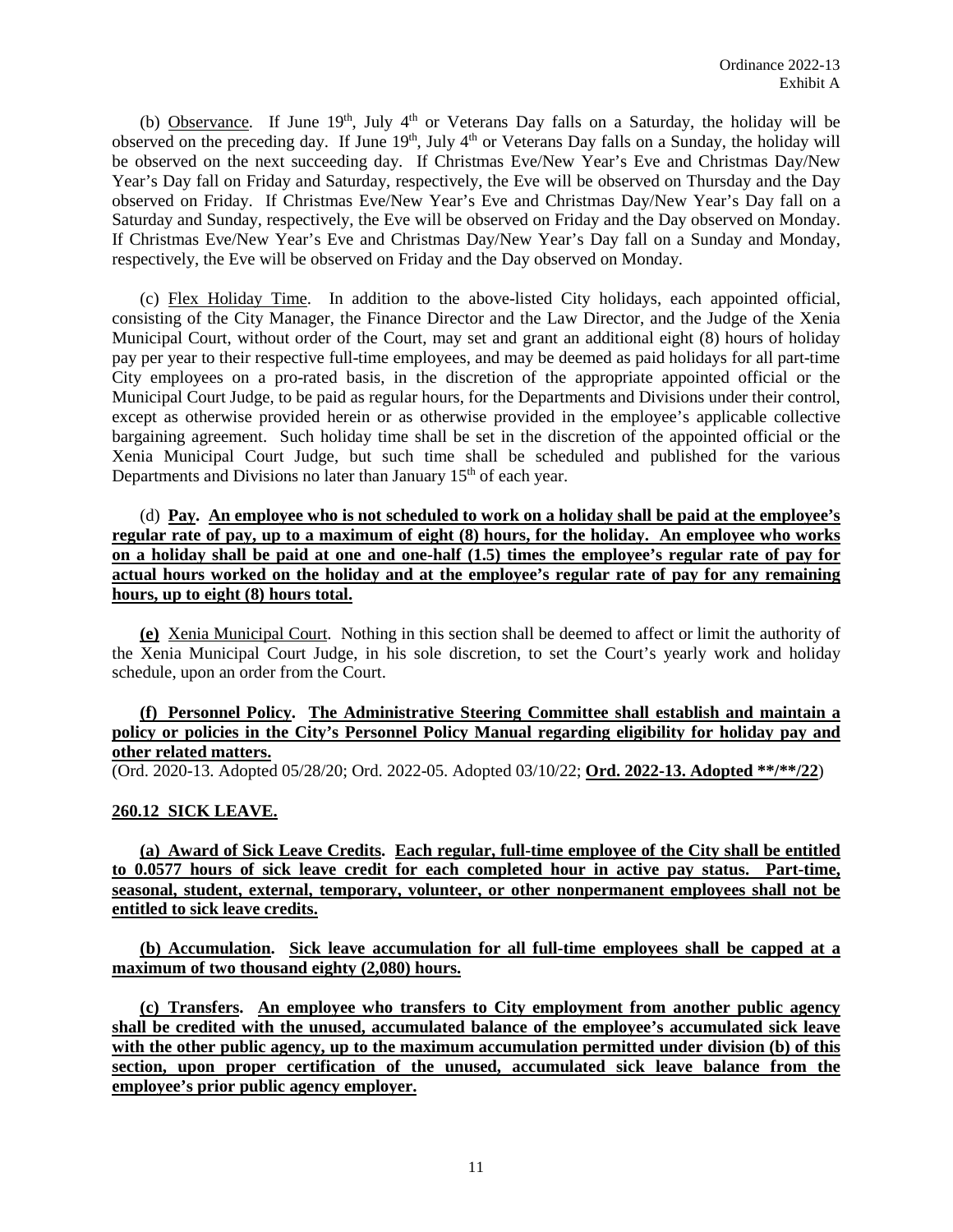**(d) Reinstatements. An employee's accumulated, unused sick leave that the employee does not elect to be paid for under division (e) of this section shall be placed to the employee's credit upon the employee's reemployment with the City, provided that the reemployment takes place within ten (10) years of the date on which the employee was separated from public service with the City. The ten (10) year period shall be tolled for any period during which the employee holds elective public office, whether by election or by appointment.**

### **(e) Payment upon Separation.**

**(1) Upon separation of employment for any reason, subject to the limitations of this division, an employee with at least one (1) full year of employment with the City may elect to be paid for accumulated and unused sick leave earned up to the date of separation. Such payment will be equal to the employee's current hourly rate of pay, times the number of accumulated, unused sick leave credits (up to a maximum of 1,400 hours), times a percentage credit. The percentage credit will be a minimum of five percent (5%) plus an additional one percent (1%) for every thirty-two (32) hours of accumulated, unused sick leave expressed as:** 

*% credit = 5% + H/32*

**where "H" is the accumulated, unused sick leave hours (up to a maximum of 1,400 hours) at separation of employment. In all cases, the percentage credit shall not exceed 48.75.**

- **(2) In case of death of a current employee with at least one (1) full year of employment with the City, payment will be made, in accordance with this division, to the employee's estate or legal beneficiaries in accordance with state law.**
- **(3) Payment made for accumulated, unused sick leave shall eliminate all sick leave credit accrued but unused by the employee at the time payment is made.**
- **(4) If the employee does not elect to receive payment, the employee's unused sick leave shall remain to the employee's credit for a period of ten (10) years from the date of the employee's termination or resignation, at which time such sick leave shall expire and no longer be valid. The employee's sick leave will credited to him or her upon his or her reemployment with the City or transferred to another public agency within said ten (10) year period, in accordance with ORC 124.38.**

**(f) Personnel Policy. The Administrative Steering Committee shall establish and maintain a policy or policies in the City's Personnel Policy Manual regarding the use of sick leave, donation of sick leave, wellness incentives, any disciplinary procedures regarding the abuse or misuse of sick leave, and other related matters. (Ord. 2022-13. Adopted \*\*/\*\*/22)**

### **260.13 VACATION.**

**(a) Award of Vacation Credits.** 

**(1) Each regular, full-time employee of the City shall be entitled to vacation leave credit for each completed hour in active pay status as follows:** 

| <b>Length of Service</b><br>(Complete Years) | <b>Hourly</b><br><b>Accrual</b><br>Rate | Annual<br>Rate | <b>Maximum</b><br><b>Accumulation</b> | <b>Maximum</b><br><b>Payout</b> |
|----------------------------------------------|-----------------------------------------|----------------|---------------------------------------|---------------------------------|
| Less than 5 years                            | 0.04616                                 | 12 days        | <u>240</u>                            | 240                             |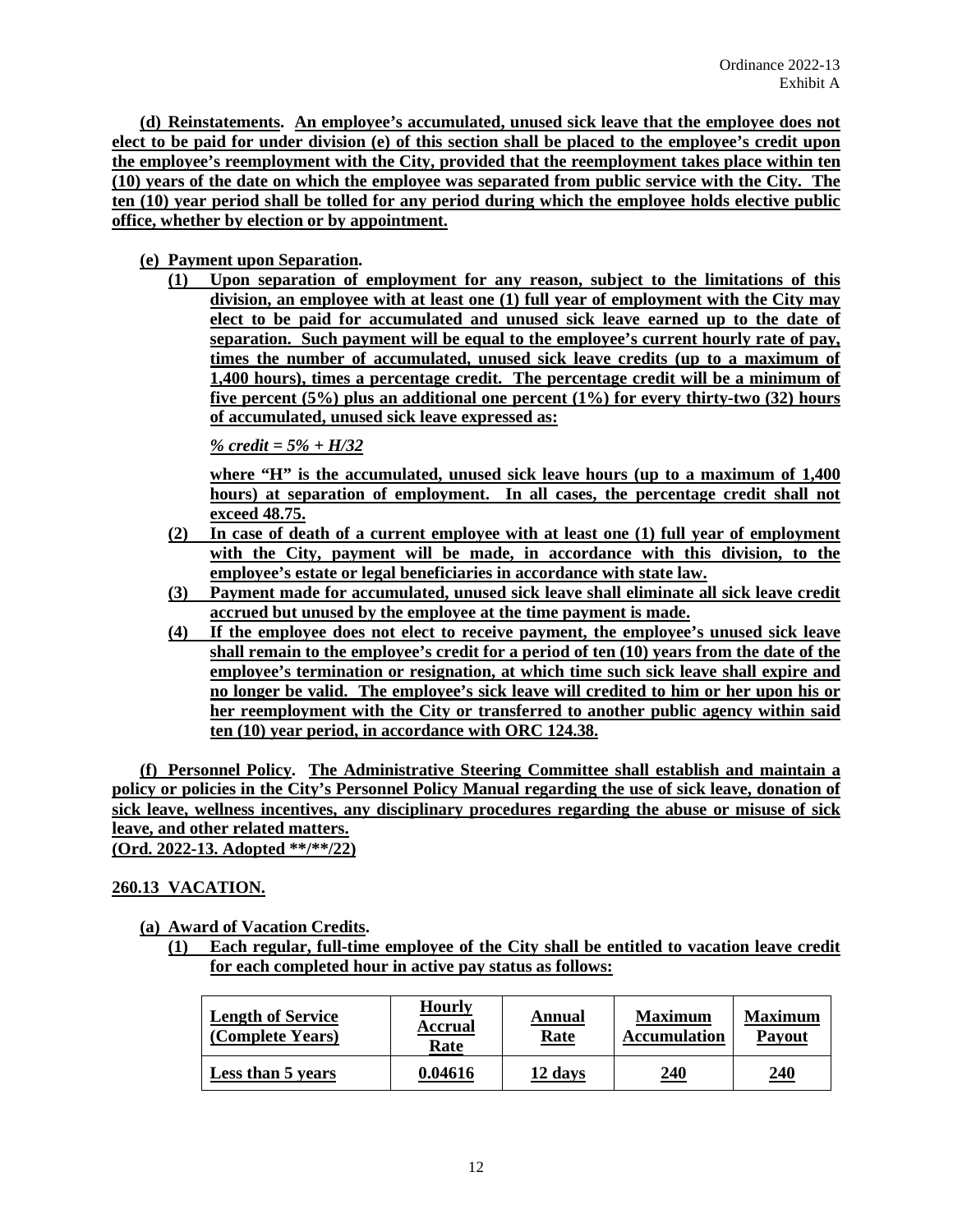| 5 years to 10 years  | 0.05769 | 15 days | 240        | 240        |
|----------------------|---------|---------|------------|------------|
| 10 years to 15 years | 0.06924 | 18 days | <u>360</u> | <u>360</u> |
| 15 years to 20 years | 0.08076 | 21 days | 360        | 360        |
| Over 20 years        | 0.09231 | 24 days | <u>360</u> | <u>360</u> |

**(2) Part-time, seasonal, student, external, temporary, volunteer, or other nonpermanent employees shall not be entitled to vacation leave credits.**

**(b) Accumulation. Vacation leave accumulation for all full-time employees shall be capped as provided in division (a)(1) of this section based on an employee's length of service.**

- **(c) Prior Service Credit. Beginning on the effective date of this division:**
	- **(1)** *Employees hired before July 5, 1987***: A person employed by the City who is currently earning vacation credits under employment with the State, any political subdivision of the State, or the armed forces is entitled to have the employee's prior service with the State, the political subdivision, or the armed forces counted as service with the City for the purpose of computing the employee's hourly vacation credit accrual rate upon hire.**
	- **(2)** *Employees hired on or after July 5, 1987***: A person employed by the City who is currently under employment with the State, any political subdivision of the State, or the armed forces is entitled to have six (6) years of the employee's prior service with the State or any political subdivision of the State counted as service with the City for the purpose of computing the employee's hourly vacation credit accrual rate upon hire, upon proper certification of the employee's prior service from the State, the political subdivision of the State, or the armed forces.** *Statutory reference: ORC 9.44*
	- **(3) The Administrative Steering Committee is hereby authorized to establish a personnel policy whereby City Council or the appointed official may grant prior service credit for non-Ohio public service or private sector service to a hiree for an unclassified, nonunion position, up to a maximum of six (6) years for the hiree's prior employment, for the purpose of computing the employee's hourly vacation credit accrual rate upon hire.**
	- **(4) For any employee hired prior to the effective date of this division, the prior service credit rules in effect at the time of that employee's hire shall control and no employee shall be entitled to retroactive accrual credits.**
- **(d) Transfers. For employees hired on or after the effective date of this division:**
	- **(1) A person hired by the City who is currently earning vacation credits under employment with the State, any political subdivision of the State, or the armed forces may transfer up to a maximum of eighty (80) hours of unused, accumulated vacation leave with the State, political subdivision, or armed forces, upon proper certification of the unused, accumulated sick leave balance from the State, political subdivision or armed forces. Any hours transferred shall not be eligible for payment under division (e) of this section and shall be used before any vacation credits earned from City employment.**
	- **(2) The Administrative Steering Committee is hereby authorized to establish a personnel policy whereby City Council, for employees hired by Council, or the hiree's appointed official, may authorize the transfer of up to a maximum of eighty (80) hours of**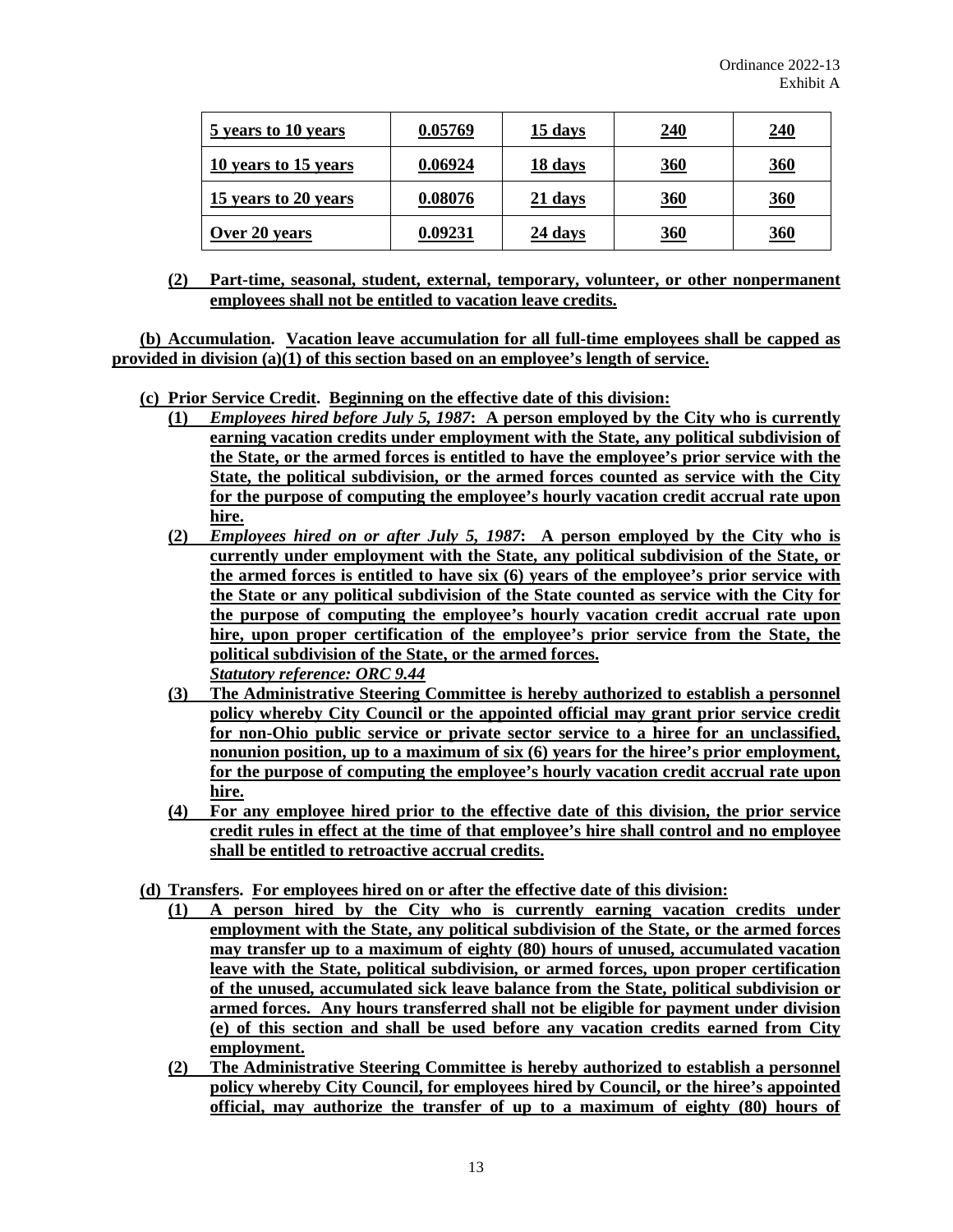**unused, accumulated vacation leave from the hiree's then current non-Ohio public service or private sector service for unclassified, nonunion positions.**

**(e) Payment upon Separation. An employee who resigns or dies is entitled to payment, at his or her current rate of pay, for any accumulated, unused vacation leave earned up to the time of resignation or death, up to a maximum of two hundred forty (240) or three hundred sixty (360) hours, as applicable, provided the following has occurred:**

**(1) The employee has successfully completed his or her probationary period;**

**(2) The employee has given proper notice of resignation; and**

**(3) The employee has returned all City property in his or her possession.**

**An employee who is terminated for just cause shall not be entitled to compensation for any accumulated, unused vacation leave.**

**(f) Personnel Policy. The Administrative Steering Committee shall establish and maintain a policy or policies in the City's Personnel Policy Manual regarding the use of vacation leave, any disciplinary procedures regarding the abuse or misuse of vacation leave, and other related matters. (Ord. 2022-13. Adopted \*\*/\*\*/22)**

### **260.14 OTHER APPROVED LEAVES.**

### **(a) Personal Leave.**

- **(1) Each regular, full-time employee of the City in active pay status on January 1 shall receive sixteen (16) hours of personal leave per year. Personal leave cannot be carried over to the next year and must be used in the calendar year it is earned.**
- **(2) Employees not in active pay status on January 1 on each year shall receive a prorated amount of personal leave proportionate to the date of hire, according to the following schedule:**

**Hired in: Quarter 1 – January 1 through March 31: Sixteen (16) hours**

**Hired in: Quarter 2 – April 1 through June 30: Twelve (12) hours**

**Hired in: Quarter 3 – July 1 through September 30: Eight (8) hours**

- **Hired in: Quarter 4 – October 1 through December 31: Zero (0) hours**
- **(3) Employees shall not be paid for unused personal leave upon their separation from employment for any reason. Personal leave is not a cash benefit and may not be cashed out.**

**(b) Injury Leave. Any regular, full-time or part-time employee who becomes unable to perform the duties of his or her position due to a physical injury or illness suffered in the discharge or performance of his or her official duties, except for gross negligence, recklessness, or intentional self-injury, may be placed on injury leave (i.e., salary continuation), up to a maximum of seven hundred twenty (720) hours. Such employee shall continue to receive his or her regular straight time daily rate of pay while on injury leave. Said injury leave shall be paid in full by the City, shall be in lieu of Workers' Compensation lost wage benefits or temporary total compensation chargeable to the City, and the employee on injury leave may apply to the Bureau of Workers' Compensation for medical benefits only.**

### **(c) Military Leave.**

**(1) Leave of absence without loss of pay shall be provided for all officers and employees of the City who are members of the Ohio organized militia or other reserve components of the U.S. armed forces, including the Ohio National Guard, for such time as they are performing service in the uniformed services for periods of up to twenty-two (22) eight (8) hour work days [176 hours], or for employees of the City's**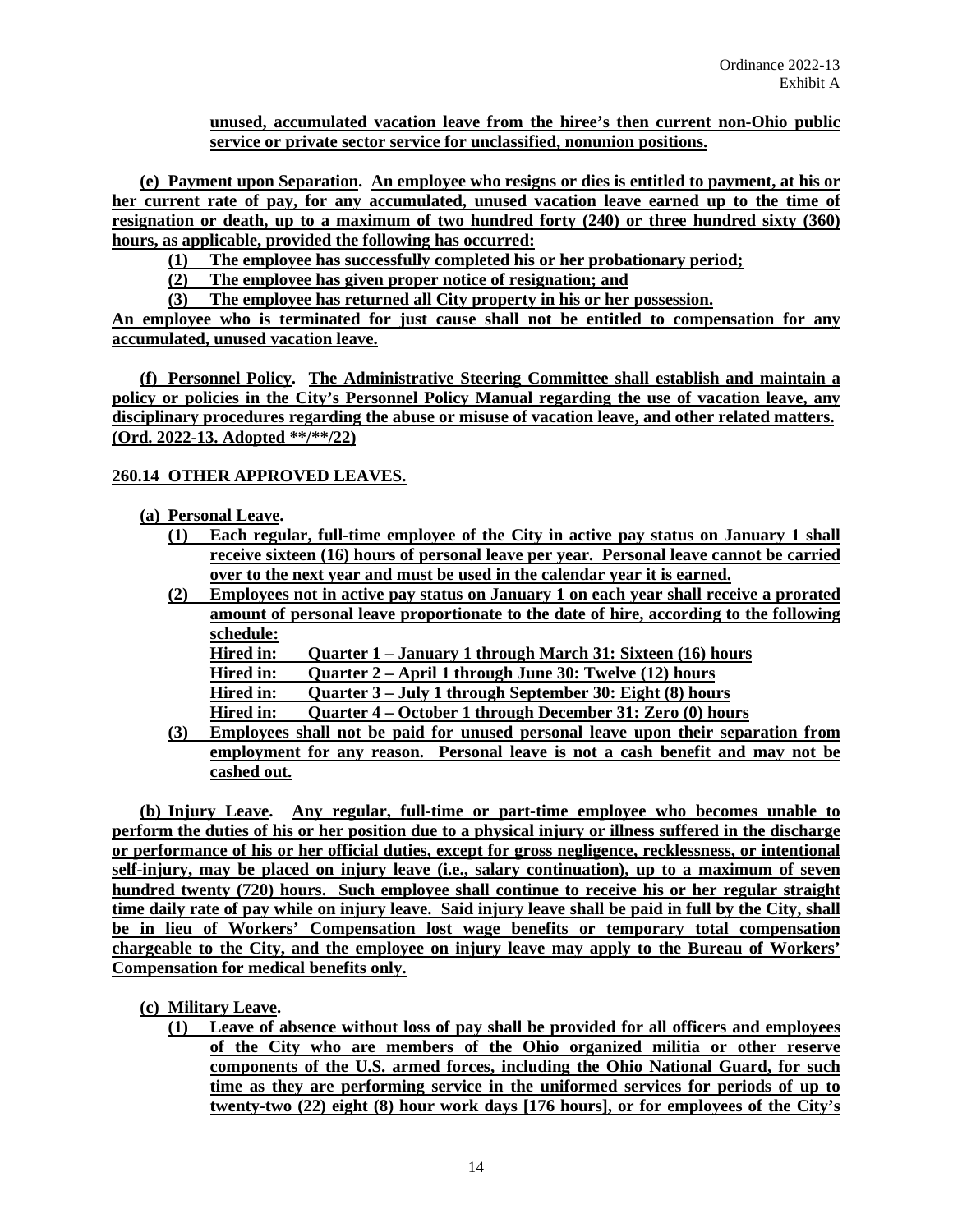**Fire Division, seventeen (17) twenty-four (24) hour work days [408 hours] within one federal fiscal year (October 1 – September 30).** *Statutory Reference: ORC 5923.05*

**(2) Any personnel policies established by the Administrative Steering Committee regarding Military Leave shall also comply with the Uniformed Services Employment and Re-Employment Rights Act of 1994 (USERRA).**

**(d) Family and Medical Leave. The Administrative Steering Committee shall establish a family medical leave policy in the Personnel Policy Manual that complies with the Family and Medical Leave Act of 1993 and the National Defense Authorization Act.**

**(e) Other Leaves. Other leaves, such as court leave, bereavement leave, disability leave, paid or unpaid administrative leave, or leaves of absence may established by the Administrative Steering Committee in the Personnel Policy Manual.**

**(f) Personnel Policy. The Administrative Steering Committee shall establish and maintain policies in the City's Personnel Policy Manual regarding the use of any leave established or authorized under this section, return to work provisions, any disciplinary procedures regarding the abuse or misuse of such leave, and other related matters. (Ord. 2022-13. Adopted \*\*/\*\*/22)**

**260.15 LONGEVITY.**

**(a) Longevity Benefits. All nonunion, full-time and part-time employees of the City shall be eligible for a longevity benefit based upon their length of continuous employment with the City as of November 1st of each year. Such longevity benefit shall be paid annually on the first pay period after November 1st and shall be computed as follows:**

- **(1) Upon five (5) years of continuous service, the employee shall be paid one hundred seventy-five dollars (\$175).**
- **(2) For each additional year of continuous service over five (5) years, the employee's longevity benefit shall be increased by an additional thirty-five dollars (\$35) per year.**

**(b) Continuous Service. For the purposes of this section, when calculating years of continuous service, two thousand eighty (2080) hours in active pay status will be deemed the equivalent of one (1) year of continuous service.**

**(c) Seasonal and Temporary Employees. Employees who are employed on a seasonal or temporary basis are not eligible for longevity benefits.**

**(d) Personnel Policy. The Administrative Steering Committee shall establish and maintain policies in the City's Personnel Policy Manual regarding payment of longevity pay and other related matters.**

**(Ord. 2022-13. Adopted \*\*/\*\*/22)**

### **260.16 TUITION REIMBURSEMENT.**

**(a) Tuition Reimbursement Program. The Administrative Steering Committee is hereby authorized to establish, by personnel policy in the Personnel Policy Manual, a tuition reimbursement program to reward City employees' efforts to further their education and improve their skills, thereby enhancing their job performance. Such tuition reimbursement program shall be limited by Council's appropriations for said program.**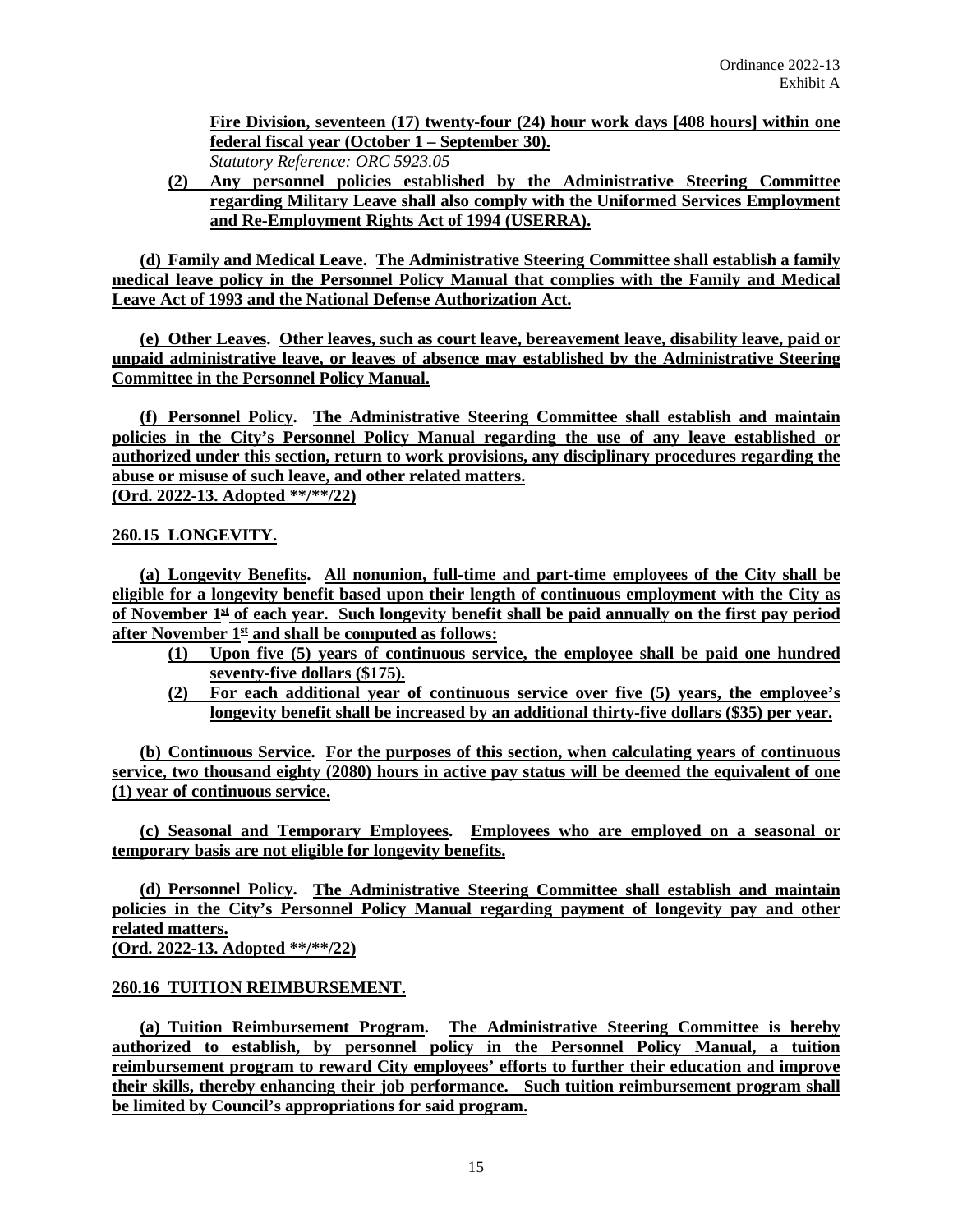**(b) Eligible Courses of Study. The established tuition reimbursement program shall be limited to courses of study that are reasonably related to the employee's job, as established by the Administrative Steering Committee.** 

**(c) Maximum Reimbursement. The maximum amount an employee may be reimbursed for tuition costs shall be limited to five thousand dollars (\$5,000) per calendar year, per employee. (Ord. 2022-13. Adopted \*\*/\*\*/22)**

### **260.17 UNIFORMS AND EQUIPMENT.**

**(a) Furnished by City. A City employee who is required to wear City uniforms and/or carry City equipment shall be furnished such uniforms and/or equipment at City expense, or provided a stipend by the City for the employee to furnish himself or herself with such required uniforms and/or equipment, upon authorization of the employee's department or division head and the employee's appointing authority.**

**(b) Return. Upon an employee's separation from City employment for any reason, the employee shall return to the City any provided uniforms and/or equipment, or any uniforms and/or equipment purchased with a City-provided stipend, on or before the employee's last day of employment. The Finance Director is hereby authorized to withhold an employee's final paycheck until such items are returned to the City, and if the employee has not returned such items within thirty (30) days of the employee's last day of employment, the Finance Director is hereby authorized to deduct the cost of such items from any final pay due to the employee.** 

**(c) Personnel Policy. The Administrative Steering Committee shall establish and maintain a policy or policies in the City's Personnel Policy Manual regarding the provision of uniforms and/or equipment to employees, the care and maintenance of such uniforms and/or equipment, disciplinary procedures regarding the abuse or misuse of such items, and other related matters. (Ord. 2022-13. Adopted \*\*/\*\*/22)**

#### 260.18 **CERTAIN PERSONNEL EXPENSES.** BONDS. [Moved to 260.03]

(a) **Allowable Expenditures. The Finance Director is hereby authorized to draw warrants on the General Fund for payment of the following personnel expenditures, if funds for the same have been appropriated by the Council:**

- **(1) Plaques, certificates, gift cards and other items of recognition and appreciation;**
- **(2) Cards, flowers and similar expressions of sympathy or get-well wishes;**
- **(3) Refreshments for general meeting purposes, retirement receptions, employee recognition dinners, etc.; and/or**
- **(4) Any other personnel expenditure specifically authorized by the Council by resolution.**

All officers and employees of the City shall give a surety bond for the faithful performance of their respective duties in the sum of one hundred thousand dollars (\$100,000) each. A blanket surety bond shall be contracted for by the Finance Director. When equivalent coverage is obtained for all officers and employees through the city's general liability insurance policy, this requirement for a surety bond shall be waived.

### (b) **Effect. Expenditures listed in division (a) of this section shall not be considered personal gain or compensation for official duties.**

Municipal Court. The Clerk, the Bailiff and the Deputy Bailiff of the Municipal Court are required by ORC 1901.31 and 1901.32 to give an individual bond.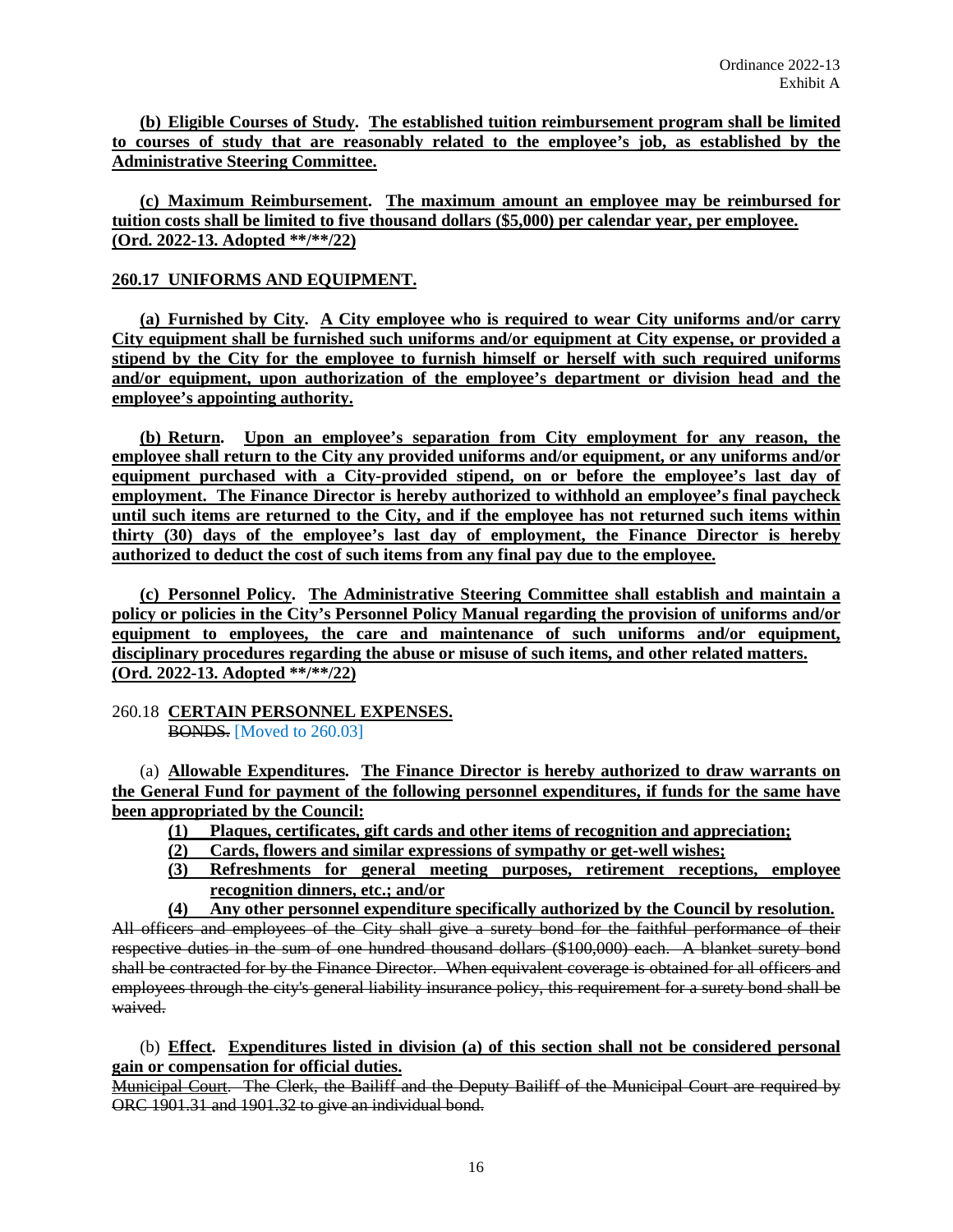# (c) **Personnel Policy. The Administrative Steering Committee shall establish and maintain a policy or policies regarding the personnel expenditures authorized by this section and other related matters.**

#### **(Ord. 2022-13. Adopted \*\*/\*\*/22)**

Finance Director. The Finance Director of the City shall give an individual surety bond for faithful performance in the amount of one hundred thousand dollars (\$100,000.00).

(d) Premiums. It shall be the duty of the Finance Director to procure the blanket surety bond and other bonds required by this section and to pay the premiums on such bonds out of the City Treasury.

### **260.19 PERSONNEL POLICY MANUAL.**

**(a) Purpose. To provide quality services to the citizens of this City, there is a need to provide guidance for the administration of those services and to establish employment policies to bring a sense of order and unity to the workplace. The purpose of the Personnel Policy Manual shall be to establish policies, rules, and regulations governing the provision of high-quality services to the citizens and to achieve a high degree of understanding, cooperation, efficiency, and unity among the City's employees. The Personnel Policy Manual is intended to establish systematic and equitable procedures and regulations that provide uniform policies for the administration of all City employees, within both the classified and unclassified service, and to promote the professional management of the City's business.**

**(b) Development. The Administrative Steering Committee shall develop the policies, rules and regulations, as well as any amendments thereto, pertaining to the methods of compensation and fringe benefits approved by Council in this chapter, along with personnel management policies in the Personnel Policy Manual.** 

- **(c) Composition. The Personnel Policy Manual shall include:**
	- **(1) Provisions dealing with the administration and use of overtime, holidays, personal days, vacation, compensatory time, flex time, sick leave, family medical leave, injury leave, bereavement leave, longevity compensation, retirement plans and insurance plans, and any other fringe benefits authorized by Council under this chapter.**
	- **(2) Provisions providing policies and procedures for discipline of City employees, including causes for, and suspension, demotion, or removal, as well as for appeals to the Civil Service Commission from suspensions, demotions or removals of all officers and employees in the classified service whose employment is not covered by a collective bargaining agreement.**
	- **(3) Procedures for the in-house resolution of complaints or grievances to ensure employees' questions, grievances or complaints arising from misunderstandings and the application of the Manual's policies, procedures, rules, and regulations are promptly heard, answered and action taken to resolve the issues.**
	- **(4) Policies and procedures governing equal opportunity employment, employment eligibility verification, nepotism, nondiscrimination, workers' compensation, unemployment compensation, health insurance following separation, and any other policies or procedures necessary to comply with federal or state law.**
	- **(5) Any other practices and procedures necessary for the administration and management of City personnel.**

**(d) Application.** 

**(1) If there is a conflict between the provisions of the Manual and the specific provision of a collective bargaining agreement entered into between the City and a group of**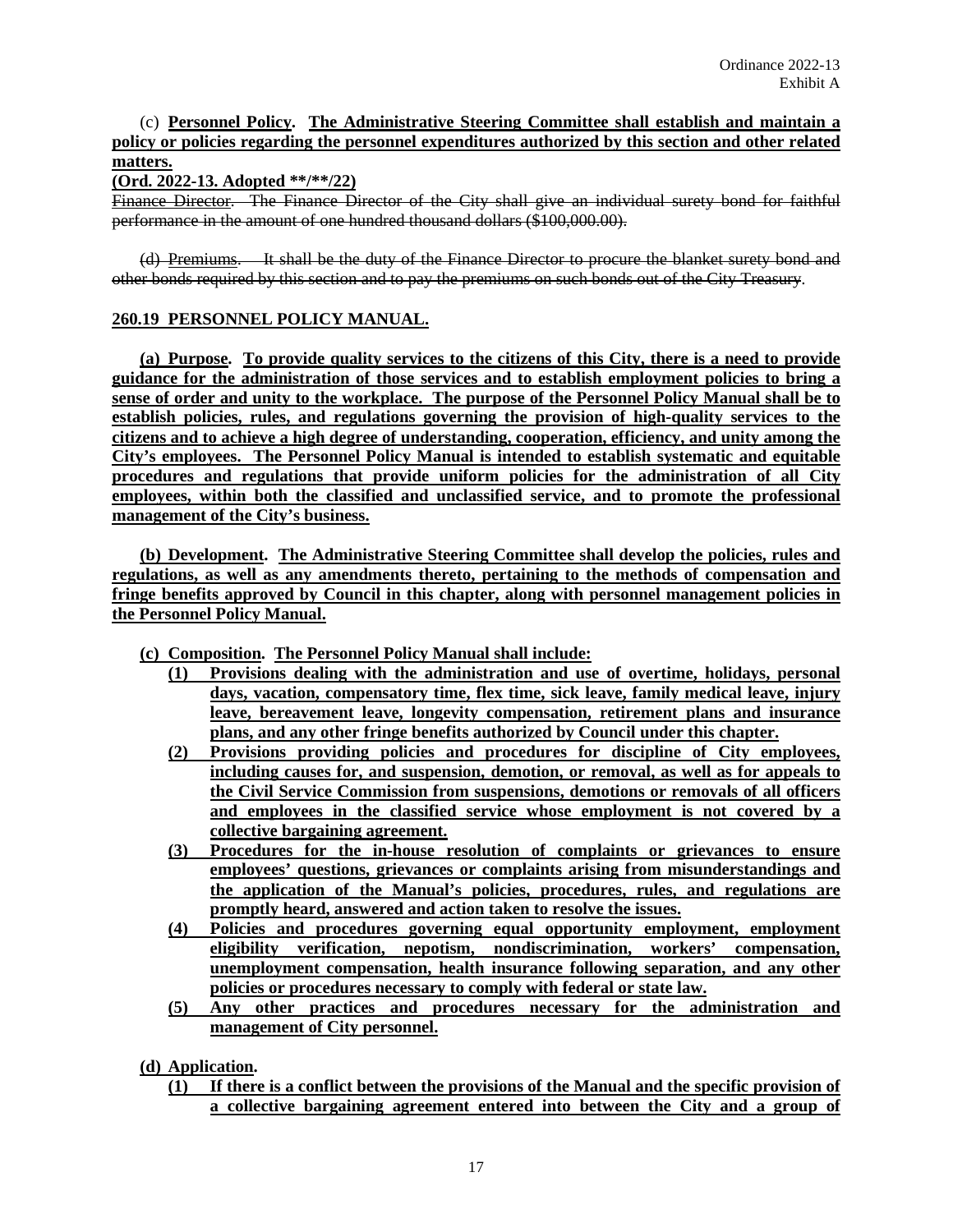**employees, the terms of the collective bargaining agreement shall prevail only as to those employees covered by the agreement.**

- **(2) If a collective bargaining agreement is silent as to any matter covered by the Manual, the Manual shall prevail and apply to those employees covered by that collective bargaining agreement, except as otherwise provided in the Manual.**
- **(3) The City Charter and any City ordinances shall prevail in the event of a conflict between the policies, rules and procedures contained in the Manual and the Charter or ordinance.**

**(e) Use of Manual. An up-to-date copy of the Personnel Policy Manual shall be made readily available to all employees. Upon employment, all new hires will be required to sign a statement that he or she is aware of the Manual and its availability, and that he or she understands that his or her employment is governed by the policies, rules, regulations and procedures contained therein. The signed employee statement shall be placed in the employee's personnel file. (Ord. 2022-13. Adopted \*\*/\*\*/22)**

#### 260.20 **PAYMENT OF LEAVE UPON RETIREMENT.** PICK UP OF CONTRIBUTIONS TO PUBLIC EMPLOYEES RETIREMENT SYSTEM OF OHIO.

- (a) **Sick Leave. Upon retirement, an employee may:**
	- **(1) Elect to receive payment for unused sick leave accrued up to the employee's date of retirement in accordance with Section 260.12(e);**

Subject to subsection (b) of this section, the full amount of the statutorily required contribution to the Public Employees Retirement System of Ohio (PERS) shall be withheld from the gross pay of each person within the classes established in subsection (b) of this section and shall be "picked up" (assumed and paid to the PERS of Ohio) by the City. This pick-up by the City is, and shall be designated as, public employee contributions and shall be in lieu of contributions to the PERS by each person within the classes established in subsection (b) of this section. No person subject to this pick up shall have the option of choosing to receive the statutorily required contribution to the PERS directly instead of having it picked up by the City or of being excluded from the pick up.

**(2) If the employee is to be rehired pursuant to Section 260.21 of this chapter, the employee may elect to carry over all accrued unused sick leave, up to a maximum of two thousand eighty (2080) hours, or the employee may elect to carry over a maximum of seven hundred (700) hours of sick leave, and receive payment for the remaining balance up to the maximum allowed under Section 260.12(e).**

The City shall, in reporting and making remittance to the PERS, report that the public employee's contribution for each person subject to this pick up has been made as provided by statute.

**(3) If the employee does not elect to receive payment, the employee's unused sick leave shall remain to the employee's credit for a period of ten (10) years from the date of the employee's retirement, at which time such sick leave shall expire and no longer be valid. The employee's sick leave will be credited to him or her upon his or her reemployment with the City or transferred to another public agency within said ten (10) year period, in accordance with ORC 124.38.**

(b) **Vacation. Upon retirement, an employee may elect to receive payment for all unused vacation leave accrued up to the employee's date of retirement, up to a maximum of two hundred forty (240) or three hundred sixty (360) hours, as applicable or, if the employee is to be rehired**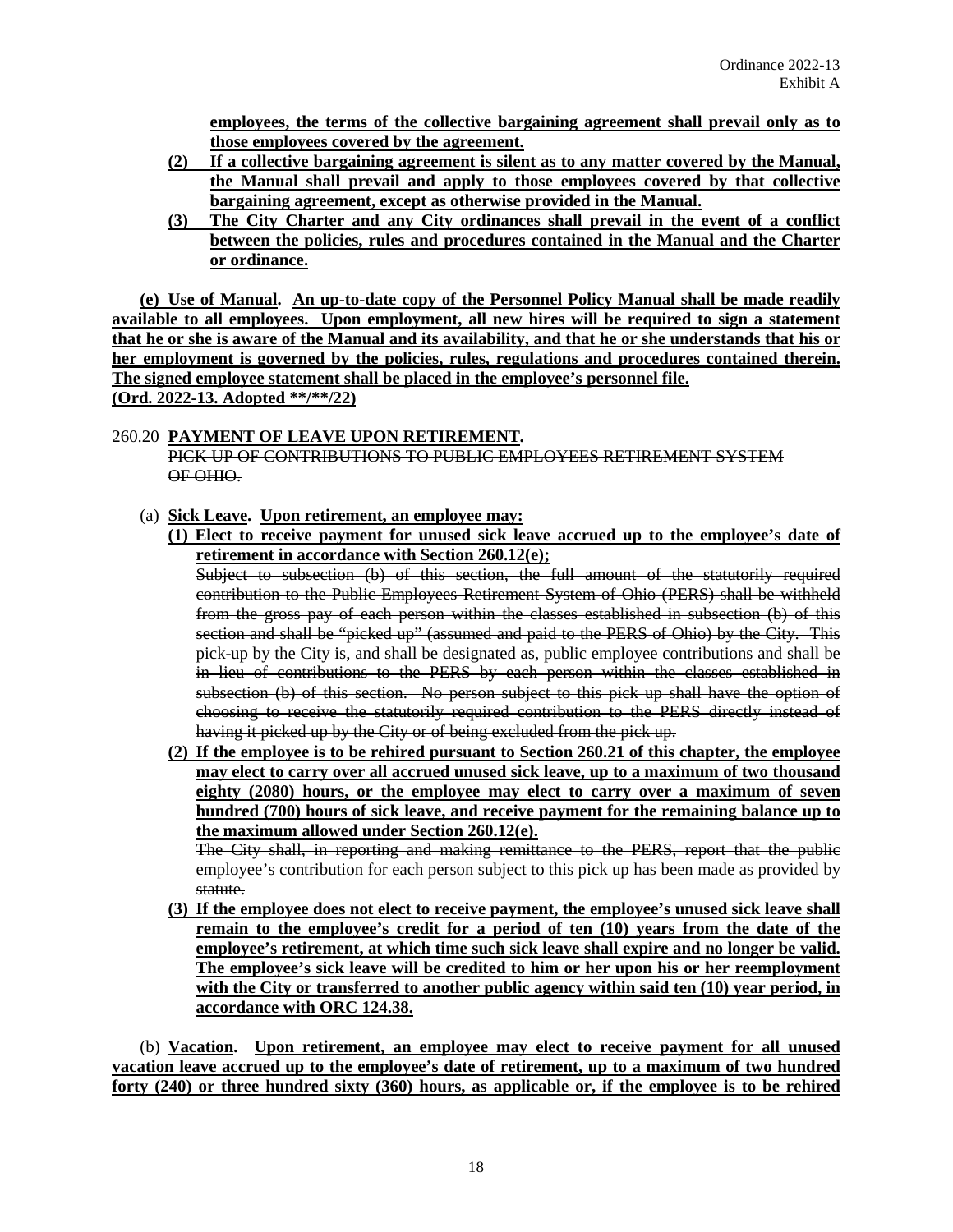#### **pursuant to Section 260.21 of this chapter, the employee may elect to carry over eighty (80) hours of vacation leave and receive payment for the remaining balance.**

The pick up by the City, as provided by this section, shall apply to all persons designated in Section  $260.22(a)$ .

(c) **Longevity. Longevity benefits for eligible employees who retire from the City's service shall be prorated to the nearest pay period for employees retiring from City service prior to November 1st of the year.** 

The gross wage or salary of any person subject to the pick up provided for in this section shall not change as a result of this pick up.

### (d) **Comp Time. Upon retirement, an employee who has any accrued, unused compensatory time shall be paid the entire accrued, unused balance at the employee's then current rate of pay. (Ord. 2022-13. Adopted \*\*/\*\*/22)**

The Finance Director is hereby directed to implement this section to effect the pick up of the statutorily required contributions to the PERS for those persons within the classes established in subsection (b) of this section so as to enable them to obtain the resulting federal and state tax deferments.

### 260.21 **REHIRE OF RETIRED EMPLOYEES.**

PICK UP OF CONTRIBUTIONS TO POLICE AND FIRE DISABILITY AND PENSION FUND.

(a) **Rehire. The City may rehire retired employees who have met the age and/or service requirements of their respective retirement systems and who are receiving retirement benefits in accordance with the provisions of their respective retirement system into unclassified or noncompetitive classified positions. The employee's retirement shall be considered a break in service, and the employee's new appointment date will be the date of rehire.**

- (1) Subject to the provisions of subsection (b) of this section, the full amount of the statutorily required contribution to the Ohio Police and Fire Disability and Pension Fund (PFDPF) shall be withheld from the gross pay of each person within the classes established in subsection (b) of this section and shall be "picked up" (assumed and paid to the PFDPF) by the City. This pick up by the City is, and shall be designated as, public employee contributions and shall be in lieu of contributions to the PFDPF by each person within the classes established in subsection (b) of this section. No person subject to this pick up shall have the option of choosing to receive the statutorily required contribution to the PFDPF directly instead of having it picked up by the City or of being excluded from the pick up.
- (2) The City shall, in reporting and making remittance to the PFDPF, report that the public employee's contribution for each person subject to this pick up has been made as provided by statute.

(b) **Pay Rate. If a retired employee is rehired to the same position he or she held at retirement, the employee's rate of pay shall not exceed the employee's rate of pay at retirement. If the rehired employee is being rehired but to a different position than he or she held at retirement, the rate of pay shall not exceed the rate of pay that would be offered to a newly hired employee in the same position.**

The pick up by the City, as provided by this section, shall apply to all persons designated in Section  $260.22(b)$ .

**(c) Unused Leave. Employees who are rehired may have all accrued, unused paid leave balances carried forward to the new rehire date, subject to any restrictions contained in Section 260.20 of this chapter. Said balances may be used by the employee after rehire and he or she may**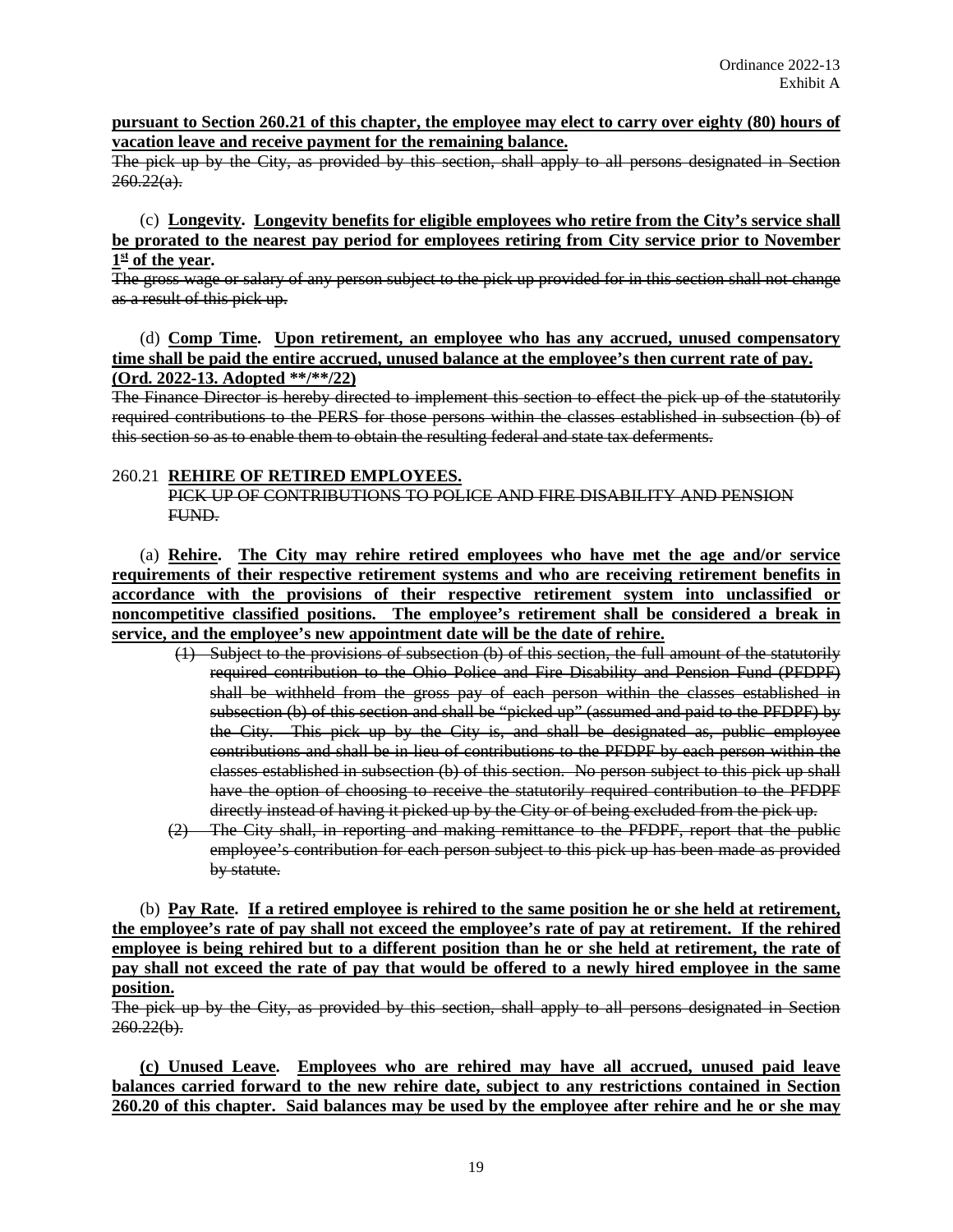**cash out those balances upon final retirement or separation in accordance with City policy; provided, however, that upon rehire, the employee shall accrue leave and be eligible for benefits as a newly hired employee, in accordance with division (d) of this section.**

The gross wage or salary of any person subject to the pick up provided in this section shall not change as a result of this pick up.

# **(d) Accrual of Leave.**

- **(1) An employee who has retired in accordance with the provision of any retirement plan offered by the State shall not have prior service with the State, any political subdivision of the State (including the City), or a regional council of government established in accordance with ORC Chapter 167. counted for the purpose of computing vacation leave.**  *Statutory reference: ORC 9.44(C)*
- **(2) Upon rehire, the employee shall accrue all leave benefits as a newly hired employee, in accordance with the Personnel Policy Manual.**
- **(3) A retired employee who is rehired shall pay insurance premiums as a newly hired employee based on his or her rehire date.**

The Finance Director is hereby directed to implement the provisions of this section to effect the pick up of the statutorily required contributions to PFDPF for those persons within the classes established in subsection (b) of this section so as to enable them to obtain the resulting federal and state tax deferments.

**(e) Employees of Council. The reemployment of any employee appointed by the City Council or by any board or commission of the City shall comply with the requirements of ORC 145.381. (Ord. 2022-13. Adopted \*\*/\*\*/22)**

260.22 RECOGINITION OF EMPLOYEES' ORGANIZATIONS.

(a) Recognized Organizations. The City recognizes the following organizations as collective bargaining agents for their respective members, as determined by signed cards filed with the Director of Finance:

- (1) American Federation of State, County and Municipal Employees (A.F.S.C.M.E.), Ohio Council 8, and Local 101, Xenia Chapter;
- (2) Fraternal Order of Police, Greene County Lodge No. 37/Ohio Labor Council; and
- (3) International Association of Fire Fighters, Local 698.

(b) Non-union Employees. Appointing authorities are authorized to discuss wages, hours and terms or other conditions of employment with employees not eligible to be represented by employee organizations.

#### 260.23 MEMBERSHIP IN EMPLOYEES' ORGANIZATIONS.

(a) Public Service Employees. The bargaining unit known as the American Federation of State, County and Municipal Employees (AFSCME), Ohio Council 8, and Local 101, Xenia Chapter, shall consist of full-time City employees, as follows:

(1) Employees in the Department of Public Service under the positions of Labor and Crafts, as identified in Section 274.07, and specifically identified as to classification as follows:

| Position       | <b>Range Number</b> |
|----------------|---------------------|
| <b>Laborer</b> | <del>109</del>      |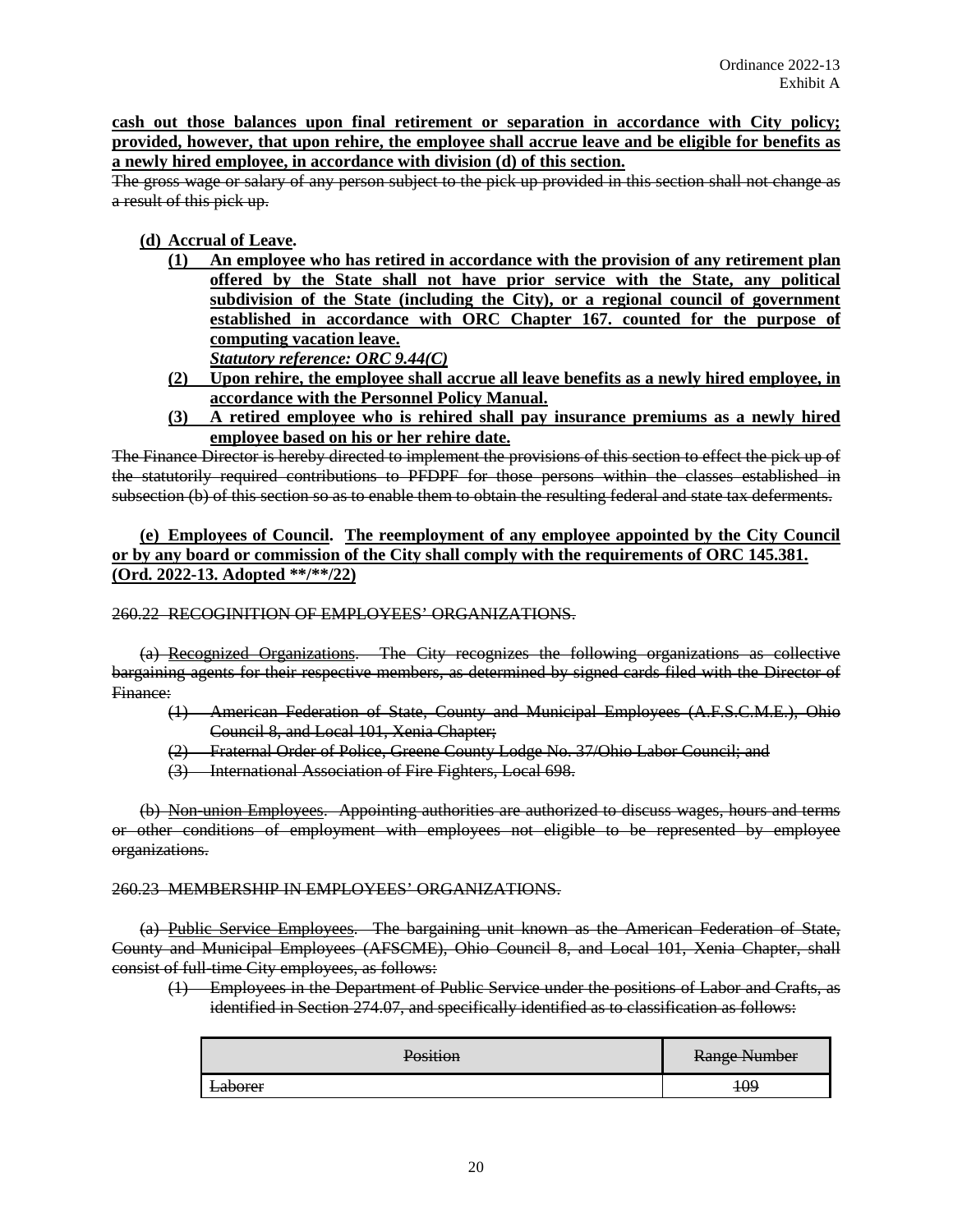| <b>Mechanics Helper</b>                                | 109            |
|--------------------------------------------------------|----------------|
| <b>Treatment Plan Attendant</b>                        | $+10$          |
| Park Maintenance Worker                                | H <sub>2</sub> |
| <b>Refuse Truck Driver</b>                             | 112            |
| <b>Street Sweeper Operator</b>                         | H2             |
| Parking Meter Service Worker                           | H2             |
| Maintenance Work                                       | H2             |
| Water Meter Service Worker                             | 113            |
| <b>Treatment Plant Laboratory Technician I</b>         | H <sub>4</sub> |
| <b>Equipment Operator</b>                              | H <sub>4</sub> |
| <b>One-Man Packer Operator</b>                         | H <sub>4</sub> |
| <b>Maintenance Crew Leader</b>                         | H <sub>4</sub> |
| <b>Laborer</b>                                         | 109            |
| <b>Mechanics Helper</b>                                | 109            |
| <b>Treatment Plan Attendant</b>                        | H <sub>0</sub> |
| <b>Park Maintenance Worker</b>                         | H <sub>2</sub> |
| <b>Refuse Truck Driver</b>                             | H2             |
| <b>Street Sweeper Operator</b>                         | H2             |
| Parking Meter Service Worker                           | H2             |
| Maintenance Work                                       | H2             |
| Water Meter Service Worker                             | H <sub>3</sub> |
| <b>Treatment Plant Laboratory Technician I</b>         | H <sub>4</sub> |
| Equipment Operator                                     | H <sub>4</sub> |
| <b>One-Man Packer Operator</b>                         | H <sub>4</sub> |
| <b>Maintenance Crew Leader</b>                         | $+14$          |
| Wastewater Treatment Plant Operator I                  | H <sub>4</sub> |
| Water Treatment Plant Operator I                       | 114            |
| Wastewater Treatment Plant Semi Tractor Trailer Driver | $+14$          |
| <b>Treatment Plant Mechanie</b>                        | $+14$          |
| <b>Equipment Mechanie</b>                              | H <sub>5</sub> |
| Wastewater Treatment Plant Operator II                 | H7             |
| Water Treatment Plant Operator II                      | 117            |
| <b>Treatment Plant Laboratory Technician II</b>        | H <sub>8</sub> |

(2) New full-time employees shall be considered as part of the bargaining unit; provided, however, that they shall not have grievance or appeal rights where probationary discharge or other discipline is involved.

(3) Temporary, part-time and seasonal employees are not included in the bargaining unit.

(b) Police Officers. All sworn personnel of the Division of Police, in the rank of Police Officer, are eligible to be represented in collective bargaining by the Fraternal Order of Police (FOP), Greene County Lodge No. 37/Ohio Labor Council.

(c) Firefighters and Fire Lieutenants. Sworn personnel of the Division of Fire, including the ranks of Firefighter and Fire Lieutenant, but excluding the ranks of Fire Captain and Fire Chief, are eligible to be represented in collective bargaining by the International Association of Fire Fighters (IAFF), Local 698. (Ord. 85-40. Adopted 08/08/85)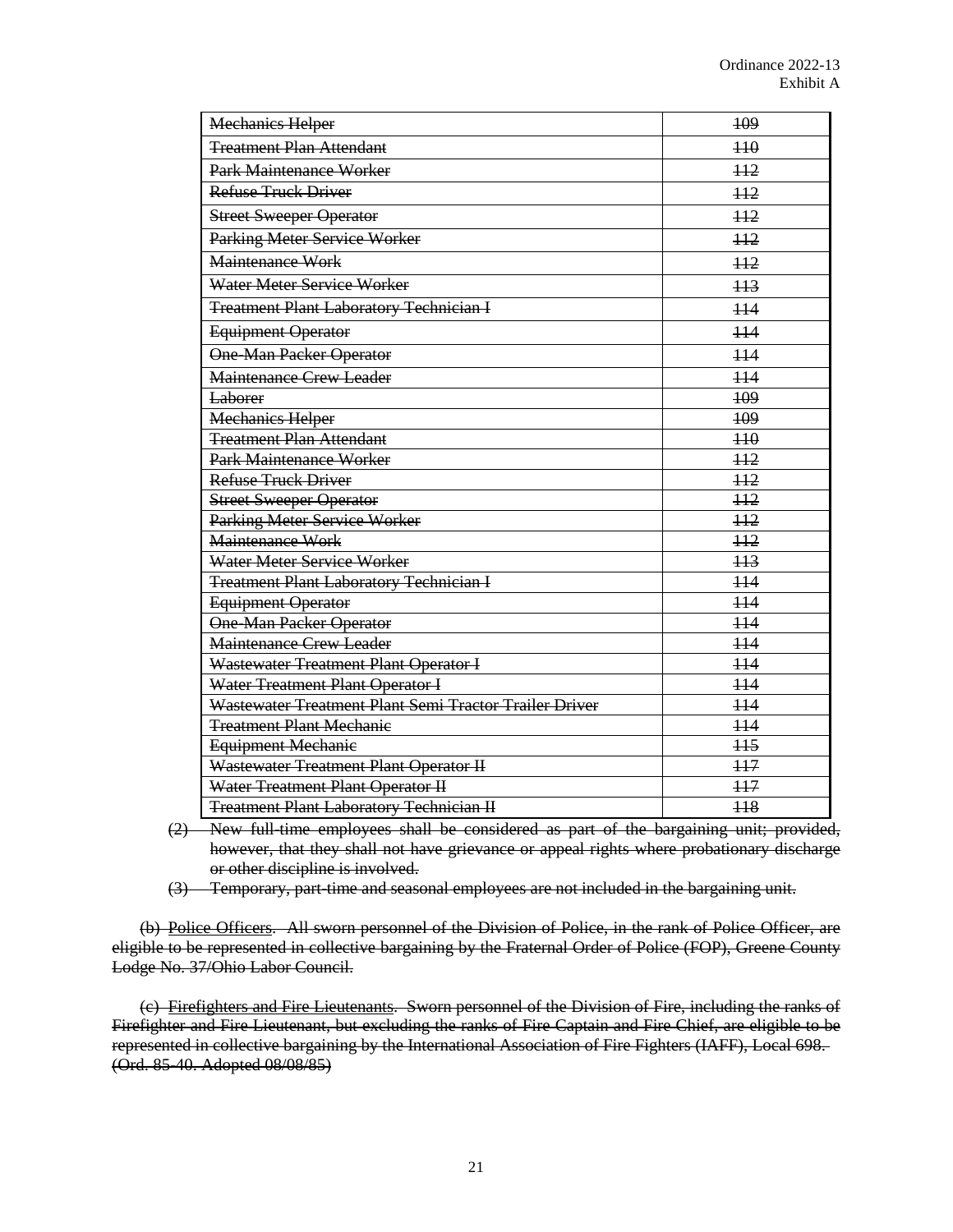(d) Police Sergeants. All members of the Division of Police above the rank of Police Officer, including Sergeants, but excluding all members of the Division below the rank of Sergeant, the Chief of the Division, those Captains who, in the absence of the Chief, are authorized to exercise the authority and perform the duties of the Chief, management level employees, confidential employees, professional employees and other employees excluded by the Ohio Revised Code, are eligible to be represented in collective bargaining by the Fraternal Order of Police (FOP), Greene County Lodge No. 37/Ohio Labor Council.

(e) Dispatchers. All employees in the classification of Communication Operator I and Communication Operator II, but excluding all other classifications of employees in the City, are eligible to be represented in collective bargaining by the Fraternal Order of Police/Ohio Labor Council.

(f) Police Captains. All members of the Division of Police in the rank of Captain are eligible to be represented in collective bargaining by the Fraternal Order of Police, Greene County Lodge No. 37/Ohio Labor Council.

#### 260.24 WITHHOLDING OF UNION, LODGE OR ASSOCIATION DUES.

The Director of Finance is hereby authorized and directed, after receiving a voluntary individual written request signed by an eligible employee of the City, to deduct from such employee's pay an amount equal to the dues of the American Federation of State, County and Municipal Employees (AFSCME), Ohio Council 8, and Local 101, Xenia Chapter, the Fraternal Order of Police (FOP), Greene County Lodge No. 37, Ohio Labor Council, and the International Association of Fire Fighters (IAFF), Local 698, in accordance with agreements between the City and various employee organizations. Such request for withholding of union, lodge or association dues may be revoked by the employee by giving written notice consistent with terms and conditions contained in the agreement between the City and the appropriate labor group. The Director shall forward the dues so withheld to such union, lodge or association each month.

#### 260.25 AFFIRMATIVE ACTION PLAN.

(a) Adoption of Plan. The Affirmative Action Plan of the City that was effective January 1, 1975, is hereby declared to be the Affirmative Action Plan for the City, along with any supplements or amendments thereto hereafter approved by resolution of the City Council.

(b) Implementation of Plan. The City Manager and other elected or appointed officers of the City are hereby directed to implement the Affirmative Action Plan of the City to ensure equal opportunities in City employment for all persons regardless of race, color, religion, sex, national origin, age, marital status, personal appearance, partisan political preference, handicap or membership in lawful organizations.

#### 260.26 SPECIAL TEMPORARY EMPLOYMENT.

The City Manager is hereby authorized to employ such skilled, technical or professional labor as may be necessary for specific projects of a temporary duration at prevailing rates of pay for similar services without regard to any limitations or restrictions imposed by this Chapter. In cases of emergency affecting public safety and welfare, the City Manager or the head of any department may employ persons needed to overcome such emergencies at a rate of pay fixed without regard to any limitations or restrictions imposed by this Chapter.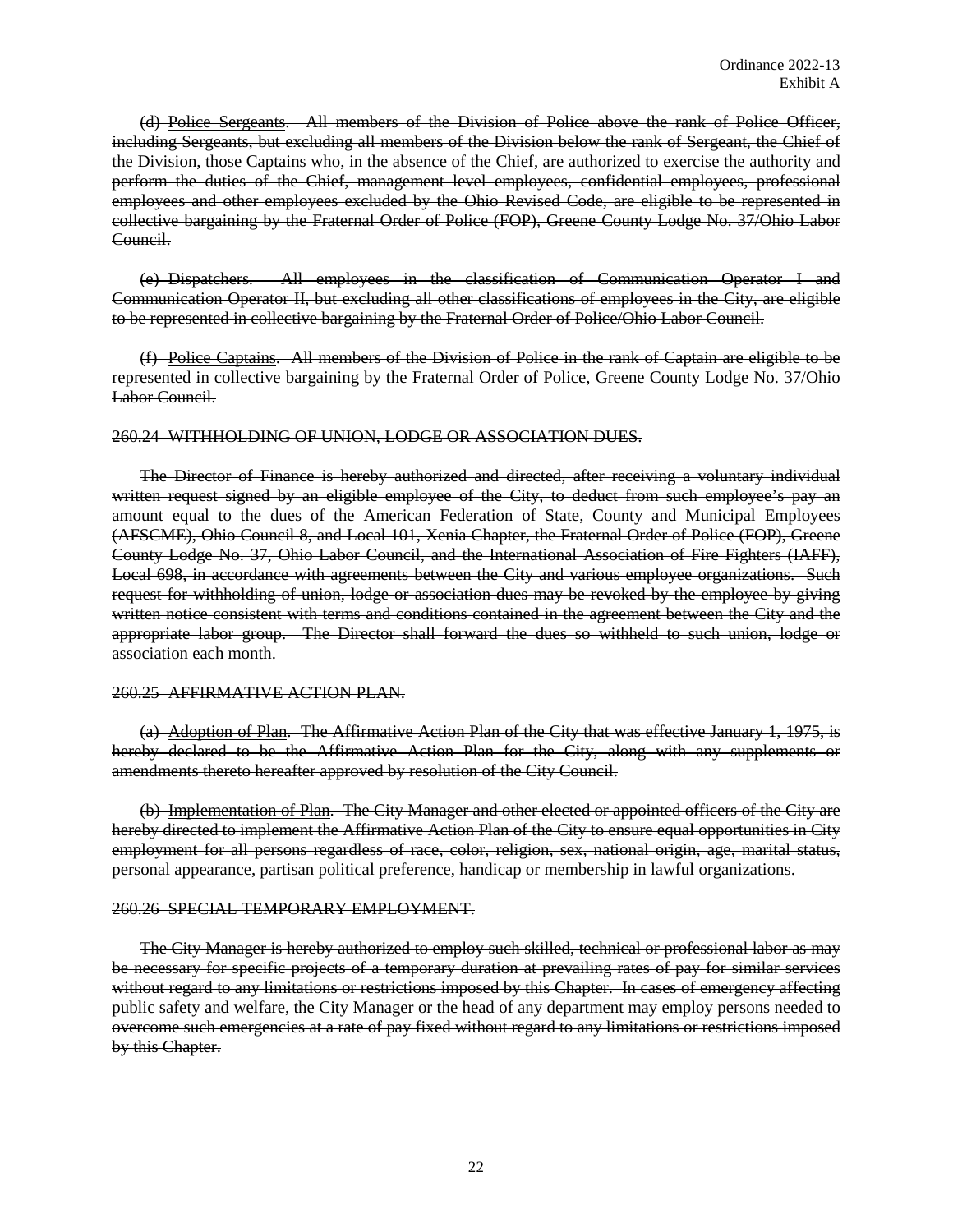#### 260.27 EQUIPMENT RENTALS AND OPERATORS.

The City Manager is hereby authorized to rent such special equipment requiring skilled operators as may be necessary for City projects, including, as a part of the rental, the compensation of such skilled operator or operators. The rental of equipment with operators shall be at prevailing rates without regard to any limitation contained in this Chapter, and the part of such rental that constitutes compensation for personal services shall not be required to be segregated or separately fixed or determined.

#### 260.28 CODE OF CONDUCT FOR APPOINTED OFFICIALS.

This Code of Conduct is in addition to guidelines in the Employees Benefit Manual, which applies to all employees:

(a) Gambling. Gambling of any kind, including office pools, in or on the premises of any municipal property, is prohibited and will not be condoned. No appointed official will participate in gambling with any subordinate City employee. The use of City equipment, including telephones and computers, to conduct gambling activities is prohibited.

(b) Personal Appearance. The City requires that all appointed officials present a favorable public image, which includes wearing appropriate business attire and good grooming.

(c) Smoking/Tobacco Use. The City of Xenia has established and maintains a healthful work environment. In order to accomplish this objective, all appointed officials are prohibited from the use of tobacco products while on duty. The use of tobacco products is banned on all municipal property which includes buildings, grounds, parks, and the like.

(*EDITOR'S NOTE*: *This policy was enacted by Resolution 08-D (02/14/08). Although not a law of the City, it is provided here for reference*)

#### **260.90 ADMINISTRATIVE STEERING COMMITTEE.**

**(a) Establishment. There is hereby established an Administrative Steering Committee of the City to provide policy direction and guidance on human resources and personnel management, building security, information technology issues and projects, and any other topics or issues affecting City Departments and their Divisions that are under the direction and control of the Appointed Officials.**

**(b) Composition. The Administrative Steering Committee shall consist of the City Manager, the Finance Director, and the Law Director and, at the discretion of the Xenia Municipal Court Judge, a representative of the Xenia Municipal Court designated by the Judge.**

- **(c) Duties. The Administrative Steering Committee shall:**
	- **(1) Recommend to Council an Organizational Plan, including any amendments thereto, for all City positions, whether classified or unclassified;**
	- **(2) Establish and maintain, and may amend, position descriptions for each position listed in the Organizational Plan;**
	- **(3) Recommend to Council a yearly Pay Plan for all compensated employee positions in the City's service;**
- **(4) Establish and maintain the Personnel Policy Manual.**

**(Ord. 2022-13. Adopted \*\*/\*\*/22)**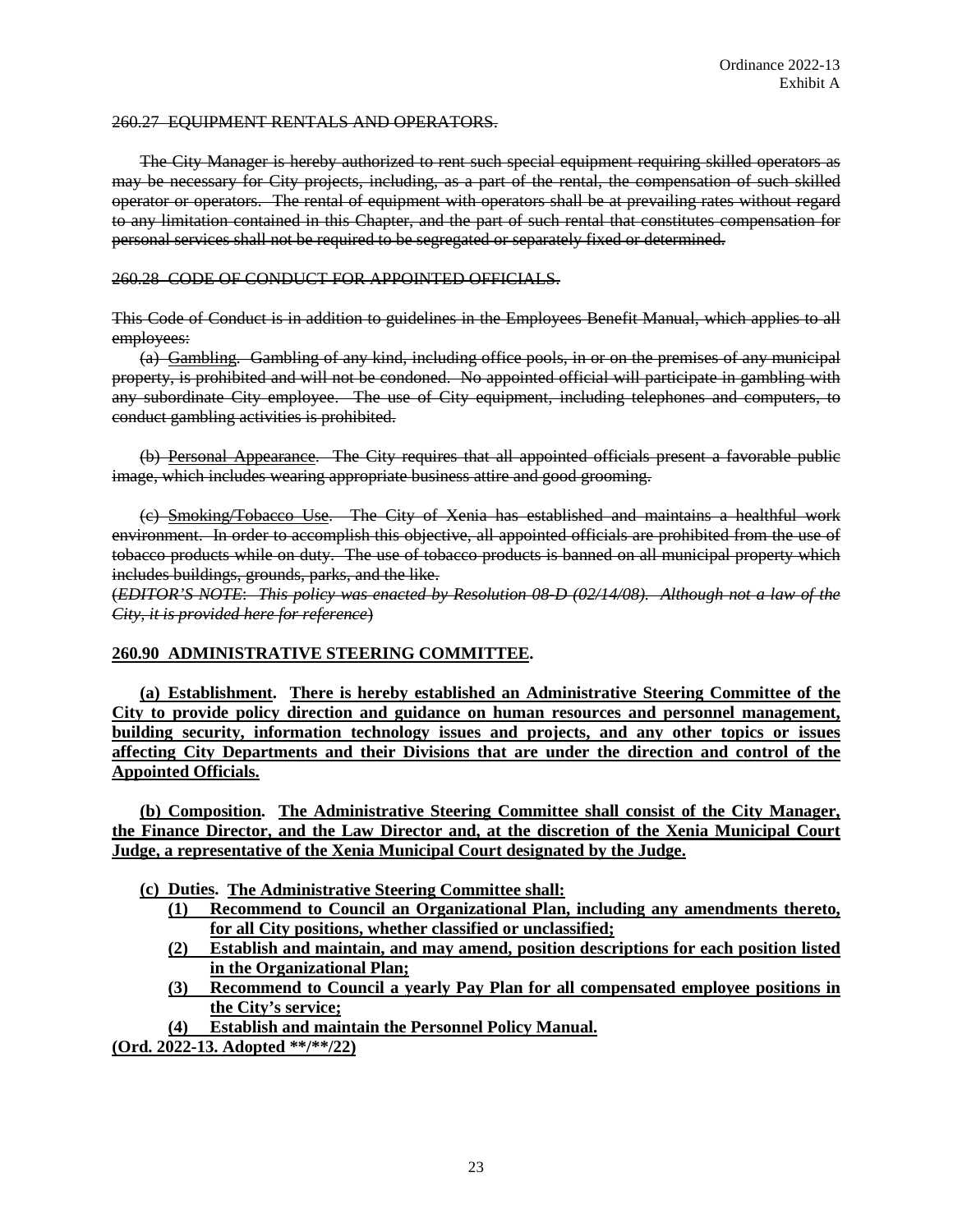#### **260.91 DEFINITIONS.**

**(a) Active Pay Status. Except as otherwise defined in this chapter, "active pay status" shall mean conditions under which an employee is eligible to receive pay directly from the City (i.e., the employee is not on an unpaid leave of absence and/or suspension or paid administrative leave) and includes hours worked, vacation leave, sick leave, comp time, personal leave, or other approved paid leave.**

**(Ord. 2022-13. Adopted \*\*/\*\*/22)**

**(b) Armed Forces. Armed Forces includes the Ohio National Guard and the active and reserve components of the United States Army, Navy, Air Force, Marine Corps, Coast Guard, or Space Force. (Ord. 2022-13. Adopted \*\*/\*\*/22)**

**(c) Continuous Service. Continuous service means regular, full-time or part-time employment**  with the City without any break in service. Any termination, separation, or retirement from City **employment, other than a layoff, is considered a break in service. (Ord. 2022-13. Adopted \*\*/\*\*/22)**

**(d) Day or Days. Unless expressly provided as "work day(s)," a time duration specified as a number of days shall be computed as calendar days. (Ord. 2022-13. Adopted \*\*/\*\*/22)**

**(e) Employee Organization. Employee organization means any labor or bona fide organization in which public employees participate and that exists for the purpose, in whole or in part, of dealing with public employers concerning grievances, labor disputes, wages, hours, terms, and other conditions of employment.** *Statutory reference: ORC 4117.01*

**(f) Exclusive Representative. Exclusive representative means the employee organization certified or reorganized as an exclusive representative under ORC 4117.05.** *Statutory reference: ORC 4117.01*

**(g) Exempt Employee. An employee whose position is exempt from the overtime provisions of the FLSA. (Ord. 2022-13. Adopted \*\*/\*\*/22)**

**(h) FLSA. The federal law(s) known as the Fair Labor Standards Act. (Ord. 2022-13. Adopted \*\*/\*\*/22)**

**(i) Nonexempt Employee. An employee whose position is covered by the overtime provisions of the FLSA. (Ord. 2022-13. Adopted \*\*/\*\*/22)**

**(j) Political Subdivision. Political subdivision means a municipal corporation, township, county, school district, special district, or other body corporate and politic responsible for governmental activities in a geographic area smaller than that of the State that pays into either the Ohio Public Employees Retirement System or the Ohio Police & Fire Fund. (Ord. 2022-13. Adopted \*\*/\*\*/22)**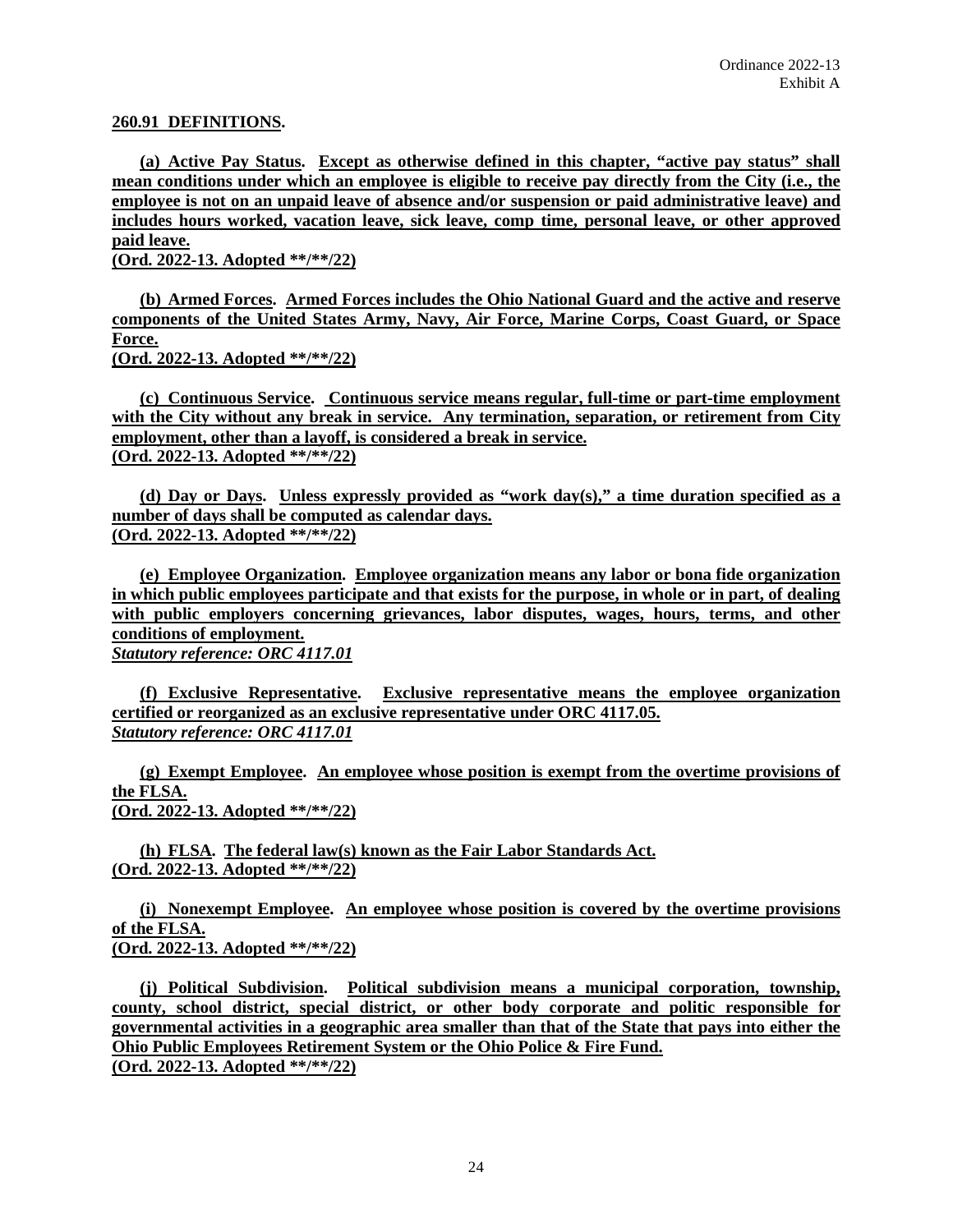**(k) Public Agency. Means the Ohio General Assembly, all courts, any department, division, institution, board, commission, authority, bureau or other instrumentality of the State of Ohio, a county, city, village, or township, the five (5) state retirement systems, and a regional council of governments established under ORC Chapter 167. Public agency does not include a department, division, institution, board, commission, authority or other instrumentality of the State or of a county, municipal corporation, township, or other governmental entity that functions exclusively for cultural, educational, historical, humanitarian, advisory, or research purposes; that does not expend more than ten thousand dollars (\$10,000) per calendar year, excluding salaries and wages of employees; and whose members are uncompensated. Public agency does also not include a nonprofit corporation formed under ORC 187.01.**  *Statutory reference: ORC 102.01*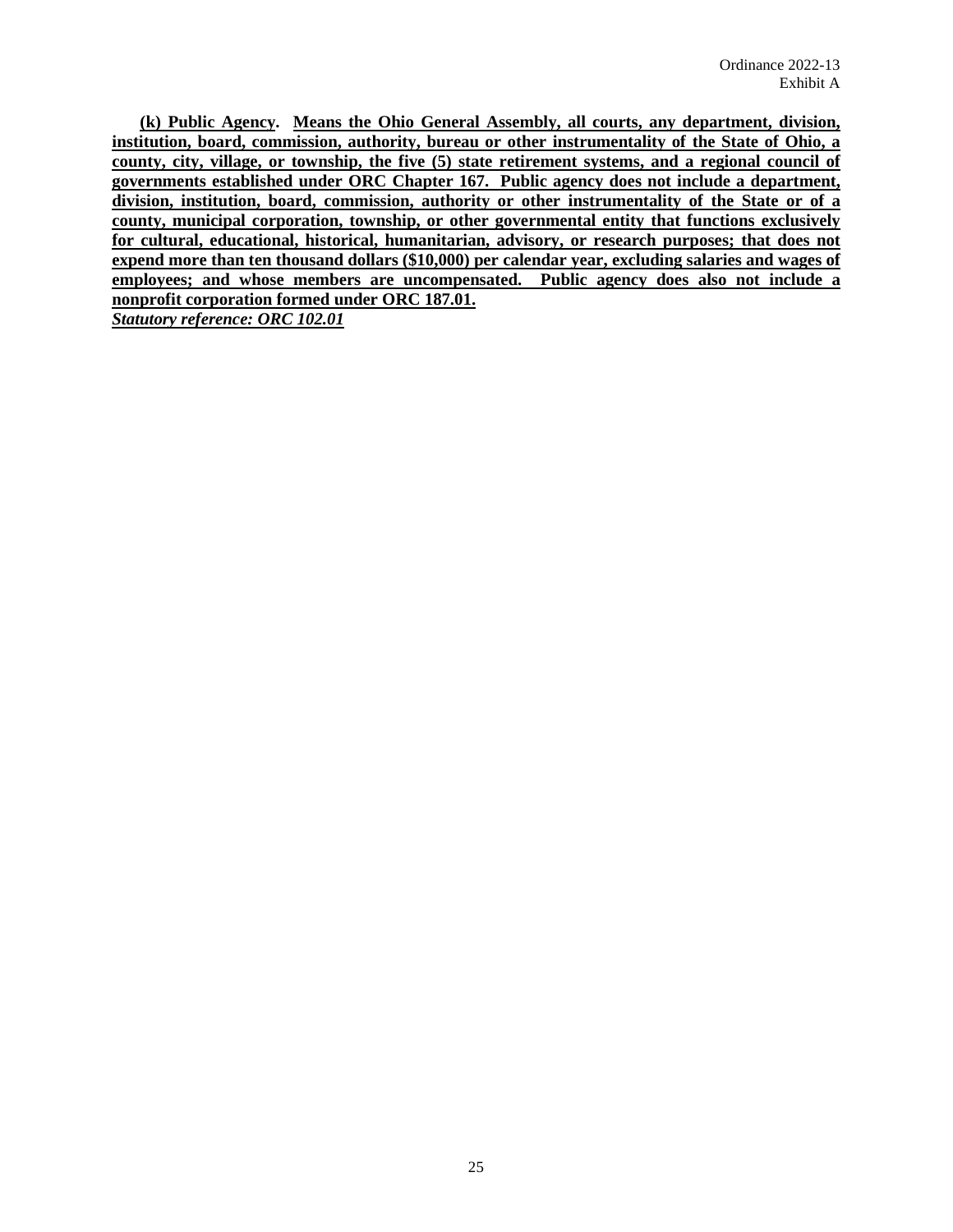### CHAPTER 274 Civil Service Commission

| 274.01         | <b>Establishment</b> ; Organization | 274.06 | <b>Civil Service Rules</b>                    |  |  |  |  |  |
|----------------|-------------------------------------|--------|-----------------------------------------------|--|--|--|--|--|
|                | Classification Principles           |        | Skilled Labor                                 |  |  |  |  |  |
| 274.02         | <b>Members</b>                      | 274.07 | 274.03 Classification of <b>Civil</b> Service |  |  |  |  |  |
|                | Continuing Study                    |        | <b>Classified Service</b>                     |  |  |  |  |  |
| 274.03         | <b>Chairperson</b>                  | 274.08 | Merit Promotion                               |  |  |  |  |  |
| 274.04         | <b>Meetings; Rules of Order</b>     | 274.09 | Personnel Records; Review of Classification;  |  |  |  |  |  |
|                | Classification of Compensation      |        | <b>Appeals</b>                                |  |  |  |  |  |
| 274.05         | <b>Powers and Duties</b>            | 274.10 | <b>Reassignment of Positions</b>              |  |  |  |  |  |
|                | Unclassified Service                |        |                                               |  |  |  |  |  |
| CROSS SECTIONS |                                     |        |                                               |  |  |  |  |  |

#### 274.01 **ESTABLISHMENT; ORGANIZATION.** CLASSIFICATION PRINCIPLES.

**(a) Establishment. A Civil Service Commission was established pursuant to Section 8.01 of the City Charter.**

**(b) Membership. The Civil Service Commission shall consist of five (5) at-large members, who shall be appointed by the City Council. (Charter 8.05 A.)**

**(c) Organization. At its first meeting of the year, the members of the Civil Service Commission shall elect a Chairperson, a Vice Chairperson, and a Secretary by a majority vote. The Secretary may be elected from within or without the membership of the Commission and may hold other office or employment with the City. It shall be the duty of the Secretary to keep an accurate record of the proceedings of the Commission.**

#### **(Charter 8.05 B.)**

The Civil Service Commission, with the assistance and upon the recommendation of the appointing authority, shall prepare and may amend from time to time specifications descriptive of duties, responsibilities, requirements and desirable qualifications of any position, office or employment of the city, and may allocate or reallocate any such position, office or employment to the appropriate class on the basis of the duties, responsibilities, requirements and qualifications of such positions, offices or employments. The Civil Service Commission, upon recommendation of the appointing authority, shall assign and reassign employees having civil service status to the appropriate classification on the basis of the actual duties being performed, and may require appointing authorities to furnish the Commission with information with respect to personnel, including date pertinent to position control, as the Commission may deem necessary. Upon assigning or reassigning an employee to a new classification, the Civil Service Commission shall notify in writing such employee and his or her appointing authority. (Ord. 89-41. Adopted 06/08/89)

#### 274.02 **MEMBERS.** CONTINUING STUDY.

(a) **Members. The members of the Civil Service Commission shall be qualified electors of the City and shall meet this qualification for membership at the time of their appointment and during their respective terms of office and shall not hold other elected office or employment with the City, unless otherwise authorized by City Charter.**

**(Charter 8.02 A.)**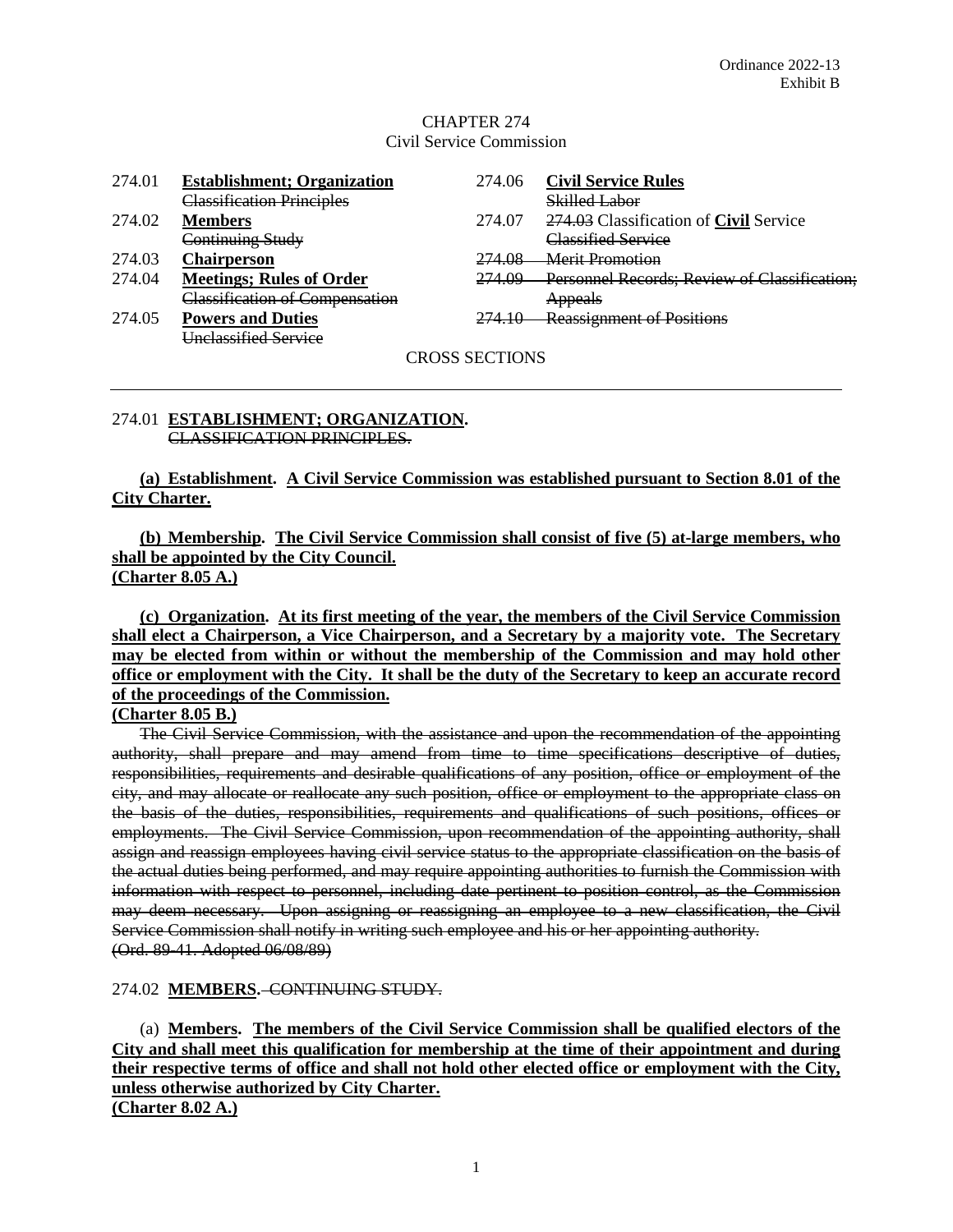The Civil Service Commission may recommend new or additional classifications, if such become necessary, and may assign such classes or reassign any classes to such new or different pay ranges as the City Council may establish. To standardize all new positions, titles, classes, salaries and wages of employees, the Civil Service Commission shall initiate and make continuous inspections and investigations of the several positions, offices and employments of the city.

(b) **Oath of Office. Before entering upon the duties of his or her office, each member of the Civil Service Commission shall take and subscribe to an oath or affirmation, which shall be filed and kept in the office of the City Clerk, that he or she will:**

- **(1) Support the constitution of the United States and of this State, and the Charter and ordinances of the City;**
- **(2) Faithfully, honestly, and impartially discharge the duties of his or her office. (***Statutory Reference ORC 733.68***)**

Any employee, any appointing authority, and any representative of any group of employees, desiring to submit facts for consideration of the Civil Service Commission, shall be afforded reasonable opportunity to do so. When the Commission finds that inequities, injustices or improper classifications of employees having civil service status exist, it may reassign, upward or downward, any employee in the competitive class to any appropriate class or position, office or employment amount those set forth in the pay range and salary schedule as is necessary to provide more nearly an equitable, just and proper classification. (Ord.57-46. Adopted 12/26/57)

**(c) Term. The members of the Civil Service Commission shall be appointed by City Council for five (5) year terms. Such terms shall be staggered, with one (1) member to be appointed every year. Each member shall continue in office until his or her successor is appointed. (Charter 8.05 A.)**

**(d) Removal; Vacancies.**

- **(1) Any member of the Commission may be removed by Council, by majority vote, for neglect of duty, incapacity incompetency, malfeasance in office or other good cause, as determined by Council. Any such removal shall comply with the requirements of the City Charter.**
- **(2) The seat of a member shall be deemed vacant if the member resigns, is unable to serve, or is absent from three (3) consecutive meetings of the Commission and such absences are unexcused. Such vacancy shall be filled for the remainder of the unexpired term by appointment made by City Council. (Charter 8.02 D.)**

# 274.03 **CHAIRPERSON.**

# **(a) Term. The Chairperson shall serve until his or her successor is appointed.**

**(b) Vacancy. In the event the Chairperson resigns, is unable to serve, or is disqualified to serve, the Civil Service Commission shall appoint a new Chairperson by majority vote.** 

**(c) Powers. The Chairperson shall approve the agenda for all meetings of the Civil Service Commission and, when present, shall be the presiding officer at all meetings of the Commission. The Vice Chairperson shall act as the presiding officer in the Chairperson's absence. (Ord. 2022-13. Adopted \*\*/\*\*/22)**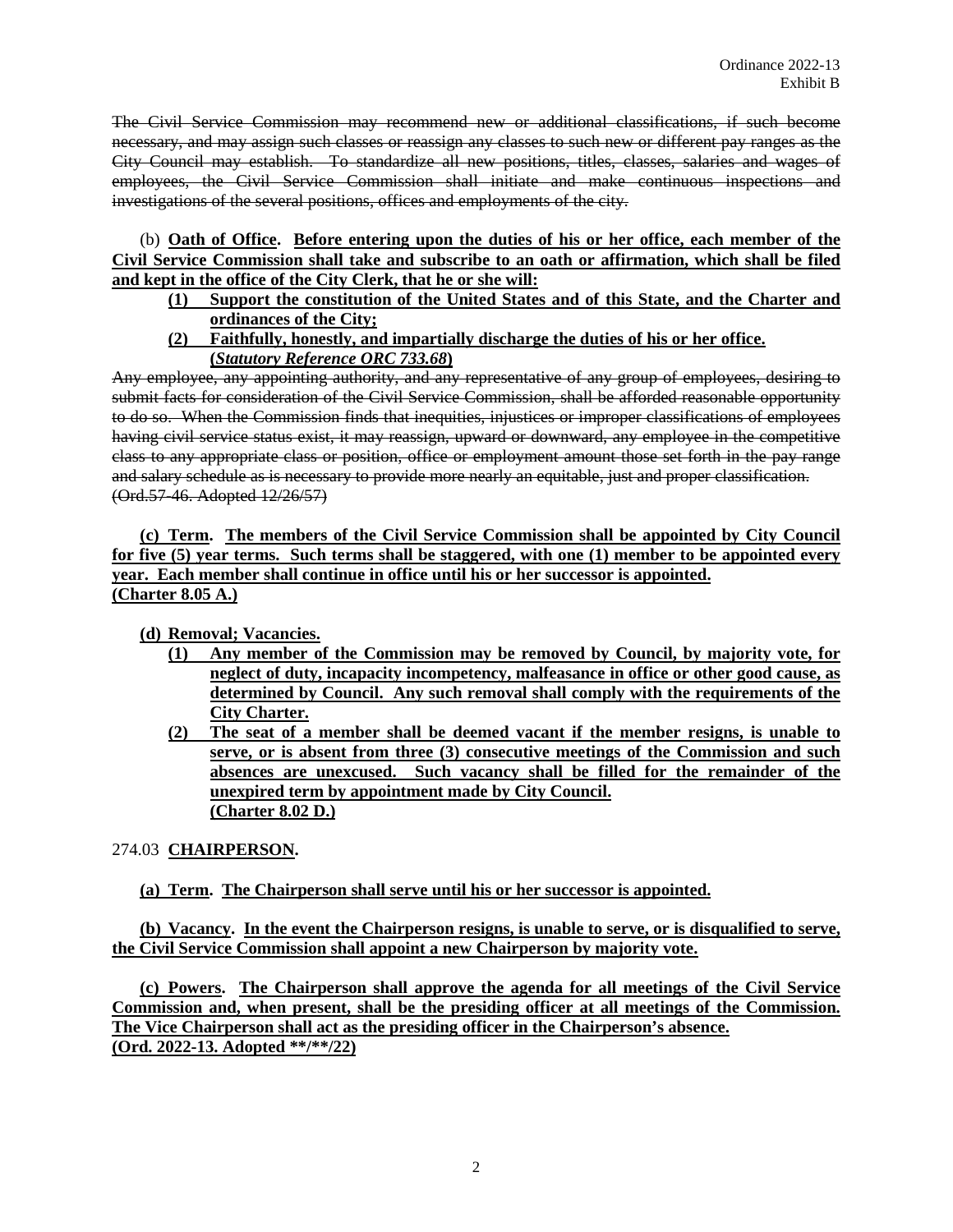#### 274.04 **MEETINGS; RULES OF ORDER.** CLASSIFICATION OF COMPENSATION.

**(a) Open Meetings Act. The Civil Service Commission shall comply with Ohio's Open Meeting Act.**

**(b) Meetings. The Civil Service Commission shall meet as is necessary to conduct and transact the business before it, and shall meet on the dates and times established by the Commission, upon a majority vote of all members of the Commission.**

**(c) Rules of Order. The Civil Service Commission may adopt its own rules to provide for the conduct and order of its meetings, upon a majority vote. In the absence of adopting its own rules of order, the Commission shall follow the Rules of Council. If Council has not adopted such Rules, then the Commission shall follow Robert's Rules of Order.**

**(d) Quorum. A majority of the members of the Civil Service Commission shall constitute a quorum for the transaction of business at any meeting of the Commission. The Chairperson shall be counted towards the quorum. (Charter 8.02 B.)**

#### **(e) Voting. A majority vote of the members present at the meeting is required to approve or disapprove any matter coming before the Commission. (Charter 8.02 C.)**

Competitive and unclassified positions and employments shall receive compensation in accordance with the pay schedules appropriate to the employment as established from time to time by the City Council. Unskilled laborers shall be employed by the proper appointing officer at the pay range, grade and step recommended by the appointing authority, subject to the approval of the Civil Service Commission, taking into consideration the kind or type of employment. The Secretary to the Law Director shall be appointed by the Law Director. The Municipal Court Clerk, the Municipal Court Chief Deputy Clerk, the Municipal Court Deputy Clerk, the Municipal Court Bailiff, the Municipal Court Deputy Bailiff, the Municipal Court Reporter – Secretary and the Municipal Court Referee shall be appointed by the Municipal Court Judge at the pay range recommended by the Judge, subject to approval of the City Council.

(Ord. 89-40. Adopted 06/08/89)

#### 274.05 **POWERS AND DUTIES.** UNCLASSIFIED SERVICE. (Moved to 260.03)

### **(a) Powers and Duties. The Civil Service Commission shall have the powers and duties assigned to it by Article X and Section 8.05 C. of the City Charter.**

#### **(b) Additional Powers and Duties. The Civil Service Commission shall also have any other powers or duties assigned to it by City Council, by ordinance or resolution. (Charter 8.05 C.)**

The positions identified herein, as specified in Section 10.04, Classification of Civil Service, of the City Charter, are not subject to the rules and regulations of the Civil Service Commission. The unclassified service of the employment paid by the City is as follows: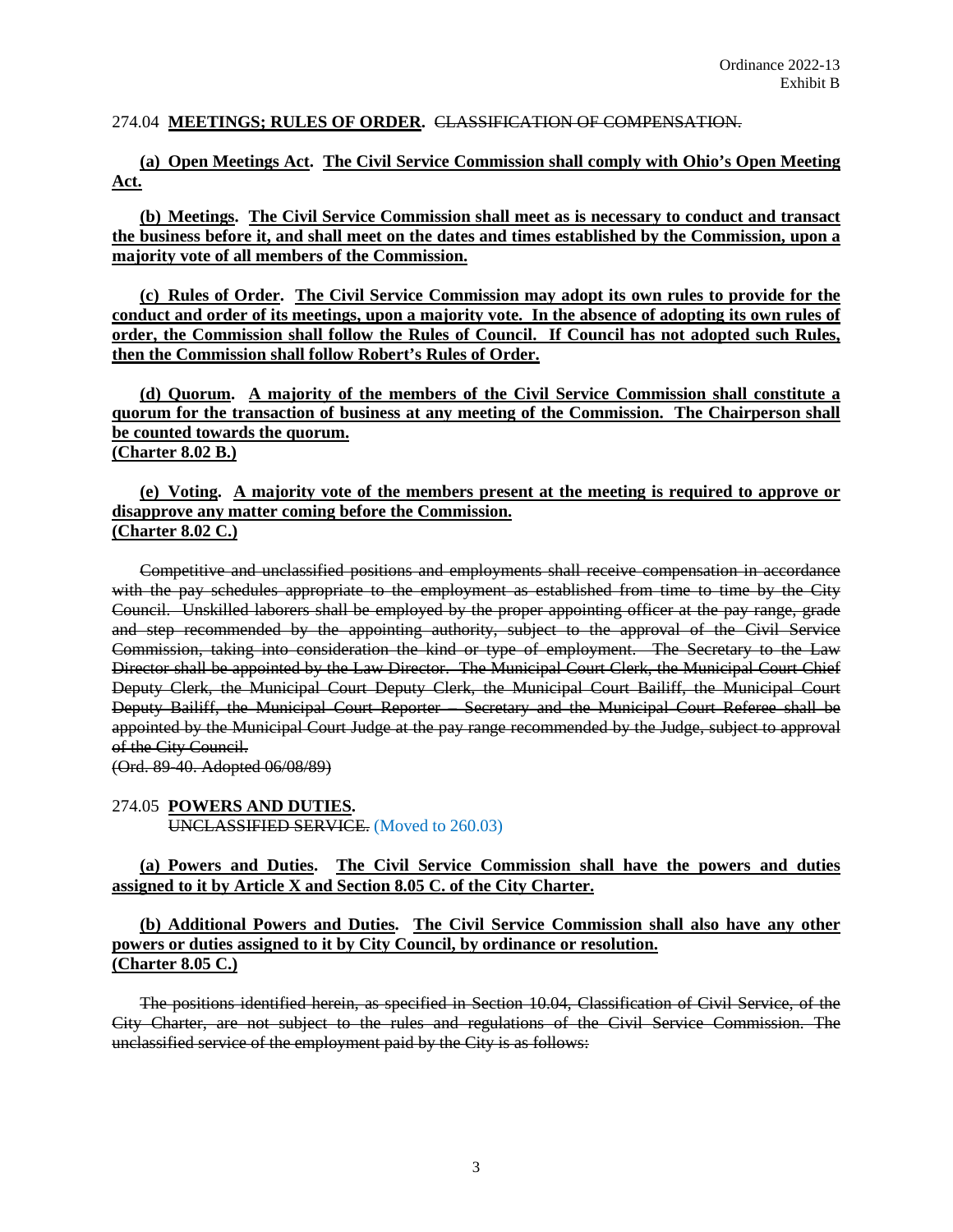| Position                                     | Pay Grade or Range No. |  |  |  |  |  |  |  |  |
|----------------------------------------------|------------------------|--|--|--|--|--|--|--|--|
| <b>City Council Appointees</b>               |                        |  |  |  |  |  |  |  |  |
| -City Manager                                | 009                    |  |  |  |  |  |  |  |  |
| <b>Finance Director</b>                      | 009                    |  |  |  |  |  |  |  |  |
| <b>-Law Director</b>                         | 009                    |  |  |  |  |  |  |  |  |
| <b>Municipal Court Employees</b>             |                        |  |  |  |  |  |  |  |  |
| <b>Clerk of Courts</b>                       | 006                    |  |  |  |  |  |  |  |  |
| <b>Chief Deputy Clerk</b>                    | 004                    |  |  |  |  |  |  |  |  |
| -Deputy Clerk                                | 003                    |  |  |  |  |  |  |  |  |
| <b>Chief Bailiff</b>                         | 004                    |  |  |  |  |  |  |  |  |
| Bailiff                                      | 003                    |  |  |  |  |  |  |  |  |
| <b>Chief Probation Officer</b>               | 004                    |  |  |  |  |  |  |  |  |
| <b>Probation Officer</b>                     | 003                    |  |  |  |  |  |  |  |  |
| <b>Court Reporter</b>                        | 003                    |  |  |  |  |  |  |  |  |
| <b>Department of Law</b>                     |                        |  |  |  |  |  |  |  |  |
| -Legal Assistant to the Law Director         | 003                    |  |  |  |  |  |  |  |  |
| -City Prosecutor                             | 006                    |  |  |  |  |  |  |  |  |
| <b>Assistant City Prosecutor</b>             | 005                    |  |  |  |  |  |  |  |  |
| <b>Division/Department Heads</b>             |                        |  |  |  |  |  |  |  |  |
| <b>Assistant City Manager</b>                | 008                    |  |  |  |  |  |  |  |  |
| <b>Human Resources Director</b>              | 006                    |  |  |  |  |  |  |  |  |
| -Director of Homeland Safety/Risk Management | 004                    |  |  |  |  |  |  |  |  |
| Police Chief                                 | 007                    |  |  |  |  |  |  |  |  |
| <b>Communications Director</b>               | 006                    |  |  |  |  |  |  |  |  |
| <b>Communications Technical Director</b>     | 005                    |  |  |  |  |  |  |  |  |
| Fire Chief                                   | 007                    |  |  |  |  |  |  |  |  |
| <b>Deputy Fire Chief</b>                     | 006                    |  |  |  |  |  |  |  |  |
| -Director of Development                     | 007                    |  |  |  |  |  |  |  |  |
| <b>Community Development Coordinator</b>     | 004                    |  |  |  |  |  |  |  |  |
| <b>Public Relations Coordinator</b>          | 004                    |  |  |  |  |  |  |  |  |
| Director of Public Service/Engineer          | 008                    |  |  |  |  |  |  |  |  |
| <b>Director of Public Service</b>            | 007                    |  |  |  |  |  |  |  |  |
| City Engineer                                | 007                    |  |  |  |  |  |  |  |  |
| <b>Assistant Engineer</b>                    | 005                    |  |  |  |  |  |  |  |  |
| Public Service Superintendent                | 006                    |  |  |  |  |  |  |  |  |
| <b>Recreation and Parks Director</b>         | 004                    |  |  |  |  |  |  |  |  |
| <b>City Planner</b>                          | 006                    |  |  |  |  |  |  |  |  |
| Division/Department Heads                    |                        |  |  |  |  |  |  |  |  |
| <b>Assistant Finance Director</b>            | 007                    |  |  |  |  |  |  |  |  |
| <b>City Clerk</b>                            | 004                    |  |  |  |  |  |  |  |  |
| <b>Accounts Receivable Manager</b>           | 005                    |  |  |  |  |  |  |  |  |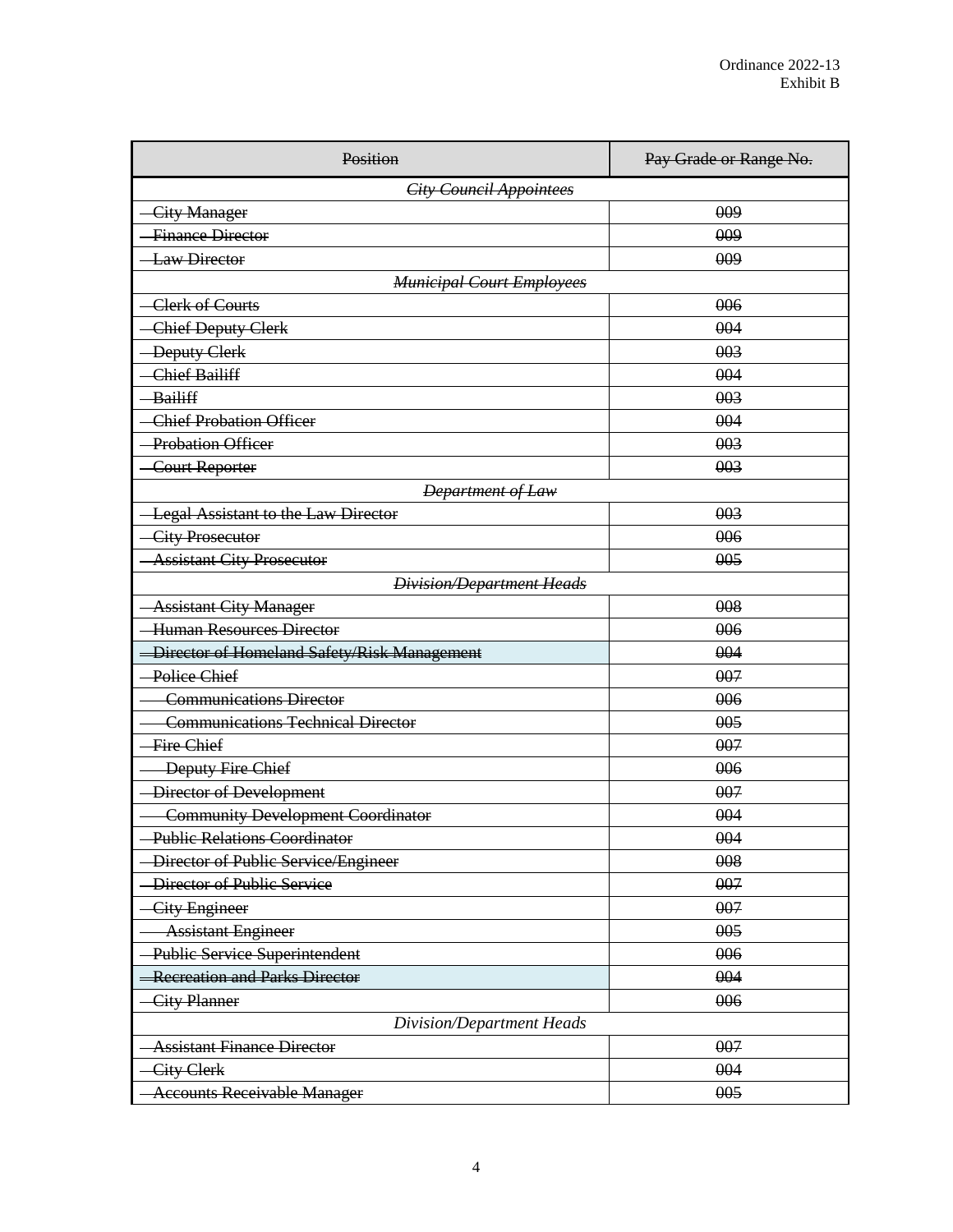| IT Director                           | 006           |  |  |  |  |
|---------------------------------------|---------------|--|--|--|--|
| Network Administrator                 | 005           |  |  |  |  |
| <b>Systems Administrator</b>          | 005           |  |  |  |  |
| Victim Advocate Supervisor            | 005           |  |  |  |  |
| Clerical                              |               |  |  |  |  |
| Secretary to the City Manager         | 003           |  |  |  |  |
| <b>Unskilled Labor</b>                |               |  |  |  |  |
| Unskilled Laborer                     | 001           |  |  |  |  |
| <b>Facility and Grounds Attendant</b> | 001           |  |  |  |  |
| <del>Videographer</del>               | 001           |  |  |  |  |
| <b>Parking Enforcement Attendant</b>  | Range No. 410 |  |  |  |  |
| Office Aide                           | 001           |  |  |  |  |

### 274.06 **CIVIL SERVICE RULES.** SKILLED LABOR.

#### (a) **Authority. The Civil Service Commission shall make, promulgate, and when necessary amend, rules and regulations in accordance with Section 10.03 of the City Charter.**

- (1) Skilled or semi-skilled labor shall be filled by appointment from lists of applicants registered by the Civil Service Commission.
- (2) Such applicants for registration in the skilled or semi-skilled labor class shall furnish evidence or take such tests as the Civil Service Commission deems proper with respect to age, residence, physical condition, ability to labor, honesty, sobriety, industry, capacity and experience in the work or employment for which they apply.
- (3) Laborers who fulfill the requirements shall be placed on the eligible list for the kind of labor or employment sought, and preference shall be given in employment in accordance with the rating received from such evidence or in such tests.

(b) **Collective Bargaining Agreements. Rules and regulations adopted by the Civil Service Commission under the authority of this section shall apply to all civil service matters, except to the extent that the same are superseded or preempted by the specific terms, provisions and/or content of a collective bargaining agreement between the City and an employee bargaining unit, to the extent that said preemption is permitted by law.**

- (1) The Civil Service Commission shall maintain an eligible list, and the appointing authority shall employ from the list, taking into consideration the highest on the list to the extent of double the number of persons to be employed.
- (2) In the event that such a list is not maintained and suitable registered labor is not available for the appointing authority, the appointing authority may employ such unregistered persons as necessary, with the approval of the Civil Service Commission.

### **274.07** 274.03 CLASSIFICATION OF **CIVIL** SERVICE.

(a) Competitive Class. The competitive class **of the civil service** shall include all **classified** positions and employees for which it is practicable to determine merit and fitness by competitive examination.

(b) Noncompetitive Class. The noncompetitive class **of the civil service** shall **include** consist of all **classified** positions requiring peculiar and exceptional qualifications of a scientific, managerial, professional, or educational character, as may be determined by the Civil Service Commission.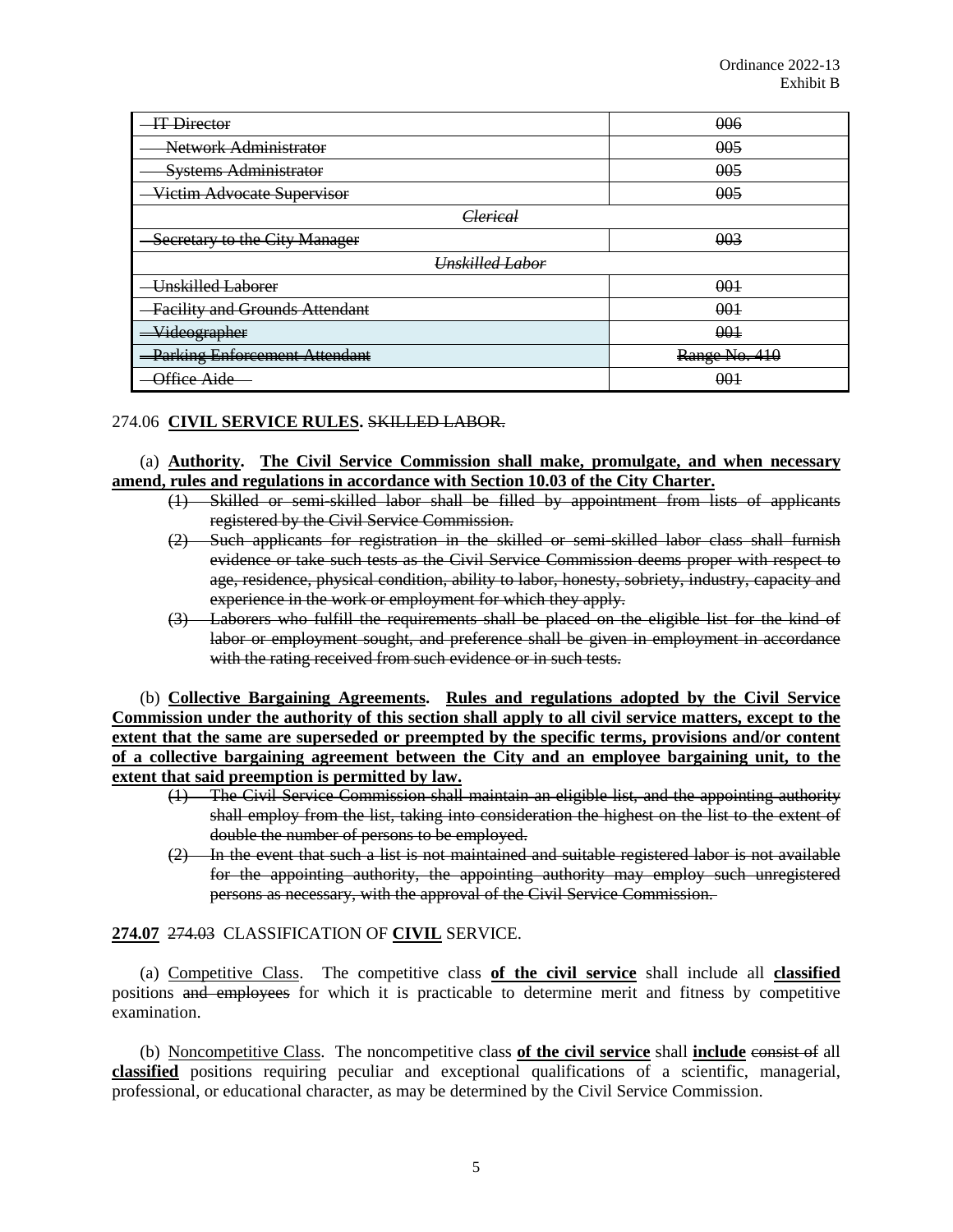- (c) Unclassified Service. The unclassified service shall include:
	- (1) All officers elected by the people;
	- (2) The Clerk of Council;
	- (3) The City Manager, the Finance Director, the Assistant City Manager, the Law Director, the Police Chief, the Fire Chief, the City Prosecuting Attorneys, division and department heads, and their assistants;
	- (4) The Personal Secretary to the City Manager;
	- (5) Ordinary unskilled laborers; and
	- (6) Municipal Court employees.
	- (Ord. 65-28. Adopted 10/07/65)

# 274.07 CLASSIFIED SERVICE. (Moved to 260.03)

The classified service of the employment paid by the City of Xenia is as follows:

| Position                                        | Pay Grade or Range No. |
|-------------------------------------------------|------------------------|
| <b>Clerical</b>                                 |                        |
| Clerk-Typist                                    | 410                    |
| Finance Clerk - AR (Utility Billing/Income Tax) | 412                    |
| Secretary                                       | 412                    |
| Human Resources Technician                      | 003                    |
| <b>Management Analyst - CMO</b>                 | 003                    |
| <b>Management Analyst PS</b>                    | 003                    |
| <b>Management Analyst-IT</b>                    | 003                    |
| Administrative and Fiscal                       |                        |
| Finance Clerk (Accounts Payable/Payroll)        | 414                    |
| <b>IT Technician</b>                            | 414                    |
| Finance Technician                              | 416                    |
| <b>IT Analyst</b>                               | 004                    |
| <b>Engineering</b>                              |                        |
| <b>Construction Inspector</b>                   | 004                    |
| Engineering Technician                          | 004                    |
| <b>GIS Analyst</b>                              | 004                    |
| <b>Engineering Project Manager</b>              | 005                    |
| <b>Planning and Zoning Department</b>           |                        |
| <b>Code Enforcement Officer</b>                 | 003                    |
| <b>Zoning Enforcement Officer</b>               | 003                    |
| Police and Fire                                 |                        |
| <b>Communications Supervisor</b>                | 003                    |
| Fire Inspector                                  | 004                    |
| Police Service Aide I                           | 414                    |
| <b>Police Cadet</b>                             | 005                    |
| <b>Communications Operator I</b>                | 305                    |
| <b>Communications Operator II</b>               | 312                    |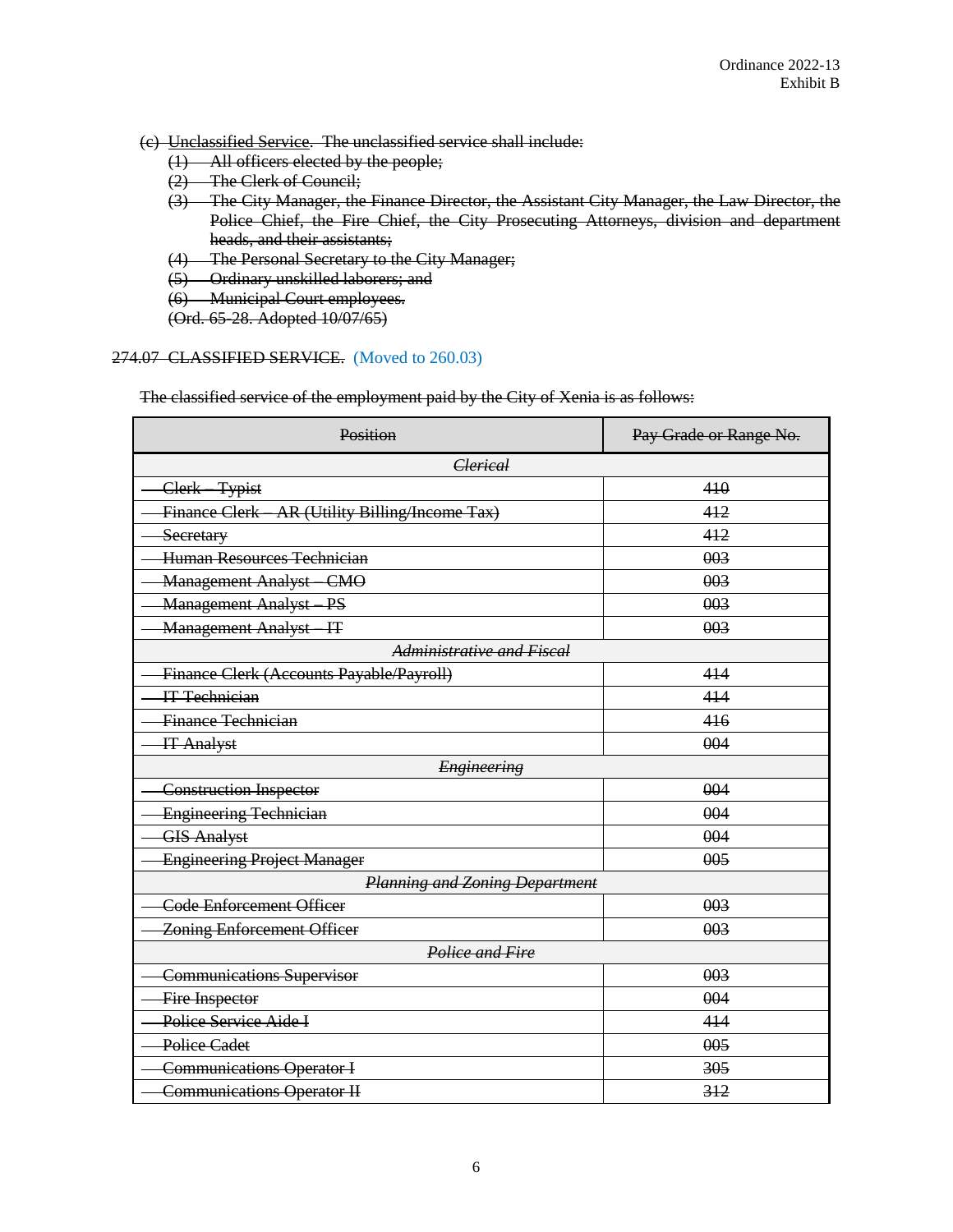| Police Officer                                                      | 215              |  |
|---------------------------------------------------------------------|------------------|--|
| Firefighter                                                         | 315              |  |
| Police Sergeant                                                     | 224              |  |
| <b>Fire Lieutenant</b>                                              | 324              |  |
| Police Captain                                                      | 227              |  |
| Fire Captain                                                        | 327              |  |
| <b>Parks and Recreation</b>                                         |                  |  |
| Playground Leader                                                   | 001              |  |
| <b>Recreation Program Specialist</b>                                | 001              |  |
| <b>Labor and Crafts</b>                                             |                  |  |
| Hourly Employees Non-Union                                          | Pay Grade        |  |
| Water Treatment Plant Operator (Part-Time)                          | 003              |  |
| Hourly Employees Union                                              | Range Number     |  |
| Laborer                                                             | 109              |  |
| Maintenance Worker                                                  | $+12$            |  |
| Water Meter Service Worker                                          | H <sub>2</sub>   |  |
| Equipment Operator I                                                | $+14$            |  |
| Wastewater Treatment Plant Operator I                               | $\overline{114}$ |  |
| Water Treatment Plant Operator I                                    | $+14$            |  |
| Wastewater Treatment Plant Semi-Tractor Trailer Driver              | $+14$            |  |
| Equipment Operator II                                               | H <sub>5</sub>   |  |
| <b>Equipment Mechanie</b>                                           | H <sub>5</sub>   |  |
| Maintenance Foreman                                                 | $+16$            |  |
| <b>Treatment Plant Laboratory Technician I</b>                      | H7               |  |
| Wastewater Treatment Plant Operator II                              | H7               |  |
| Water Treatment Plant Operator II                                   | $+17$            |  |
| Electrician                                                         | $+17$            |  |
| <b>Treatment Plant Laboratory Technician II</b>                     | H <sub>8</sub>   |  |
| <b>Supervision and Administration</b>                               | Pay Grade        |  |
| Water Treatment Plant Supervisor                                    | 005              |  |
| Wastewater Treatment Plant Supervisor                               | 005              |  |
| <b>Public Service Maintenance Supervisor</b>                        | 005              |  |
| Utilities & Streets<br><b>Public Service Maintenance Supervisor</b> | 005              |  |
| Facilities & Fleet<br>Public Service Maintenance Supervisor         | 005              |  |
| Equipment Mechanic Supervisor                                       | 004              |  |
| <b>Department of Law</b>                                            |                  |  |
|                                                                     | Pay Grade        |  |
| Victim Advocate                                                     | 003              |  |

#### 274.06 SKILLED LABOR.

(a) (1) Skilled or semi-skilled labor shall be filled by appointment from lists of applicants registered by the Civil Service Commission.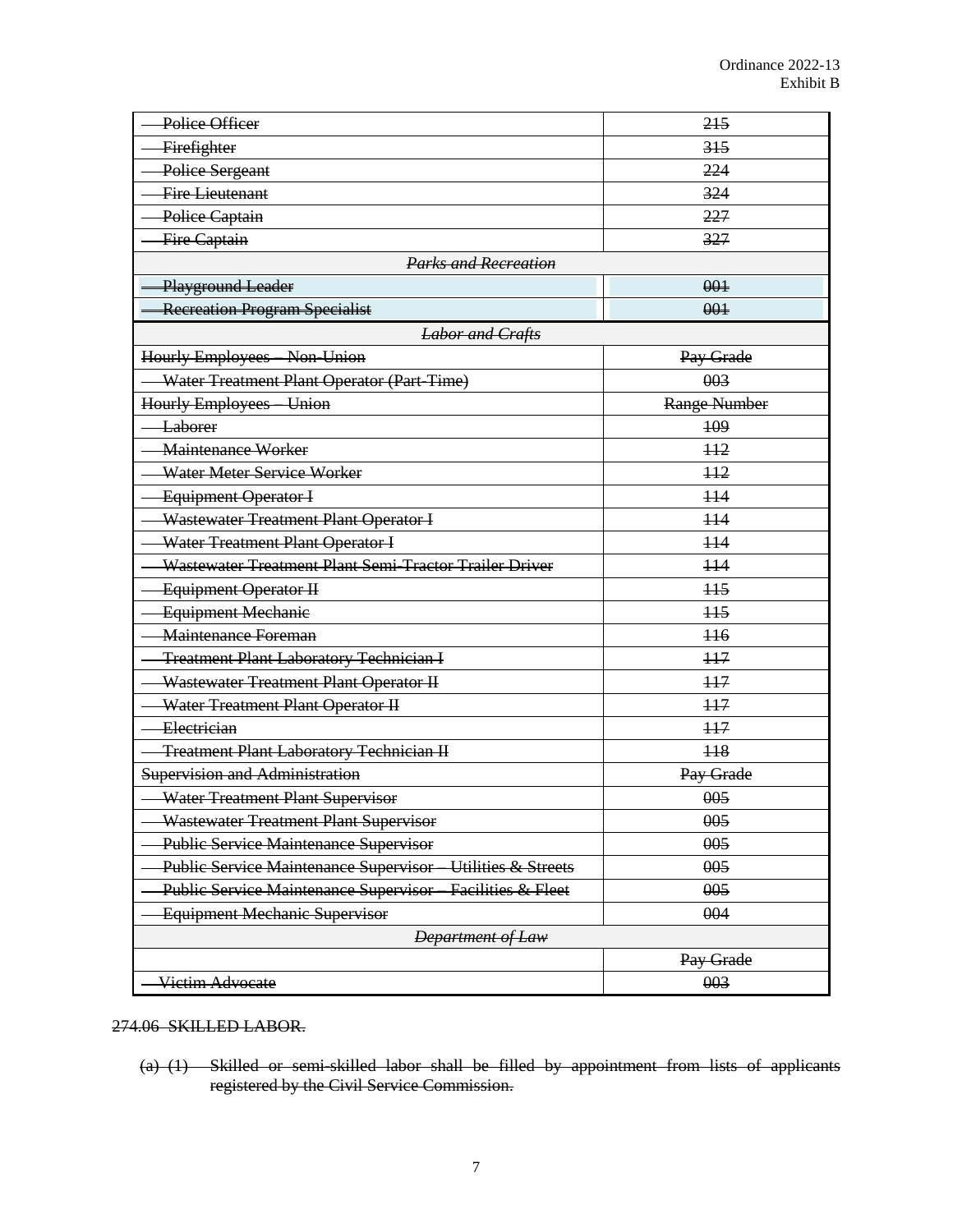- (2) Such applicants for registration in the skilled or semi-skilled labor class shall furnish evidence or take such tests as the Civil Service Commission deems proper with respect to age, residence, physical condition, ability to labor, honesty, sobriety, industry, capacity and experience in the work or employment for which they apply.
- (3) Laborers who fulfill the requirements shall be placed on the eligible list for the kind of labor or employment sought, and preference shall be given in employment in accordance with the rating received from such evidence or in such tests.
- (b) (1) The Civil Service Commission shall maintain an eligible list, and the appointing authority shall employ from the list, taking into consideration the highest on the list to the extent of double the number of persons to be employed.
	- $(2)$  In the event that such a list is not maintained and suitable registered labor is not available for the appointing authority, the appointing authority may employ such unregistered persons as necessary, with the approval of the Civil Service Commission. (Ord. 57-46. Adopted 12/26/57)

#### 274.08 MERIT PROMOTION.

Upon written recommendation of the appointing authorities, the Civil Service Commission may approve the promotion or advance in pay range of any employee in the competitive class for meritorious service. Such merit promotions may be made without regard to length of service in grade, seniority of time in employment or any other conflicting or restrictive rule or regulation affecting the civil service, provided that such promotion or advancement does not constitute an inequitable or unjust classification with respect to employees in the same pay range.

(Ord. 94-11. Adopted 03/10/94)

#### 274.09 PERSONNEL RECORDS; REVIEW OF CLASSIFICATION; APPEALS.

(a) The Civil Service Commission shall provide rules for keeping records of the efficiency and performance of employees in the classified civil service. Each department shall keep such records and make such reports as are required.

(b) The classification of each full-time employee in the classified service shall be reviewed annually. With the approval of the appointing authority, and upon certification by the Civil Service Commission, an employee in the classified service may be granted an increase in classification. Such increase shall become effective upon the beginning of the first pay period following the certification, or other date as specified by the Civil Service Commission.

(c) If the character of service of an employee at any time does not merit a favorable report, then such employee may be dismissed from service for inefficiency.

(d) Any employee in the classified service desiring to appeal any entry on his or her personnel record or any matter affecting his or her status shall be accorded a hearing by the Civil Service Commission after ten (10) days written notice of such hearing is served personally or by registered mail on the employee and on his or her appointing officer. The determination upon such hearing shall be conclusive. (Ord. 94-12. Adopted 03/10/94)

#### 274.10 REASSIGNMENT OF POSITIONS.

In placing into effect classification and schedule of pay, the Civil Service Commission shall reassign immediately the particular positions affected. Reassignments of such positions shall be made in a manner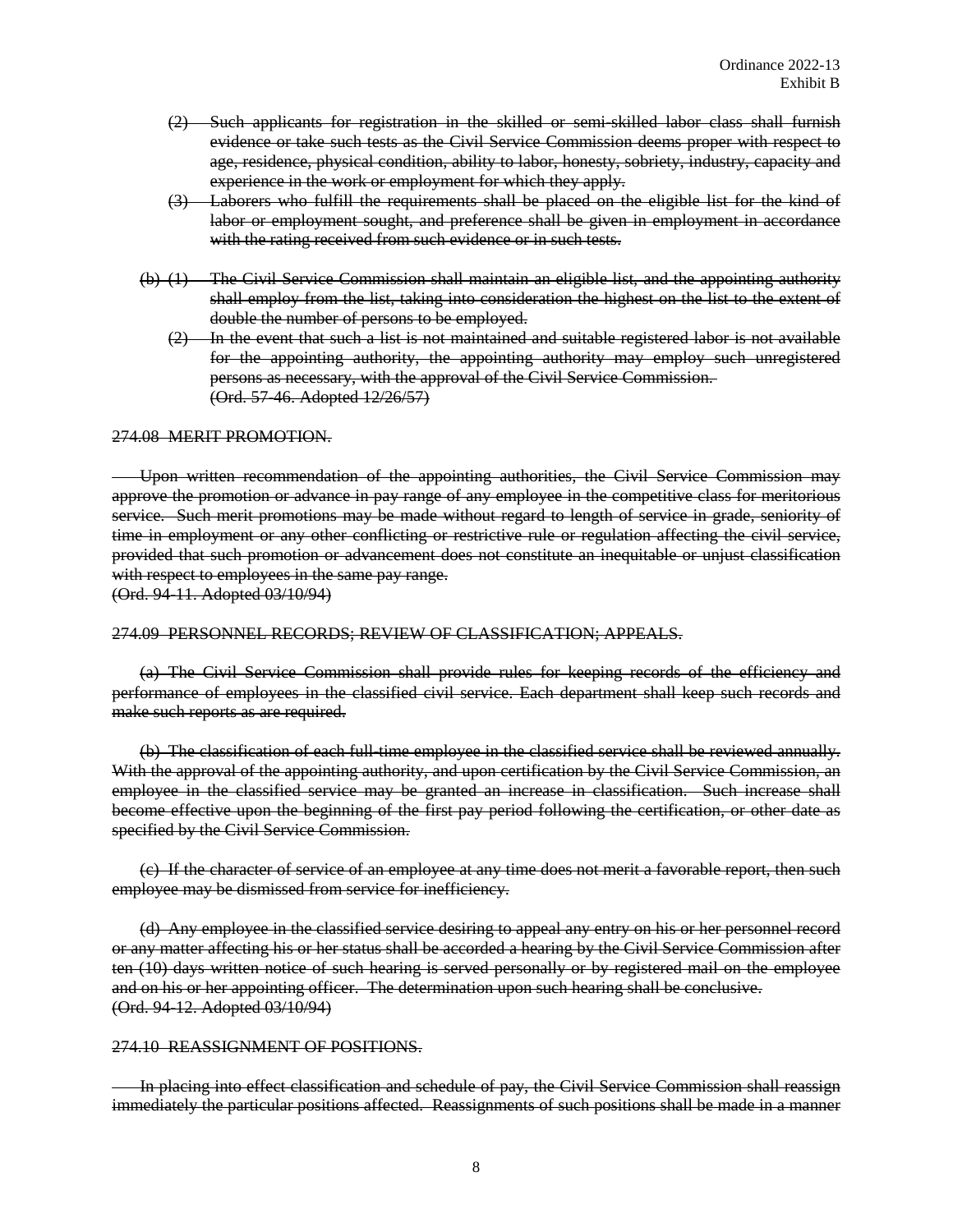as to prevent any reduction in salary or wages to affected employees, and the new salaries and wages following such reassignments shall be computed so as to give the same or higher benefit than the affected employee would have received if no such new classification had been made.